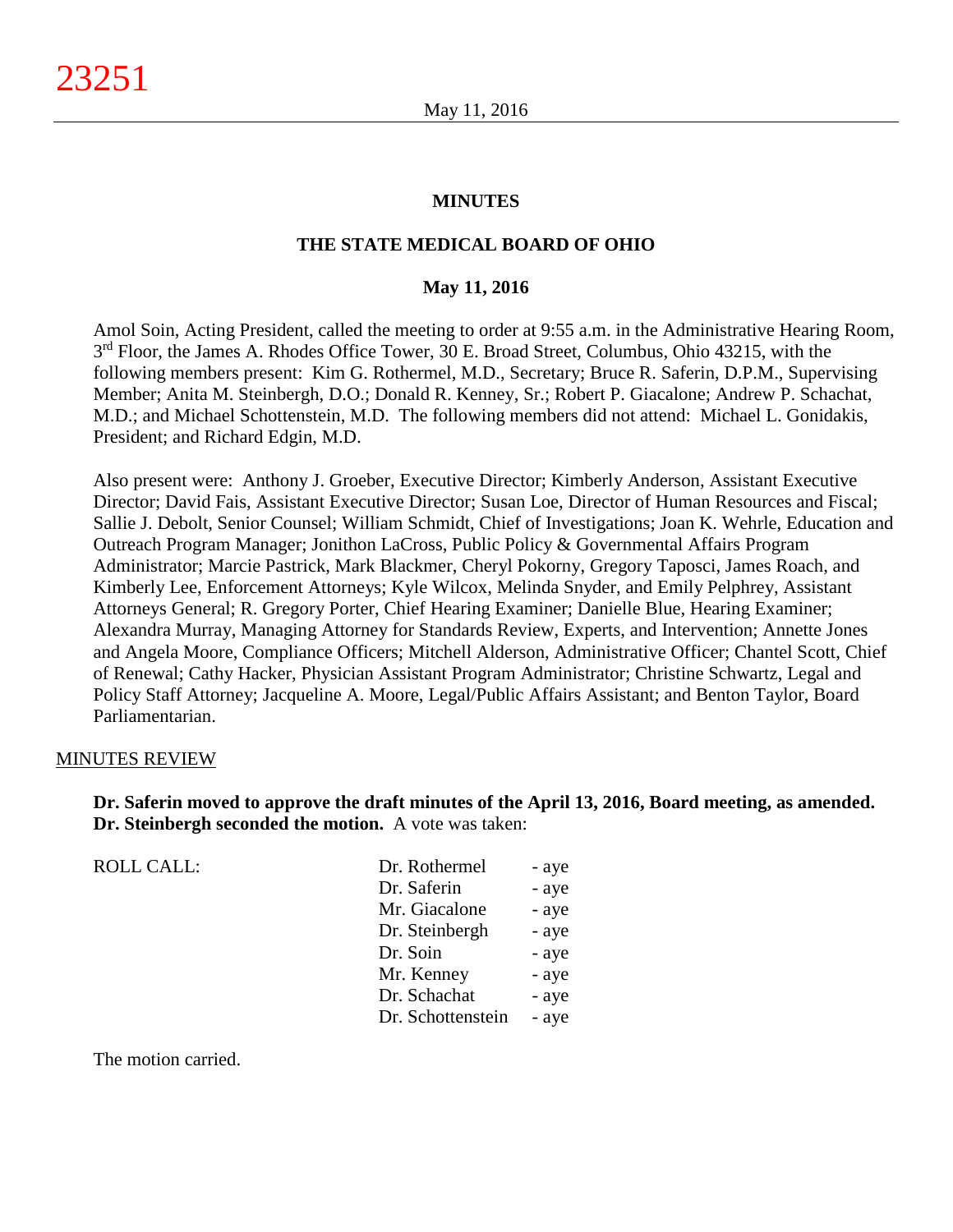### APPLICANTS FOR LICENSURE

**Dr. Rothermel moved to approve for licensure, contingent upon all requested documents being received and approved in accordance with licensure protocols, the acupuncturist applicants listed in Exhibit "A", the anesthesiologist assistant applicants listed in Exhibit "B", the genetic counselor applicants listed in Exhibit "C," the massage therapist applicants listed in Exhibit "D," the Oriental medicine practitioner applicants listed in Exhibit "E," the physician assistant applicants listed in Exhibit "F," and the Physician Applicants listed in Exhibit "G." as listed in the agenda supplement and handout. Dr. Schachat seconded the motion.** A vote was taken:

| <b>ROLL CALL:</b> | Dr. Rothermel     | - aye |
|-------------------|-------------------|-------|
|                   | Dr. Saferin       | - aye |
|                   | Mr. Giacalone     | - aye |
|                   | Dr. Steinbergh    | - aye |
|                   | Dr. Soin          | - aye |
|                   | Mr. Kenney        | - aye |
|                   | Dr. Schachat      | - aye |
|                   | Dr. Schottenstein | - aye |
|                   |                   |       |

The motion carried.

#### REPORTS AND RECOMMENDATIONS

Dr. Soin announced that the Board would now consider the Reports and Recommendations appearing on its agenda.

Dr. Soin asked whether each member of the Board had received, read and considered the hearing records, the Findings of Fact, Conclusions of Law, Proposed Orders, and any objections filed in the matters of: Bethany Joy Notestine; Firas A. Rabi, M.D.; Dawn Nicole Sellheim, L.M.T.; and Christopher A. Stegawski, M.D. A roll call was taken:

| <b>ROLL CALL:</b> | Dr. Rothermel     | - aye |
|-------------------|-------------------|-------|
|                   | Dr. Saferin       | - aye |
|                   | Mr. Giacalone     | - aye |
|                   | Dr. Steinbergh    | - aye |
|                   | Dr. Soin          | - aye |
|                   | Mr. Kenney        | - aye |
|                   | Dr. Schachat      | - aye |
|                   | Dr. Schottenstein | - aye |
|                   |                   |       |

Dr. Soin asked whether each member of the Board understands that the disciplinary guidelines do not limit any sanction to be imposed, and that the range of sanctions available in each matter runs from dismissal to permanent revocation. A roll call was taken: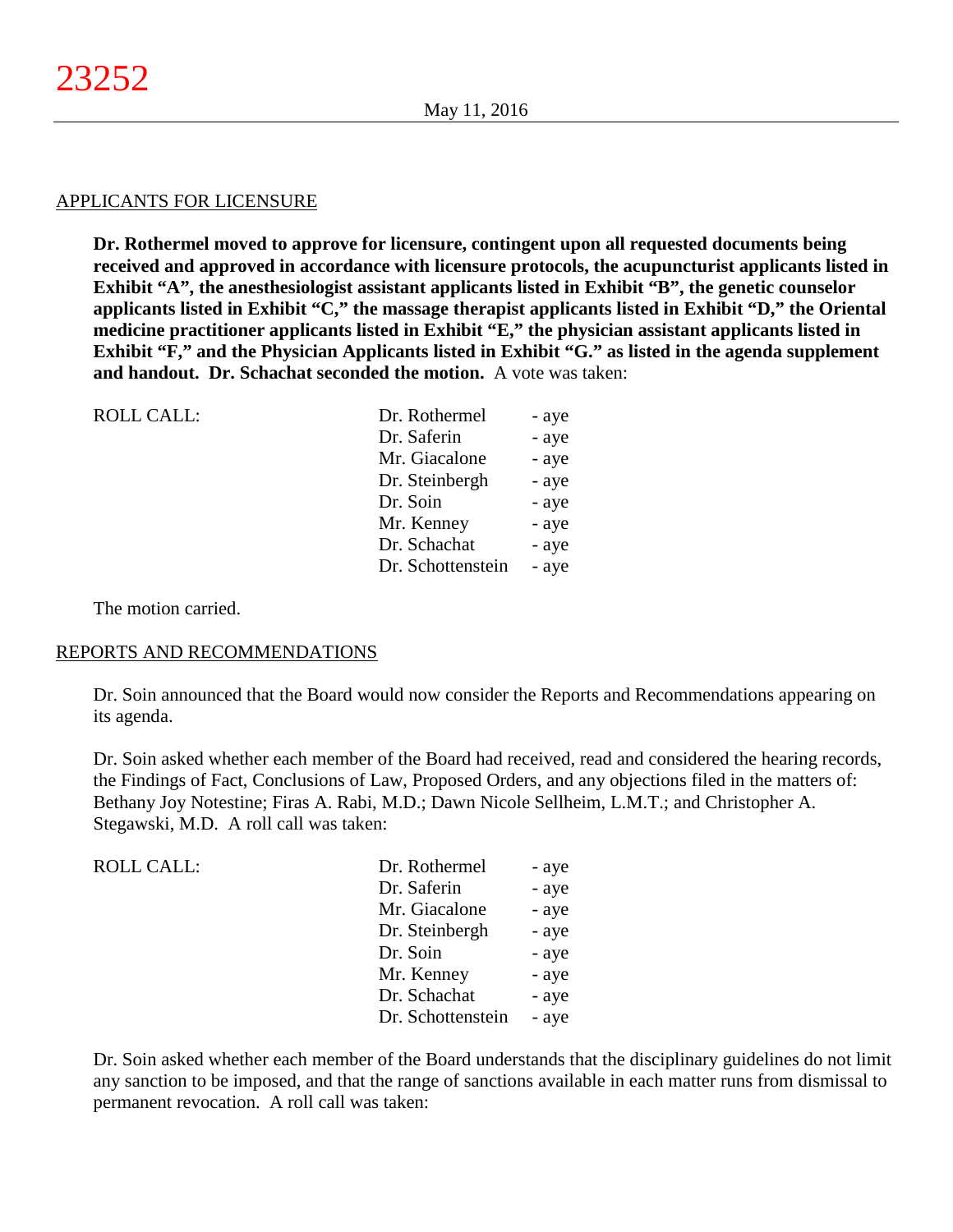### ROLL CALL:

| Dr. Rothermel     | - aye |
|-------------------|-------|
| Dr. Saferin       | - aye |
| Mr. Giacalone     | - aye |
| Dr. Steinbergh    | - aye |
| Dr. Soin          | - aye |
| Mr. Kenney        | - aye |
| Dr. Schachat      | - aye |
| Dr. Schottenstein | - aye |

Dr. Soin noted that, in accordance with the provision in section 4731.22(F)(2), Ohio Revised Code, specifying that no member of the Board who supervises the investigation of a case shall participate in further adjudication of the case, the Secretary and Supervising Member must abstain from further participation in the adjudication of any disciplinary matters. In the matters before the Board today, Dr. Rothermel served as Secretary and Dr. Saferin served as Supervising Member.

Dr. Soin reminded all parties that no oral motions may be made during these proceedings.

The original Reports and Recommendations shall be maintained in the exhibits section of this Journal.

### BETHANY JOY NOTESTINE

Dr. Soin directed the Board's attention to the matter of Bethany Joy Notestine. Objections have been filed to Mr. Decker's Report and Recommendation and were previously distributed to Board members.

Dr. Soin stated that a request to address the Board has been timely filed by Ms. Notestine. Five minutes will be allowed for that address.

Ms. Notestine was represented by her attorney, Kevin Kerns.

Mr. Kerns stated that Ms. Notestine met with her probation officer on May 5, 2016, and was given a letter. Mr. Kerns stated that while the contents of that letter will not be in evidence in this case, he will refer to the letter in his remarks, with the acknowledgement and approval of Mr. Wilcox.

Mr. Kerns stated that over eleven years ago Ms. Notestine made very serious mistakes. As a result, Ms. Notestine was incarcerated for almost ten years. Mr. Kerns stated that during her incarceration and since her release, Ms. Notestine has done everything possible to make amends for her mistakes and to prepare herself to practice as a massage therapist. Mr. Kerns stated that Ms. Notestine has been continuously employed since her release. Ms. Notestine's former employers have testified that she was an excellent employee and that they would rehire her. Mr. Kerns stated that if Ms. Notestine is granted a massage therapy license, she has been offered employment by Salon Reveal in Dayton.

Mr. Kerns opined that of all the testimony at Ms. Notestine's hearing, the most significant was that of the corrections officers from the federal facility in Tallahassee, Florida, and Ms. Notestine's supervisor from Alvis House Cope Center, the halfway house that Ms. Notestine reported to when she left prison. Mr.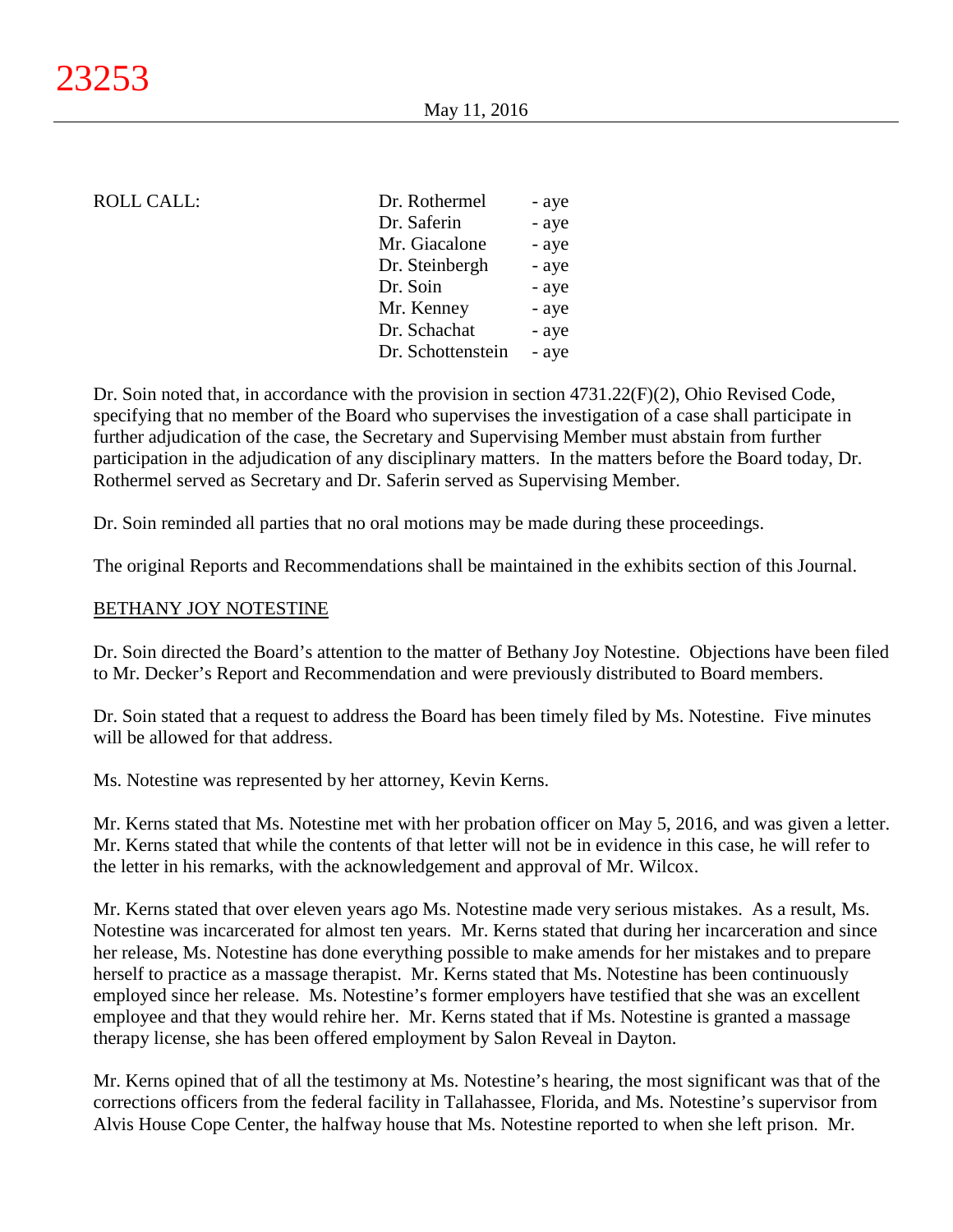Kerns noted that LaFay Henry, the drug treatment specialist in Tallahassee, testified that Ms. Notestine never tried to negate her behavior, was very remorseful, was very motivated to make positive changes, and was promoted to be a mentor to other inmates. Mr. Kerns further noted that Craig Broadwater, who supervised the prison call center, testified that Ms. Notestine was an outstanding agent and was identified as a mentor for other inmates for both personal and performance issues.

Mr. Kerns continued that Ms. Notestine's supervisor at Alvis House, Leslye Crawford, testified that Ms. Notestine's outgoing personality always made positive peer connections and she committee no violations. Ms. Crawford further testified that Ms. Notestine was quickly promoted through the three levels at Alvis House and she never declined to do anything she was asked to do.

Mr. Kerns stated that on May 5, Ms. Notestine's probation officer, Ms. Howard, gave her a letter that stated in part that Ms. Notestine has "changed her lifestyle by making better decisions, keeping a positive attitude, and maintaining a positive pro-social network." The letter also stated that Ms. Howard "does not have any concerns with her [Ms. Notestine] obtaining her licensure." Mr. Kerns stated that Ms. Notestine is now eligible for early release and he plans to file that request in federal court soon.

Mr. Kerns stated that it is significant that not one of the witnesses he had contacted regarding Ms. Notestine's hearing refused to testify, which he characterized as highly unusual. Mr. Kerns added that this case is important to him personally because Ms. Notestine reminded him of his niece who had just returned from Paraguay after two years in the Peace Corps. Mr. Kerns asked the Board to adopt the Hearing Examiner's Proposed Order.

Dr. Soin asked if the Assistant Attorney General would like to respond. Mr. Wilcox stated that he would like to respond.

Mr. Wilcox stated that while the Hearing Examiner did a good job presenting the facts in the Report and Recommendation, he disagreed with the Proposed Order. Mr. Wilcox stated that Ms. Notestine was convicted in federal court of a very serious felony involving drug trafficking. Mr. Wilcox stated that Ms. Notestine served over eight years in prison and has made several changes that demonstrate growth and maturity. Mr. Wilcox stated that several witnesses testified on Ms. Notestine's behalf, including individuals from the federal institution where Ms. Notestine was incarcerated and from the halfway house she went to following release from prison.

Mr. Wilcox agreed with the Hearing Examiner that Ms. Notestine should be granted a license with probationary terms, but he further opined that the license should be immediately suspended in order to send a message that the Board takes criminal convictions seriously. Mr. Wilcox suggested that a 180-day suspension would be appropriate with conditions for reinstatement that include an ethics course, followed by a minimum three-year probation. Mr. Wilcox stated that Ms. Notestine has been evaluated by other government entities such as the prison system, but the Medical Board still must ensure that she is safe to practice massage therapy.

**Dr. Steinbergh moved to approve and confirm Mr. Decker's Findings of Fact, Conclusions of Law, and Proposed Order in the matter of Bethany Joy Notestine. Dr. Schottenstein seconded the motion.**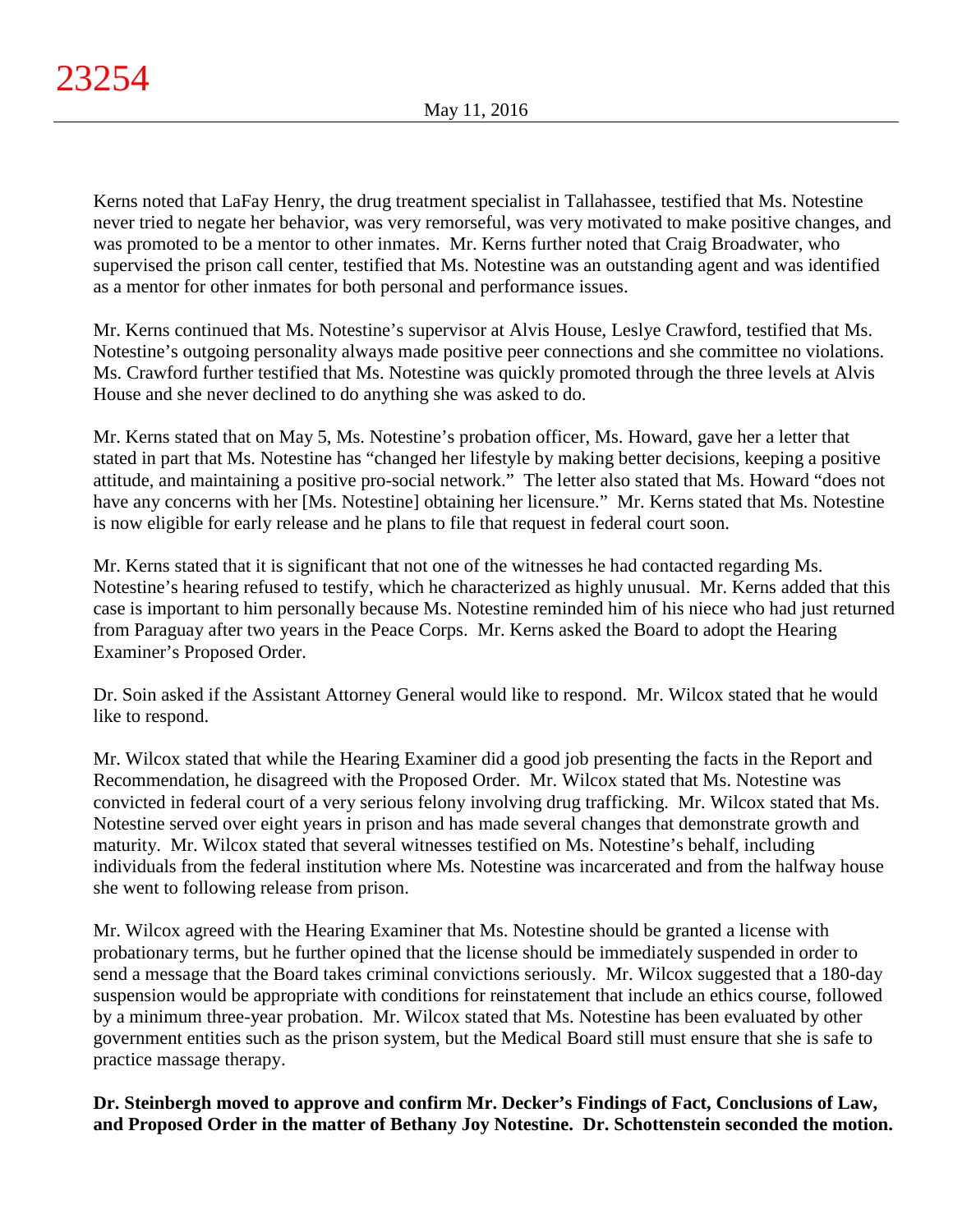Dr. Soin stated that he will now entertain discussion in the above matter.

Dr. Soin stated Ms. Notestine had made mistakes in the past and had gotten involved in drug-related incidents and arrests. These incidents include being found with 100 grams of marijuana in 2004 and purchasing heroin with intent to resell it in 2005. Subsequent involvement in drug trafficking and other drug-related offences led to Ms. Notestine being sentenced to incarceration for 120 months, with a portion of that time spent at a halfway house. Dr. Soin stated that Ms. Notestine was reportedly a model inmate during her incarceration and that she has done her best to reconcile some of her past mistakes. Ms. Notestine passed the Massage and Bodywork Licensing Examination (MBLEX) in 2014and has applied for an Ohio massage therapy license.

Dr. Soin opined that if an individual is truly rehabilitated and could possibly contribute to society, they should be given that opportunity. Dr. Soin also noted that Ms. Notestine has applied for a massage therapy license and not a medical license. Dr. Soin stated that Ms. Notestine has served her time and has paid her debt to society. However, Dr. Soin also agreed with the Assistant Attorney General's comments regarding suspension. Dr. Soin stated that the Board needs to send a message that criminal activity is not acceptable. Dr. Soin suggested that the Proposed Order be amended to grant Ms. Notestine a massage therapy license and immediately suspend that license for 180 days, to be followed by probationary terms. Dr. Steinbergh agreed.

# **Dr. Steinbergh moved to amend the Proposed Order to grant Ms. Notestine's application for a massage therapy license and suspend that license for a minimum of 180 days. Dr. Steinbergh further moved that the probationary terms in the Proposed Order be in effect for a minimum of three years. Dr. Schottenstein seconded the motion.**

Dr. Steinbergh asked the Board to consider making the a personal/professional ethics course a condition for reinstatement of Ms. Notestine's license, rather than a probationary term as in the Proposed Order.

Mr. Kenney opined that when an applicant has paid for their past mistakes, they should be allowed to practice under the Board's monitoring. Mr. Kenney stated that Ms. Notestine has already been unable to practice for quite some time and he did not see the benefit of keeping her from practicing for an additional 180 days. Mr. Kenney stated that Ms. Notestine served her criminal sentence and she should be able to get on with her life.

Mr. Giacalone agreed with Mr. Kenney's comments and opined that a 180-day suspension would serve no purpose other than to be punitive. Mr. Giacalone opined that if someone has worked to rehabilitate themselves, the Board should not continue to penalize them just to show that the Board does not take this matter lightly. Mr. Giacalone stated that the Board does take this matter seriously and he agreed with the Proposed Order's probationary terms.

Based on the Board members' comments, Dr. Schottenstein suggested that the Board consider a suspension of only 90 days with a three-year probationary period. Mr. Kenney opined that there should be no suspension of Ms. Notestine's license. Dr. Schachat agreed with Mr. Kenney and added that a period of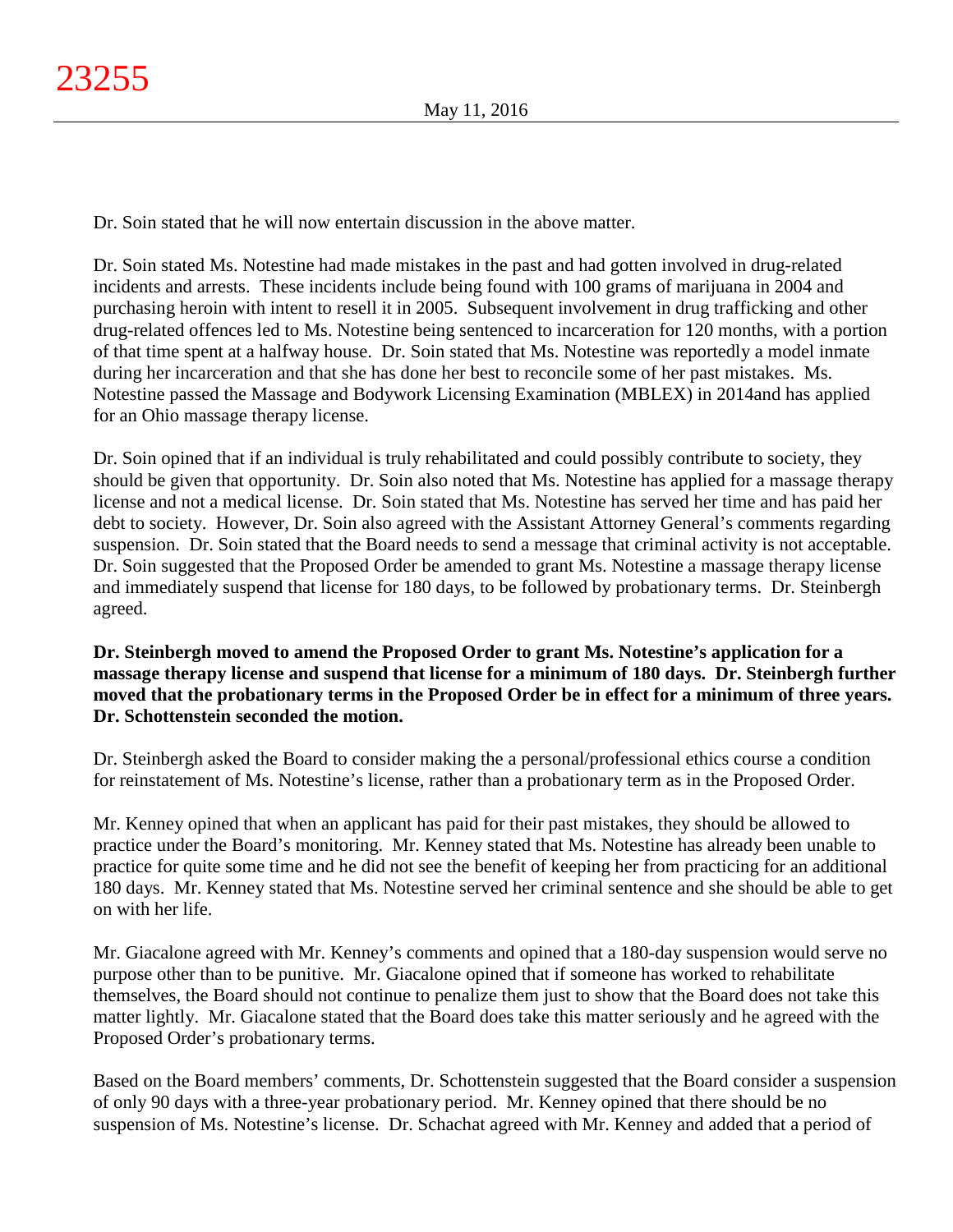suspension could cause Ms. Notestine to lose some of her skills when she does begin practicing. Dr. Schachat stated that the Board will be able to determine if Ms. Notestine is practicing appropriately during her probation.

Dr. Soin commented that while there does not appear to be sufficient support for the amendment, it is important to recognize that the Board does not take criminal actions lightly. Dr. Steinbergh stated that the evidence demonstrates that Ms. Notestine is doing well at this point. However, Dr. Steinbergh stated that giving a license to someone convicted of a felony is not an easy thing for the Board to do. Dr. Steinbergh stated that Ms. Notestine's conviction was very serious and involved community damage and human damage. Dr. Steinbergh stated that it is important that Ms. Notestine understands the gravity of this matter and the responsibility that comes with having a license from the Medical Board.

### **Dr. Steinbergh wished to withdraw her motion to amend. No Board member objected to withdrawing the motion. The motion to amend was withdrawn.**

Dr. Steinbergh suggested that in lieu of a license suspension, the probationary period in the Proposed Order be extended from two years to three years.

**Dr. Steinbergh moved to amend the Proposed Order to extend the period of probation from a minimum of two years to a minimum of three years, with all other provisions unchanged. Mr. Kenney seconded the motion.** A vote was taken:

| - abstain |
|-----------|
| - abstain |
| - aye     |
| - aye     |
| - aye     |
| - aye     |
| - aye     |
| - aye     |
|           |

The motion to amend carried.

**Dr. Steinbergh moved to approve and confirm Mr. Decker's Findings of Fact, Conclusions of Law, and Proposed Order, as amended, in the matter of Bethany Joy Notestine. Dr. Schachat seconded the motion.** A vote was taken:

 $ROLL CALL$ :

| Dr. Rothermel  | - abstain |
|----------------|-----------|
| Dr. Saferin    | - abstain |
| Mr. Giacalone  | - aye     |
| Dr. Steinbergh | - aye     |
| Dr. Soin       | - aye     |
| Mr. Kenney     | - aye     |
| Dr. Schachat   | - aye     |
|                |           |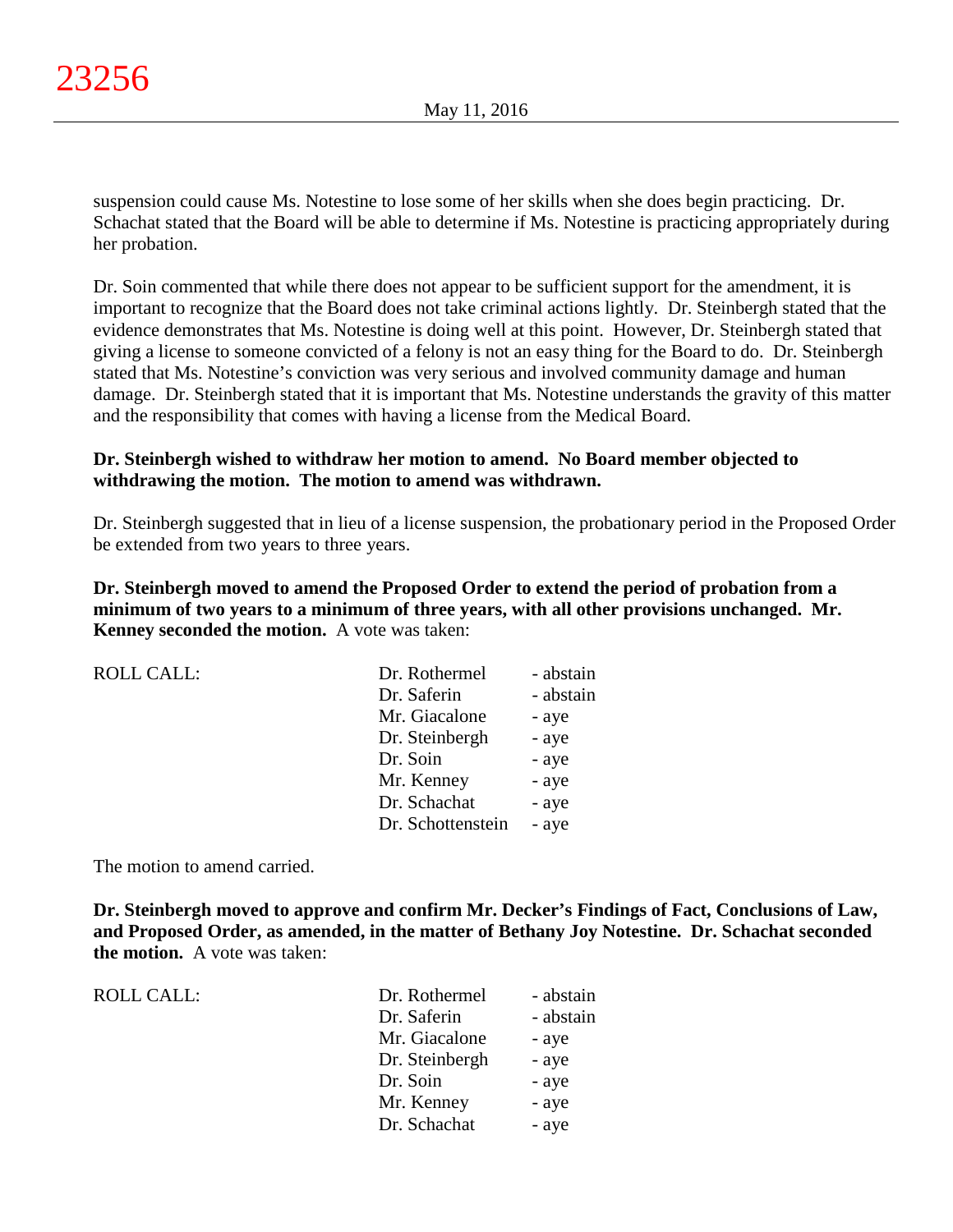### Dr. Schottenstein - aye

The motion to approve carried.

### FIRAS A. RABI, M.D.

Dr. Soin directed the Board's attention to the matter of Firas A. Rabi, M.D. Objections have been filed to Ms. Clovis' Report and Recommendation and were previously distributed to Board members.

### **Dr. Schottenstein moved to approve and confirm Ms. Clovis' Findings of Fact, Conclusions of Law, and Proposed Order in the matter of Firas A. Rabi, M.D. Dr. Steinbergh seconded the motion.**

Dr. Soin stated that he will now entertain discussion in the above matter.

Dr. Schottenstein stated that the matter of Dr. Rabi has come before the Board due to allegations that Dr. Rabi had been disciplined by the Iowa Board of Medicine for sexual harassment and unethical or unprofessional conduct. Dr. Schottenstein briefly reviewed Dr. Rabi's medical education and career.

Dr. Schottenstein stated that the Iowa Board's action indefinitely suspended Dr. Rabi's Iowa medical license and imposed a \$10,000 civil penalty. The Iowa Board found that Dr. Rabi had violated the rule prohibiting sexual harassment while he practiced in the pediatric intensive care unit (PICU) at the University of Iowa Health Center, where he was a fellow from 2006 to 2009. The Iowa Board's findings included the following:

- Dr. Rabi had sexual relations with co-worker #7 after she became intoxicated at the PICU Christmas party.
- Dr. Rabi told co-worker #2 that he had been trying to get her into the call room because he hoped to have sexual relations with her there.
- Dr. Rabi invited co-worker #6 to the call room to join him there.
- Dr. Rabi tried to pull co-worker #5 into a locker room with him.
- Dr. Rabi engaged in a long-term sexual relationship with co-worker #4, including multiple occasions in the call room at the hospital.

Dr. Schottenstein continued that in the Iowa proceedings, Dr. Rabi argued that even though he had engaged in this behavior, his conduct was not unwanted, did not interfere with the nurses' performance, and did not create an intimidating, hostile, or offensive work environment. Dr. Rabi had indicated that the workplace had a culture of rough language and sexual innuendo. Dr. Rabi had stated that when nurses complained about his behavior, he apologized and ceased the behavior. Dr. Rabi had noted that he was not a supervisor of any of the nurses and he had no authority to hire or fire them, though he was the leader of the team and was looked at as a superior. Dr. Rabi had stated that he had only been a fellow at that time and he had seen himself as more of a friend than a supervisor to the nurses. Dr. Rabi also pointed out that doctors and nurses often dated and married each other.

Dr. Rabi indicated that he had been angry after the nurses brought their complaints, but he had a change of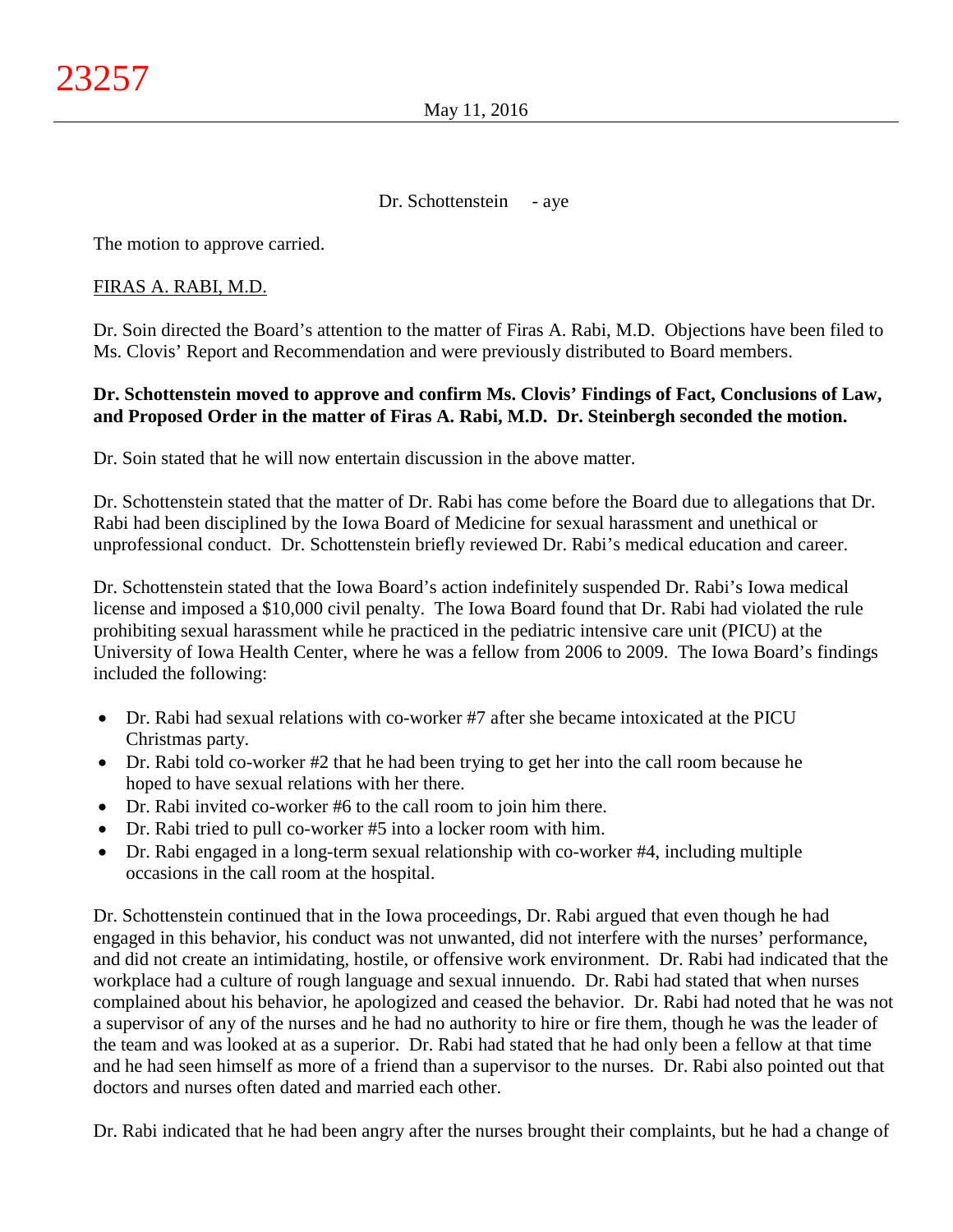heart when he attended the Acumen Institute in March 2015 to comply with the Iowa Board order. Dr. Schottenstein stated that the Acumen Institute, which deals with psychiatric, conduct, and disruptive behavior problems, provides services to licensed professionals who need treatment and education to rehabilitate their professional standing before their licensing board. Peter Graham, Ph.D., co-founder of the Acumen Institute, testified at Dr. Rabi's Ohio hearing. Dr. Graham had opined that Dr. Rabi's behavior was not predatory because he had not used explicit or official supervisory power to manipulate the nurses. Dr. Graham further opined that Dr. Rabi is unlikely to commit these violations again and that he is fit to practice medicine provided he continues to comply with the Iowa Board order.

Dr. Schottenstein continued that Dr. Rabi testified that he went through a period of time where he had "no morality" and that it had been difficult for him to come to that realization. Dr. Rabi testified that he has a renewed focus on his religion, is being treated regularly by a psychotherapist, and has completed an intensive course in medical ethics, boundaries, and professionalism. Dr. Rabi has admitted that his behavior had been highly unprofessional.

Dr. Schottenstein commented that there had been an adolescent, impatient quality to Dr. Rabi's flirtation that was appalling. Dr. Schottenstein stated that as a then-32-year-old man, Dr. Rabi sought out nurses who were new to the PICU and were ten years younger than he for purposes of sexual gratification. Dr. Schottenstein stated that Dr. Graham's opinion was technically correct that Dr. Rabi's behavior was not predatory because he had not used explicit supervisory power to facilitate his behavior. However, Dr. Schottenstein stated that doctors have an implicit authority in their role on a treatment team. Further, the nurses felt pressure to participate in Dr. Rabi's flirtations and did not want to find themselves opposed to the doctor. Dr. Schottenstein opined that the argument that Dr. Rabi had merely been socializing with the nurses and having trouble separating professional boundaries because he was trying to make friends is not plausible. Dr. Schottenstein noted that Dr. Rabi had characterized himself as having no morality during that time. Dr. Schottenstein further noted that Dr. Rabi had lied to the nurses on multiple occasions that he had an open marriage when, in fact, he did not.

Dr. Schottenstein stated that he is grateful that Dr. Rabi now appears to own and take responsibility for his actions. Dr. Schottenstein opined that Dr. Rabi's feelings of guilt and shame are appropriate for his behavior and he has made attempts to apologize to the nurses. Dr. Rabi appears to be very actively engaged with his treatment at the Acumen Institute and with his psychiatrist.

Dr. Schottenstein stated that the Proposed Order would suspend Dr. Rabi's Ohio medical license for a minimum of 90 days with conditions for reinstatement, followed by probationary terms and conditions for a minimum of three years. Dr. Schottenstein proposed an amendment to the Proposed Order which would provide for interim monitoring of Dr. Rabi during the suspension of his Ohio license. The interim monitoring provisions include requiring evidence of compliance with the Iowa Board order, cooperation with all recommendations of the Acumen Institute, and continued psychiatric treatment with a Boardapproved psychiatrist. Dr. Schottenstein noted that according to Dr. Rabi's objections to the Report and Recommendation, Dr. Rabi has completed the terms of the Iowa Board Order and he has found employment in the United Arab Emirates. Dr. Schottenstein felt that despite this, a case can be made to proceed as he has outlined. A written copy of Dr. Schottenstein's proposed amendment was provided to Board members.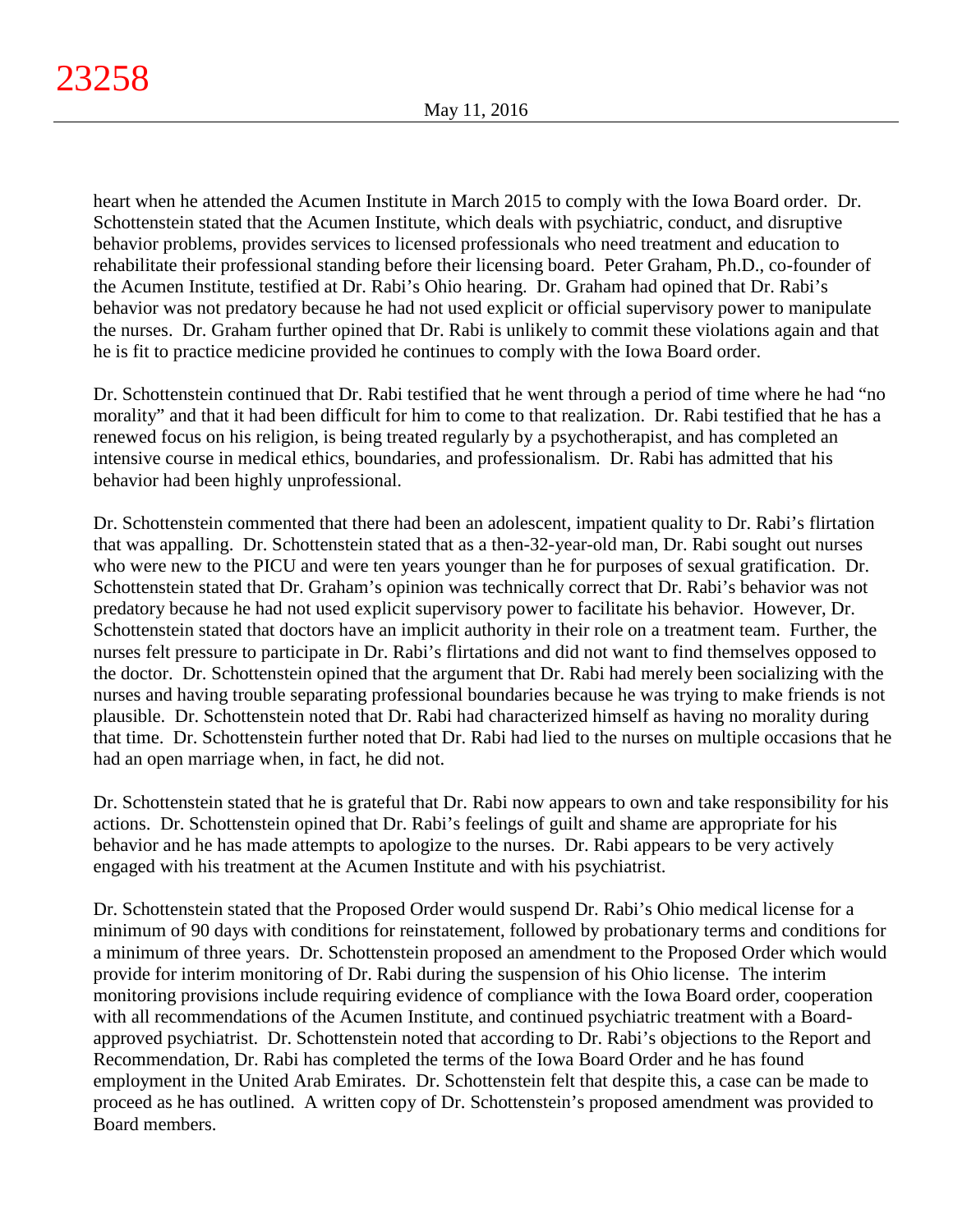# **Dr. Schottenstein moved to amend the Proposed Order to include interim monitoring terms, as outlined in the document provided to Board members. Dr. Steinbergh seconded the motion.**

Dr. Steinbergh agreed with Dr. Schottenstein's comments. Dr. Steinbergh stated that she is not swayed by where Dr. Rabi is practicing medicine, but is only concerned that Dr. Rabi has an Ohio medical license. Dr. Steinbergh stated that the Board's Order will indicate the seriousness of the action no matter where Dr. Rabi chooses to practice.

Dr. Schachat asked how the monitoring will work while Dr. Rabi is practicing in the United Arab Emirates, particularly the requirement for a monitoring physician to review Dr. Rabi's patient records and make reports to the Board. Ms. Anderson noted that the requirement to have a monitoring physician becomes effective after Dr. Rabi meets the conditions for reinstatement of his license. Mr. Giacalone commented that Dr. Rabi may have difficulty finding an appropriate monitoring physician in the United Arab Emirates and obtaining Board approval for that physician. Mr. Giacalone suggested that the requirement that Dr. Rabi have a monitoring physician following reinstatement only become effective if he returns to Ohio to practice. The Board discussed this matter thoroughly and agreed with Mr. Giacalone's suggestion.

## **Dr. Schottenstein wished to change his motion to amend to reflect the Board's discussion that the requirement that Dr. Rabi have a monitoring physician will become effective only if he returns to practice in Ohio. The Order will read as follows:**

It is hereby ORDERED that:

- A. **SUSPENSION OF CERTIFICATE**: Commencing on the thirty-first day following the date on which this Order becomes effective, the certificate of Firas A. Rabi, M.D., to practice medicine and surgery in the State of Ohio shall be SUSPENDED for an indefinite period of time, but not less than 90 days.
- B. **INTERIM MONITORING**: During the period that Dr. Rabi's certificate to practice medicine and surgery in Ohio is suspended, Dr. Rabi shall comply with the following terms, conditions, and limitations:
	- 1. **Obey the Law**: Dr. Rabi shall obey all federal, state, and local laws, and all rules governing the practice of medicine and surgery in Ohio.
	- 2. **Declarations of Compliance**: Dr. Rabi shall submit quarterly declarations under penalty of Board disciplinary action and/or criminal prosecution, stating whether there has been compliance with all the conditions of this Order. The first quarterly declaration must be received in the Board's offices on or before the first day of the third month following the month in which this Order becomes effective. Subsequent quarterly declarations must be received in the Board's offices on or before the first day of every third month.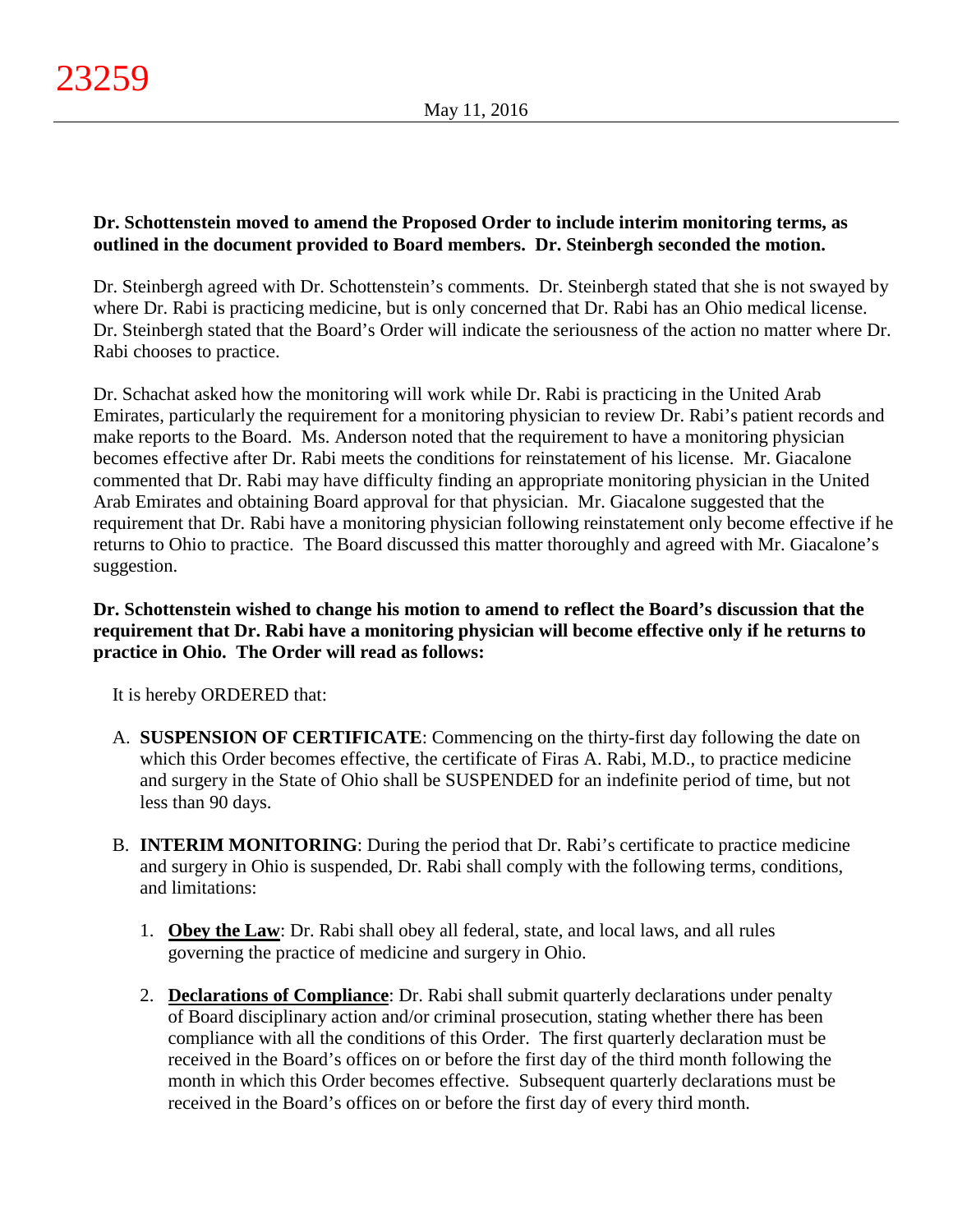- 3. **Evidence of Compliance with the Order of the Iowa Board of Medicine**: At the time he submits his declarations of compliance, Dr. Rabi shall also submit declarations under penalty of Board disciplinary action and/or criminal prosecution stating whether he has complied with all the terms, conditions, and limitations imposed by the Iowa Board of Medicine in Case No. 02-10-337, including cooperating with all recommendations of the Acumen Institute. Moreover, Dr. Rabi shall cause to be submitted to the Board copies of any reports that he submits to the Iowa Board of Medicine whenever and at the same time the Iowa Board of Medicine requires such submission.
- 4. **Personal Appearances**: Dr. Rabi shall appear in person for an interview before the full Board or its designated representative during the third month following the month in which Dr. Rabi's certificate is restored or reinstated, or as otherwise directed by the Board. Subsequent personal appearances shall occur every six months thereafter, and/or as otherwise directed by the Board. If an appearance is missed or is rescheduled for any reason, ensuing appearances shall be scheduled based on the appearance date as originally scheduled.
- 5. **Notification of Change in Terms of Probation by Iowa Board of Medicine**: Dr. Rabi shall immediately notify the Board in writing of any modification or change to any term, condition, or limitation imposed by the Iowa Board of Medicine in Case No. 02-10-337, including termination of the February 19, 2015 Iowa Board Order.
- 6. **Continue Psychiatric Treatment**: Within 30 days of the effective date of this Order, unless otherwise determined by the Board, Dr. Rabi shall submit to the Board for its prior approval the name and curriculum vitae of a psychiatrist of Dr. Rabi's choice. The Board may consider Dr. Rabi's current psychiatrist, Jorden Weiss, D.O., as an approved provider.

Dr. Rabi shall continue psychiatric treatment until such time as the Board determines that no further treatment is necessary. To make this determination, the Board shall require reports from the approved treating psychiatrist. The psychiatric reports shall contain information describing Dr. Rabi's current treatment plan and any changes that have been made to the treatment plan since the prior report; his compliance with the treatment plan; his psychiatric status; his progress in treatment; and results of any laboratory or other studies that have been conducted since the prior report. Dr. Rabi shall ensure that the reports are forwarded to the Board on a quarterly basis and are received in the Board's offices no later than the due date for Dr. Rabi's declarations of compliance. The frequency of Dr. Rabi's visits shall be determined by the approved treating psychiatrist unless otherwise directed by the Board.

Dr. Rabi shall ensure that his treating psychiatrist immediately notifies the Board of Dr. Rabi's failure to comply with his psychiatric treatment plan and/or any determination that Dr. Rabi is unable to practice due to his psychiatric disorder.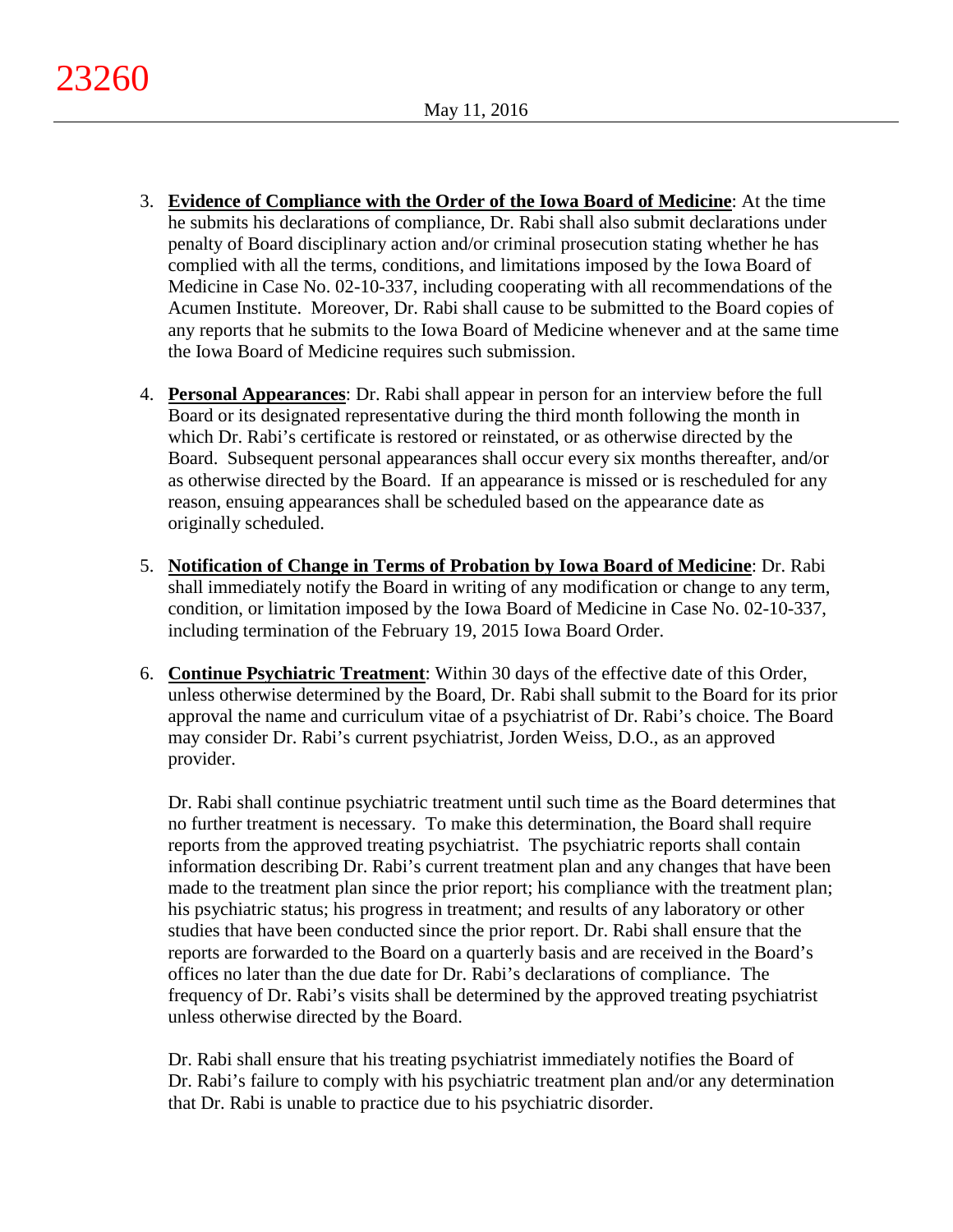In the event that the designated psychiatrist becomes unable or unwilling to serve in this capacity, Dr. Rabi shall immediately so notify the Board in writing and make arrangements acceptable to the Board for another psychiatrist as soon as practicable. Dr. Rabi shall further ensure that the previously designated psychiatrist also notifies the Board directly of his or her inability to continue to serve and the reasons therefor.

The Board, in its sole discretion, may disapprove any psychiatrist proposed to serve as Dr. Rabi's designated treating psychiatrist, or may withdraw its approval of any psychiatrist previously approved to serve as Dr. Rabi's designated treating psychiatrist, in the event that the Secretary and Supervising Member of the Board determine that any such psychiatrist has demonstrated a lack of cooperation in providing information to the Board or for any other reason.

- 7. **Polygraph Testing as Part of Treatment Plan**: Should the treatment recommended by the Board-approved psychiatrist include a requirement that Dr. Rabi undergo polygraph examination(s), Dr. Rabi shall undergo such polygraph examination(s) as directed by the Board-approved psychiatrist.
- 8. **Releases**: Dr. Rabi shall provide authorization, through appropriate written consent forms, for disclosure of evaluative reports, summaries, and records, of whatever nature, by any and all parties that provide treatment or evaluation for Dr. Rabi's psychiatric condition and/or related conditions, or for purposes of complying with this Order, whether such treatment or evaluation occurred before or after the effective date of this Order. To the extent permitted by law, the above-mentioned evaluative reports, summaries, and records are considered medical records for purposes of Section 149.43, Ohio Revised Code, and are confidential pursuant to statute.

Dr. Rabi shall also provide the Board written consent permitting any psychiatrist, counselor, or other treatment provider from whom he obtains treatment to notify the Board in the event Dr. Rabi fails to agree to or comply with any treatment contract. Failure to provide such consent, or revocation of such consent, shall constitute a violation of this Order.

- C. **CONDITIONS FOR REINSTATEMENT OR RESTORATION**: The Board shall not consider reinstatement or restoration of Dr. Rabi's certificate to practice medicine and surgery until all of the following conditions have been met:
	- 1. **Application for Reinstatement or Restoration**: Dr. Rabi shall submit an application for reinstatement or restoration, accompanied by appropriate fees, if any.
	- 2. **Compliance with Interim Conditions**: Dr. Rabi shall have maintained compliance with all the terms and conditions set forth in Paragraph B of this Order.
	- 3. **Certification of Compliance with the February 19, 2015 Order of the Iowa Board of**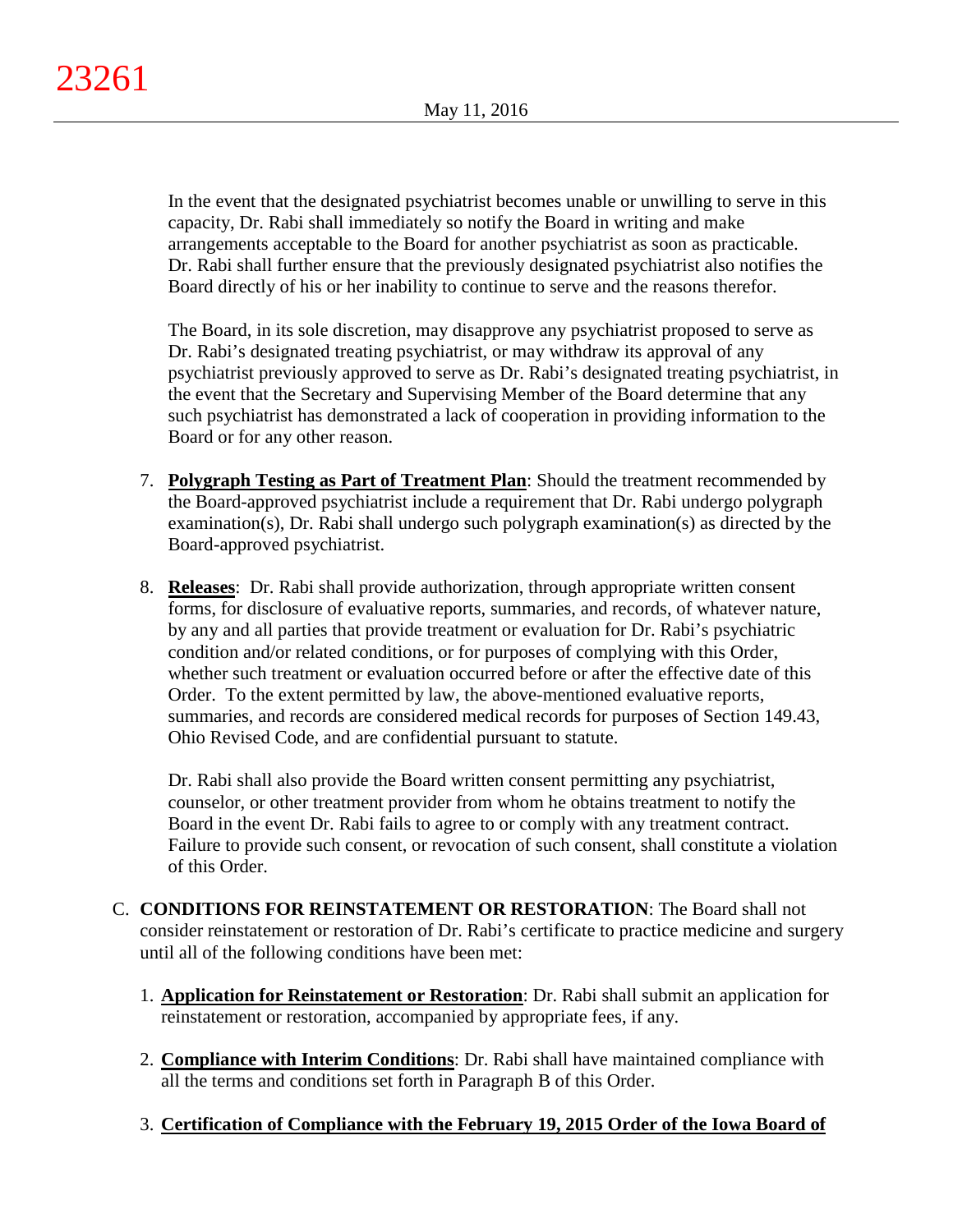**Medicine**: At the time he submits his application for reinstatement or restoration, Dr. Rabi shall submit to the Board certification from the Iowa Board of Medicine, dated no earlier than 60 days prior to Dr. Rabi's application for reinstatement or restoration, that Dr. Rabi has maintained full compliance with the February 19, 2015 Order of the Iowa Medical Board.

4. **Personal/Professional Ethics Course(s)**: At the time he submits his application for reinstatement or restoration, or as otherwise approved by the Board, Dr. Rabi shall provide acceptable documentation of successful completion of a course or courses dealing with personal/professional ethics. The exact number of hours and the specific content of the course or courses shall be subject to the prior approval of the Board or its designee. Any course(s) taken in compliance with this provision shall be in addition to the Continuing Medical Education requirements for relicensure for the Continuing Medical Education period(s) in which they are completed. The Board may consider the "Intensive Course in Medical Ethics, Boundaries, and Professionalism" at Case Western Reserve University School of Medicine as full or partial fulfillment of this requirement.

In addition, at the time Dr. Rabi submits the documentation of successful completion of the course(s) dealing with personal/professional ethics, he shall also submit to the Board a written report describing the course(s), setting forth what he learned from the course(s), and identifying with specificity how he will apply what he has learned to his practice of medicine in the future.

5. **Course(s) Concerning Physician/Patient Boundaries**: At the time he submits his application for reinstatement or restoration, or as otherwise approved by the Board, Dr. Rabi shall provide acceptable documentation of successful completion of a course or courses on maintaining physician/patient boundaries. The exact number of hours and the specific content of the course or courses shall be subject to the prior approval of the Board or its designee. Any course(s) taken in compliance with this provision shall be in addition to the Continuing Medical Education requirements for relicensure for the Continuing Medical Education period(s) in which they are completed. The Board may consider the "Intensive Course in Medical Ethics, Boundaries, and Professionalism" at Case Western Reserve University School of Medicine as full or partial fulfillment of this requirement.

In addition, at the time Dr. Rabi submits the documentation of successful completion of the course(s) on maintaining physician/patient boundaries, he shall also submit to the Board a written report describing the course(s), setting forth what he learned from the course(s), and identifying with specificity how he will apply what he has learned to his practice of medicine in the future.

6. **Additional Evidence of Fitness To Resume Practice**: In the event that Dr. Rabi has not been engaged in the active practice of medicine and surgery for a period in excess of two years prior to application for reinstatement or restoration, the Board may exercise its discretion under Section 4731.222, Ohio Revised Code, to require additional evidence of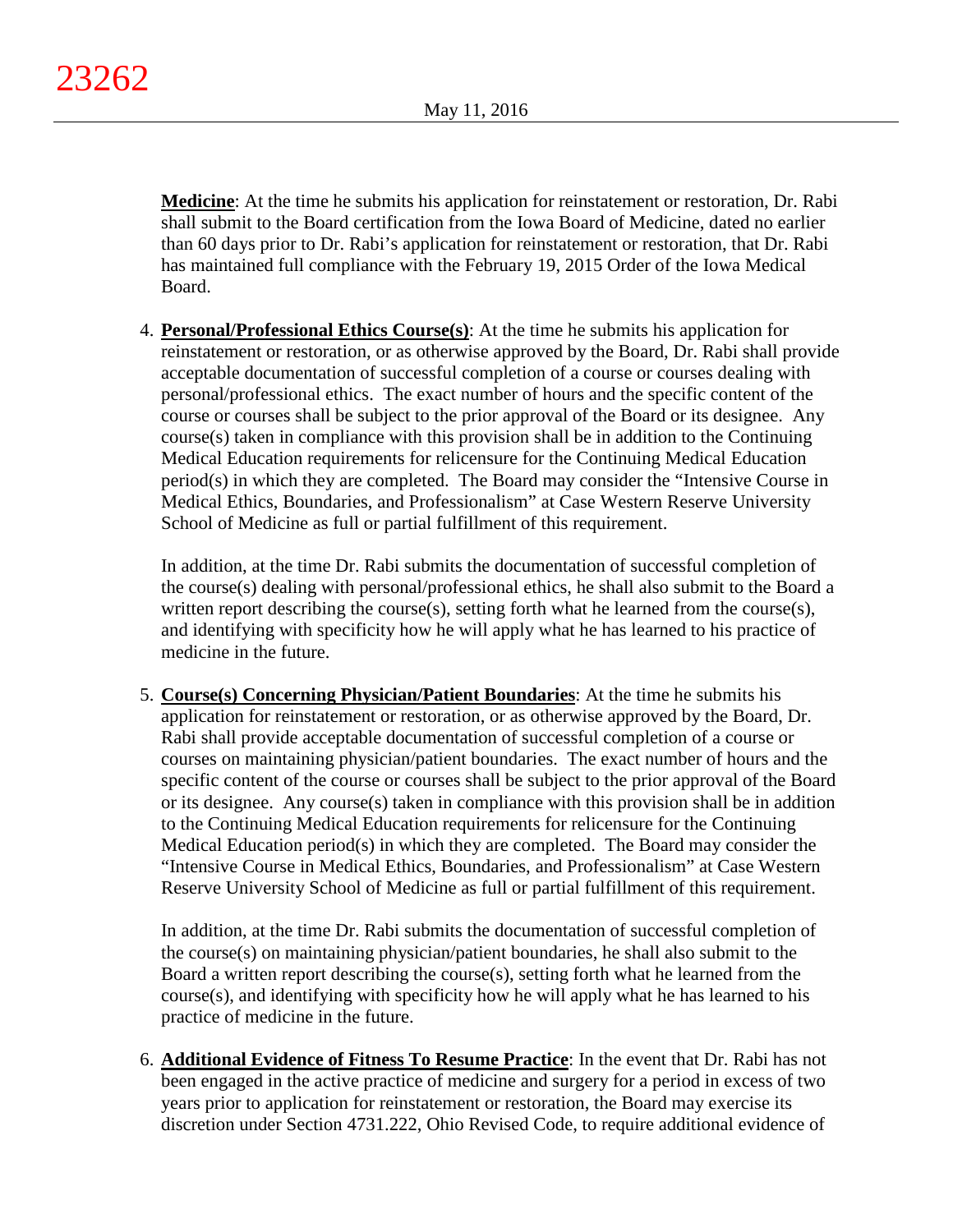his fitness to resume practice.

- D. **PROBATION**: Upon reinstatement or restoration, Dr. Rabi's certificate shall be subject to the following PROBATIONARY terms, conditions, and limitations for a period of at least three years:
	- 1. **Terms, Conditions, and Limitations Continued from Suspension Period**: Dr. Rabi shall continue to be subject to the terms, conditions, and limitations specified in Paragraph B of this Order.
	- 2. **Monitoring Physician**: Within 30 days of the date of Dr. Rabi's return to the practice of medicine in the State of Ohio, or as otherwise determined by the Board, Dr. Rabi shall submit the name and curriculum vitae of a monitoring physician for prior written approval by the Secretary and Supervising Member of the Board. In approving an individual to serve in this capacity, the Secretary and Supervising Member will give preference to a physician who practices in the same locale as Dr. Rabi and who is engaged in the same or similar practice specialty.

The monitoring physician shall monitor Dr. Rabi and his medical practice, and shall review Dr. Rabi's patient charts. The chart review may be done on a random basis, with the frequency and number of charts reviewed to be determined by the Board.

Further, the monitoring physician shall provide the Board with reports on the monitoring of Dr. Rabi and his medical practice, and on the review of Dr. Rabi's patient charts. Dr. Rabi shall ensure that the reports are forwarded to the Board on a quarterly basis and are received in the Board's offices no later than the due date for Dr. Rabi's declarations of compliance.

In the event that the designated monitoring physician becomes unable or unwilling to serve in this capacity, Dr. Rabi shall immediately so notify the Board in writing. In addition, Dr. Rabi shall make arrangements acceptable to the Board for another monitoring physician within 30 days after the previously designated monitoring physician becomes unable or unwilling to serve, unless otherwise determined by the Board. Dr. Rabi shall further ensure that the previously designated monitoring physician also notifies the Board directly of his or her inability to continue to serve and the reasons therefor.

The Board, in its sole discretion, may disapprove any physician proposed to serve as Dr. Rabi's monitoring physician, or may withdraw its approval of any physician previously approved to serve as Dr. Rabi's monitoring physician, in the event that the Secretary and Supervising Member of the Board determine that any such monitoring physician has demonstrated a lack of cooperation in providing information to the Board or for any other reason.

3. **Tolling of Probationary Period While Out of Compliance**: In the event Dr. Rabi is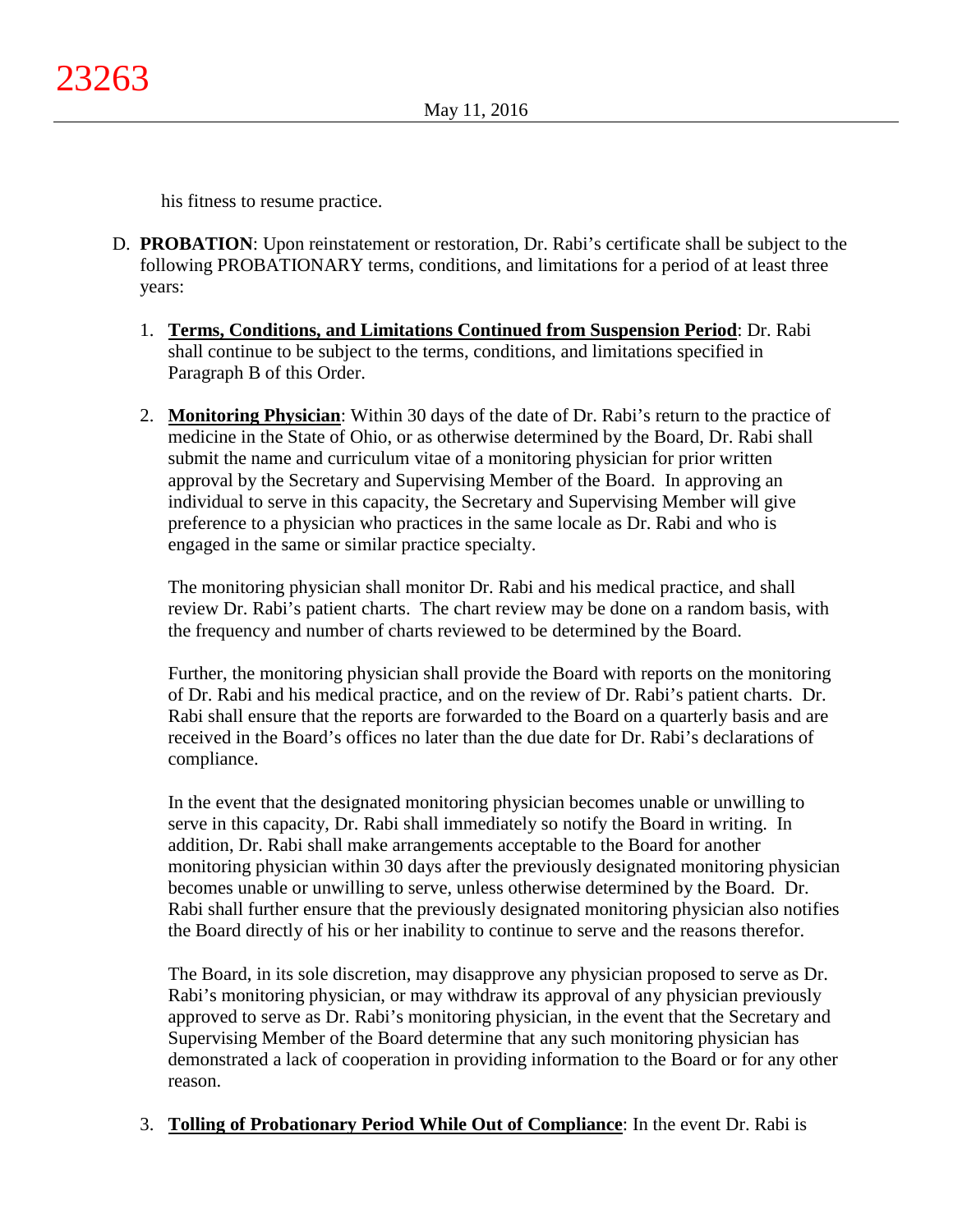found by the Secretary of the Board to have failed to comply with any provision of this Order, and is so notified of that deficiency in writing, such period(s) of noncompliance will not apply to the reduction of the probationary period under this Order.

- 4. **Required Reporting of Change of Address**: Dr. Rabi shall notify the Board in writing of any change of residence address and/or principal practice address within 30 days of the change.
- E. **TERMINATION OF PROBATION**: Upon successful completion of probation, as evidenced by a written release from the Board, Dr. Rabi's certificate will be fully restored.

# F. **REQUIRED REPORTING WITHIN 30 DAYS OF THE EFFECTIVE DATE OF THIS ORDER:**

1. **Required Reporting to Employers and Others**: Within 30 days of the effective date of this Order, Dr. Rabi shall provide a copy of this Order to all employers or entities with which he is under contract to provide healthcare services (including but not limited to third-party payors), or is receiving training, and the Chief of Staff at each hospital or healthcare center where he has privileges or appointments. Further, Dr. Rabi shall promptly provide a copy of this Order to all employers or entities with which he contracts in the future to provide healthcare services (including but not limited to third-party payors), or applies for or receives training, and the Chief of Staff at each hospital or healthcare center where he applies for or obtains privileges or appointments.

In the event that Dr. Rabi provides any healthcare services or healthcare direction or medical oversight to any emergency medical services organization or emergency medical services provider in Ohio, within 30 days of the effective date of this Order, he shall provide a copy of this Order to the Ohio Department of Public Safety, Division of Emergency Medical Services.

These requirements shall continue until Dr. Rabi receives from the Board written notification of the successful completion of his probation.

2. **Required Reporting to Other Licensing Authorities**: Within 30 days of the effective date of this Order, Dr. Rabi shall provide a copy of this Order to the proper licensing authority of any state or jurisdiction in which he currently holds any professional license, as well as any federal agency or entity, including but not limited to the Drug Enforcement Administration, through which he currently holds any professional license or certificate. Also, Dr. Rabi shall provide a copy of this Order at the time of application to the proper licensing authority of any state or jurisdiction in which he applies for any professional license or reinstatement/restoration of any professional license. This requirement shall continue until Dr. Rabi receives from the Board written notification of the successful completion of his probation.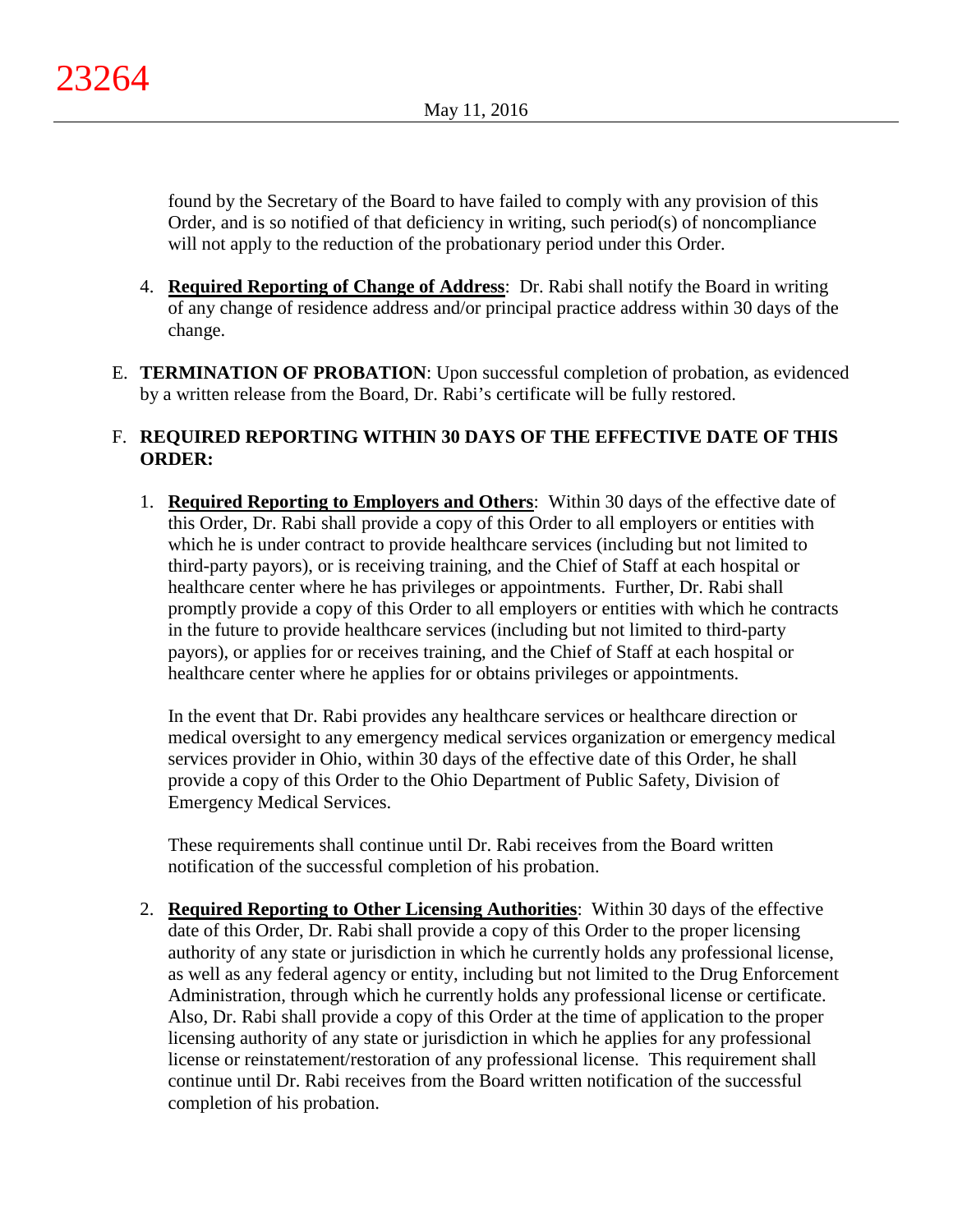- 3. **Required Documentation of the Reporting Required by Paragraph F**: Dr. Rabi shall provide this Board with **one** of the following documents as proof of each required notification within 30 days of the date of each such notification: (a) the return receipt of certified mail within 30 days of receiving that return receipt, (b) an acknowledgement of delivery bearing the original ink signature of the person to whom a copy of the Order was hand delivered, (c) the original facsimile-generated report confirming successful transmission of a copy of the Order to the person or entity to whom a copy of the Order was faxed, or (d) an original computer-generated printout of electronic mail communication documenting the e-mail transmission of a copy of the Order to the person or entity to whom a copy of the Order was e-mailed.
- G. **VIOLATION OF THE TERMS OF THIS ORDER**: If Dr. Rabi violates the terms of this Order in any respect, the Board, after giving him notice and the opportunity to be heard, may institute whatever disciplinary action it deems appropriate, up to and including the permanent revocation of his certificate.

**EFFECTIVE DATE OF ORDER:** This Order shall become effective immediately upon the mailing of the notification of approval by the Board.

**No Board member objected to the change in Dr. Schottenstein's motion to amend. The change in the motion to amend was accepted.**

A vote was taken on Dr. Schottenstein's motion to amend:

| <b>ROLL CALL:</b> | Dr. Rothermel     | - abstain |
|-------------------|-------------------|-----------|
|                   | Dr. Saferin       | - abstain |
|                   | Mr. Giacalone     | - aye     |
|                   | Dr. Steinbergh    | - aye     |
|                   | Dr. Soin          | - aye     |
|                   | Mr. Kenney        | - aye     |
|                   | Dr. Schachat      | - aye     |
|                   | Dr. Schottenstein | - aye     |
|                   |                   |           |

The motion to amend carried.

**Dr. Steinbergh moved to approve and confirm Ms. Clovis' Findings of Fact, Conclusions of Law, and Proposed Order, as amended, in the matter of Firas A. Rabi, M.D. Mr. Kenney seconded the**  motion. A vote was taken:

| ROLL CALL: | Dr. Rothermel  | - abstain |
|------------|----------------|-----------|
|            | Dr. Saferin    | - abstain |
|            | Mr. Giacalone  | - aye     |
|            | Dr. Steinbergh | - aye     |
|            | Dr. Soin       | - aye     |
|            |                |           |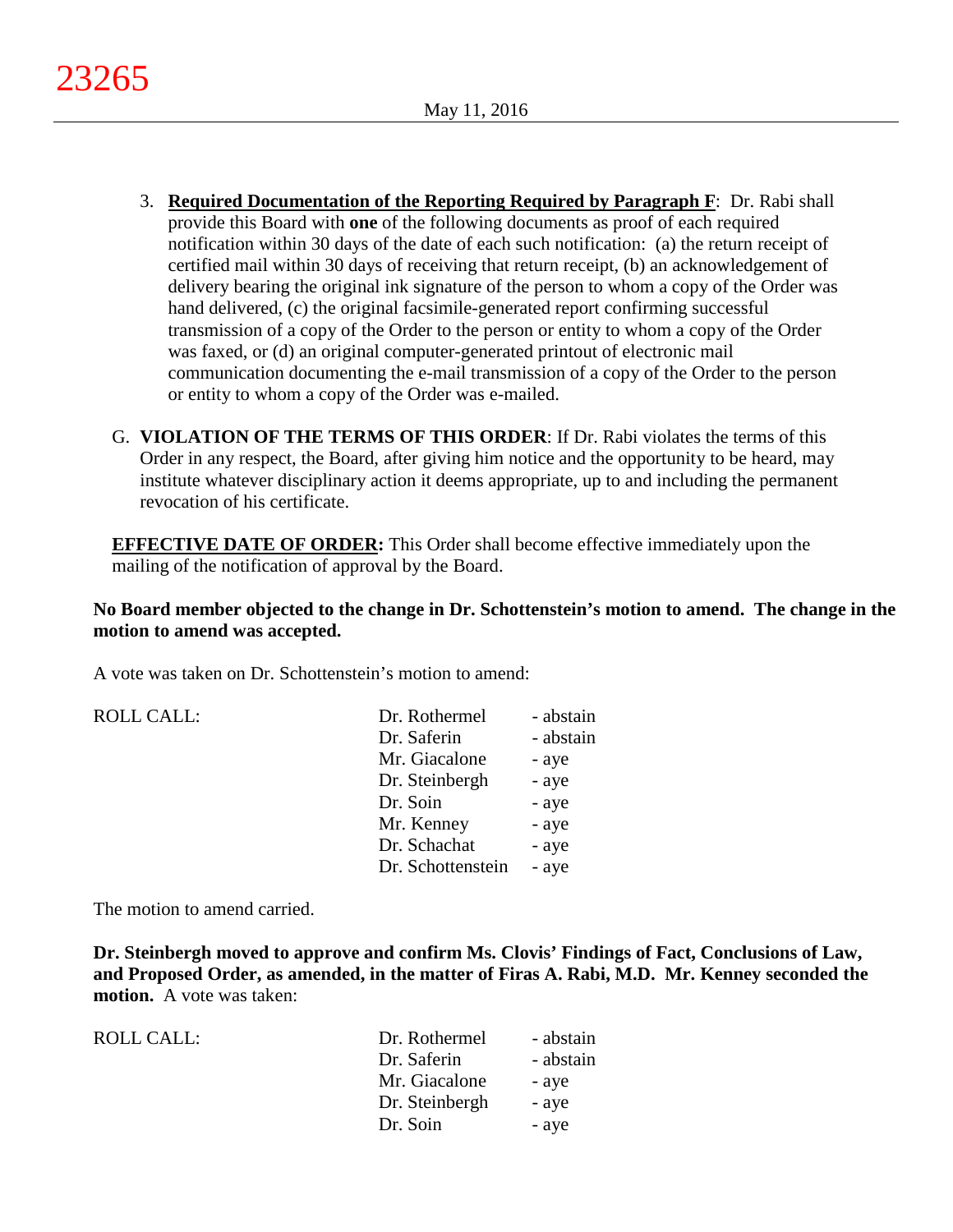| Mr. Kenney        | - aye |
|-------------------|-------|
| Dr. Schachat      | - aye |
| Dr. Schottenstein | - aye |

The motion to approve carried.

### DAWN NICOLE SELLHEIM, L.M.T.

Dr. Soin directed the Board's attention to the matter of Dawn Nicole Sellheim, L.M.T. No objections have been filed. Ms. Blue was the Hearing Examiner.

### **Dr. Steinbergh moved to approve and confirm Ms. Blue's Findings of Fact, Conclusions of Law, and Proposed Order in the matter of Dawn Nicole Sellheim, L.M.T. Dr. Schottenstein seconded the motion.**

Dr. Soin stated that he will now entertain discussion in the above matter.

Mr. Kenney stated that Ms. Sellheim was first licensed to practice massage therapy in Ohio in 2014. Prior to being a massage therapist, Ms. Sellheim worked as a financial analyst at several banks for 15 years. Mr. Kenney stated that Ms. Sellheim has a long history of alcohol dependency. Ms. Sellheim first drank in college, then increase her alcohol consumption at the age of 22 to help her cope with her divorce and the death of her sister. Ms. Sellheim later reduced her alcohol consumption with the help of a counselor and medication for depression. However, Ms. Sellheim's consumption increased again in 2007 due to stress, her mother's diagnosis of cancer, an unstable relationship, and loneliness. Ms. Sellheim completed a sixweek intensive outpatient program (IOP) in 2009, but she admitted that she consumed alcohol before completing the IOP. After the IOP, Ms. Sellheim resumed drinking alcohol.

Mr. Kenney continued that in February 2015 Ms. Sellheim was arrested for two counts of Operating a Motor Vehicle while Intoxicated (OMVI) and one count of Failure to Control. In March 2015 Ms. Sellheim pled guilty to Reckless Operation. Ms. Sellheim's driver's license was suspended for 90 days and she was sentenced to 60 days in jail, of which 57 days were suspended and three days were credited due to her attendance at a driver's program. Ms. Sellheim was also fined \$350. Mr. Kenney stated that Ms. Sellheim began drinking again within a couple of weeks.

Mr. Kenney stated that in July 2015, Ms. Sellheim notified the Board of her conviction from four months prior. In her answers to the Board's interrogatories, Ms. Sellheim indicated that she continues to drink alcohol about two to three times per week. In January 2016, Ms. Sellheim, at the order of the Board, submitted to an examination at Glenbeigh Hospital. The conclusion of the examination was that Ms. Sellheim was impaired and therefore not capable of practicing as a massage therapist at acceptable and prevailing standards of care. Mr. Kenney noted the testimony of Dr. Parran, who conducted Ms. Sellheim's examination. Dr. Parran testified that, contrary to popular perception, 80% of those with active alcoholism do not have withdrawal symptoms, but they have intermittent loss of control, blackouts, alcohol amnesia, and legal consequences such as driving while intoxicated. Dr. Parran also testified that Ms. Sellheim's prognosis is good because her diagnosis is highly treatable.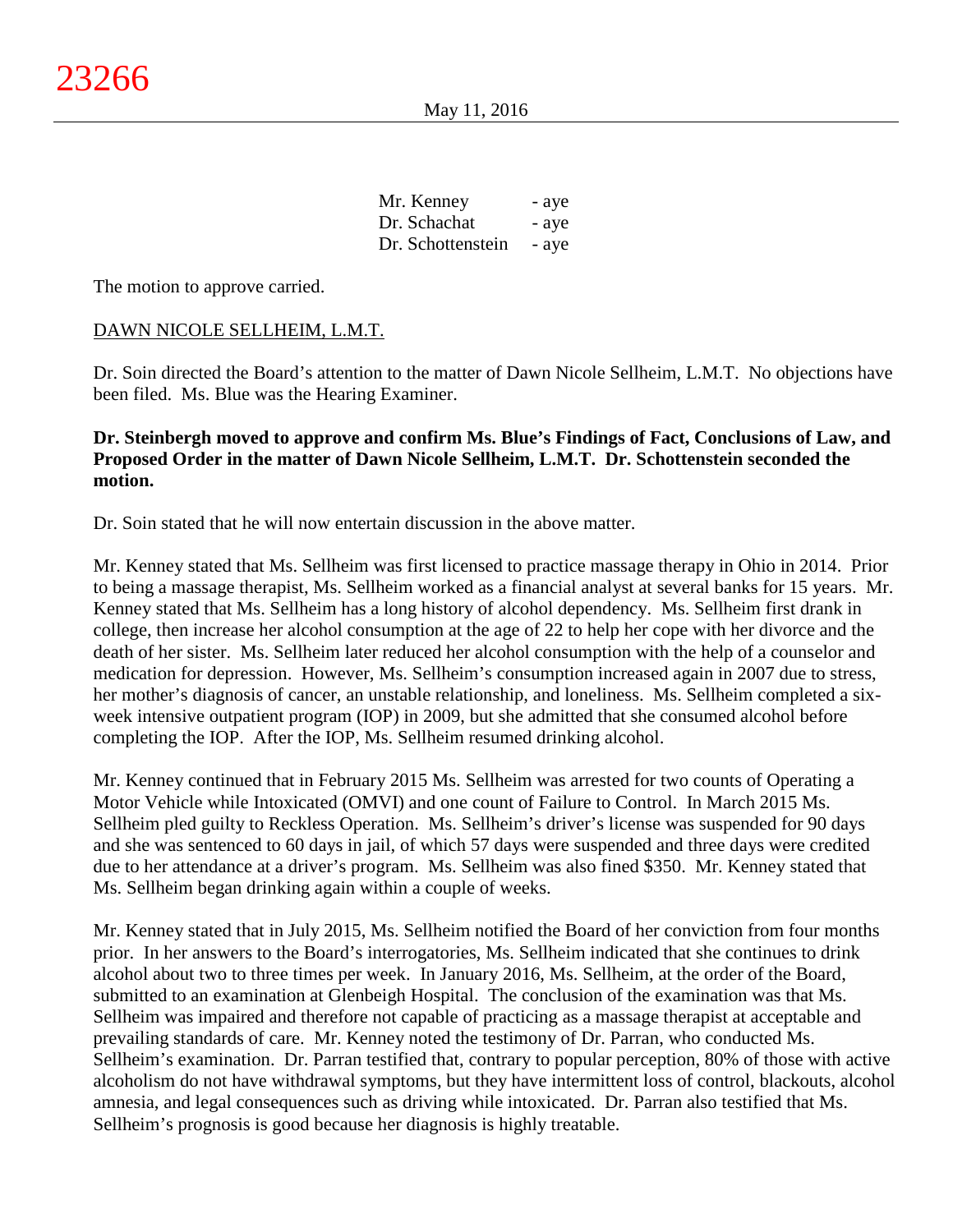Mr. Kenney noted that Ms. Sellheim has not yet entered an IOP or an aftercare contract. Further, the Board has not received information that Ms. Sellheim is capable of practicing in accordance with acceptable and prevailing standards of care. Mr. Kenney agreed with the Hearing Examiner that Ms. Sellheim's massage therapy license should be suspended indefinitely. However, Mr. Kenney opined that the suspension should be for a minimum of 180 days, with all other interim monitoring terms unchanged.

# **Mr. Kenney moved to amend the Proposed Order so that the suspension of Ms. Sellheim's license to practice massage therapy will be for a minimum of 180 days. Dr. Steinbergh seconded the motion.**

Dr. Steinbergh noted that she seconded Mr. Kenney's motion to amend for discussion purposes.

In response to a question from Mr. Giacalone, Mr. Kenney stated that he has suggested a minimum 180 day suspension due to Ms. Sellheim's long history of alcohol abuse. Mr. Kenney opined that the suspension should be of an adequate length to assure the Board of Ms. Sellheim's sobriety. Mr. Kenney noted that he Hearing Examiner's Proposed Order did not include a minimum time of suspension.

A vote was taken on Mr. Kenney's motion to amend:

| <b>ROLL CALL:</b> | Dr. Rothermel     | - abstain |
|-------------------|-------------------|-----------|
|                   | Dr. Saferin       | - abstain |
|                   | Mr. Giacalone     | - nay     |
|                   | Dr. Steinbergh    | - nay     |
|                   | Dr. Soin          | - nay     |
|                   | Mr. Kenney        | - aye     |
|                   | Dr. Schachat      | - abstain |
|                   | Dr. Schottenstein | - abstain |

The motion to amend did not carry.

A vote was taken on Dr. Steinbergh's motion to approve the Hearing Examiner's Report and Recommendation:

| Dr. Rothermel     | - abstain |
|-------------------|-----------|
| Dr. Saferin       | - abstain |
| Mr. Giacalone     | - aye     |
| Dr. Steinbergh    | - aye     |
| Dr. Soin          | - aye     |
| Mr. Kenney        | - aye     |
| Dr. Schachat      | - aye     |
| Dr. Schottenstein | - aye     |
|                   |           |

The motion to approve carried.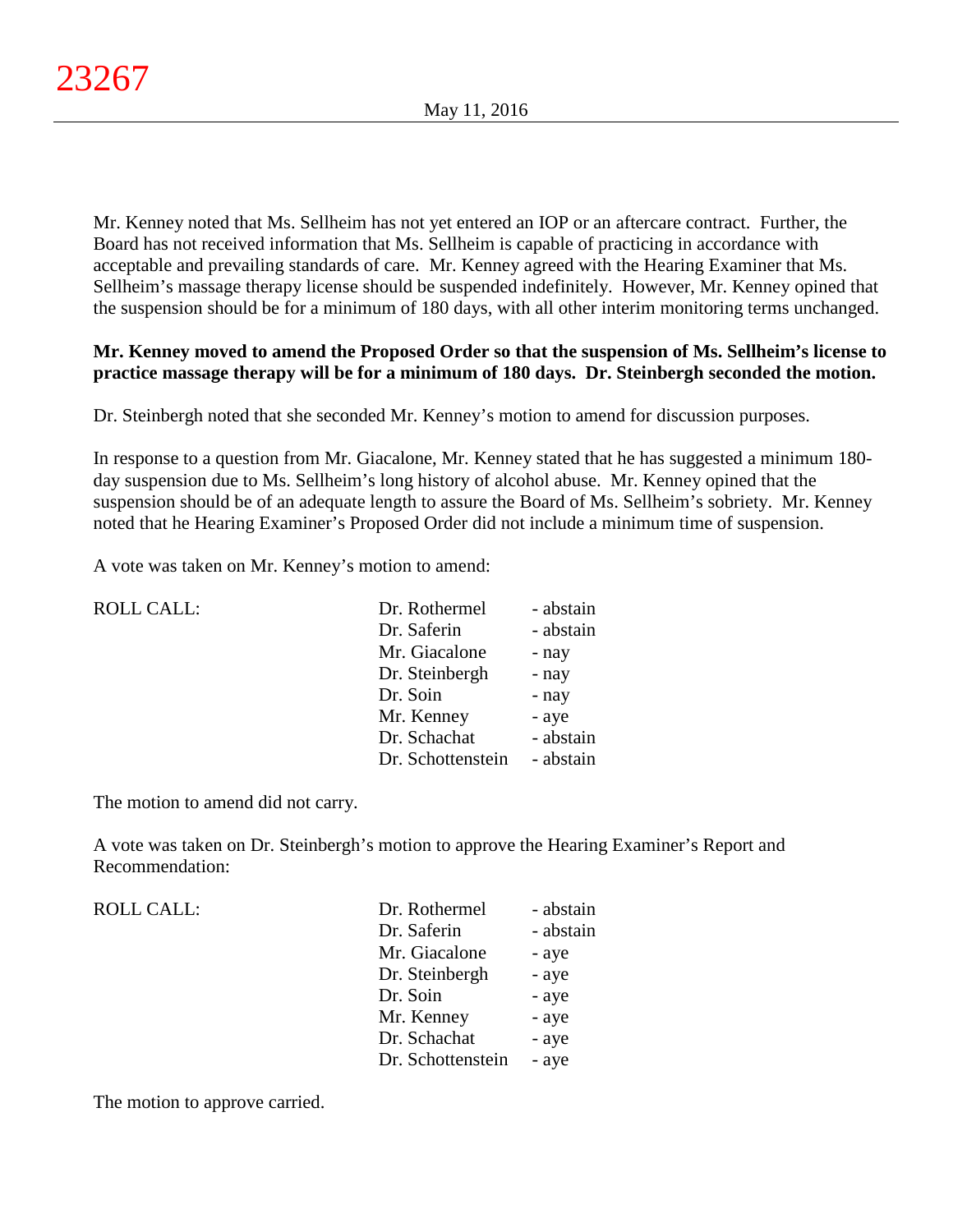# CHRISTOPHER A. STEGAWSKI, M.D.

Dr. Soin directed the Board's attention to the matter of Christopher A. Stegawski, M.D. Objections have been filed to Ms. Blue's Report and Recommendation and were previously distributed to Board members.

Dr. Soin stated that a request to address the Board has been timely filed by Dr. Stegawski. However, Dr. Soin noted that neither Dr. Stegawski nor an attorney representing him was present at the meeting. The Assistant Attorney General declined to address the Board in this matter.

# **Dr. Steinbergh moved to approve and confirm Ms. Blue's Findings of Fact, Conclusions of Law, and Proposed Order in the matter of Christopher A. Stegawski, M.D. Dr. Schottenstein seconded the motion.**

Dr. Soin stated that he will now entertain discussion in the above matter.

Dr. Schottenstein stated that in February 2015 in U.S. District Court, Dr. Stegawski was found guilty of one felony count of Conspiracy to Distribute Narcotics, two felony counts of Maintaining a Place for the Purpose of Distribution, and one felony count of Conspiracy to Launder Monetary Instruments. Dr. Schottenstein stated that the allegation against Dr. Stegawski was that he was attempting to make as much money as possible by prescribing, distributing, and dispensing controlled substances. Dr. Stegawski allegedly saw 30 to 40 patients per day who traveled long distances to see Dr. Stegawski at his clinics. Customers were charged \$200 cash for each visit and \$150 cash for urinalysis. It was also alleged that Dr. Stegawski knew or should have known that the clinics' customers were drug abusers.

Dr. Schottenstein continued that Dr. Stegawski's customers received the same regimen of prescription medications, namely oxycodone, hydrocodone, and either diazepam or alprazolam, with some customers receiving OxyContin. Dr. Stegawski reportedly failed to conduct any meaningful examination of these patients to determine if there was a legitimate need for the medications. Reportedly, Dr. Stegawski rarely if ever counseled the patients about alternative treatments such as physical therapy, counseling, or surgery. Dr. Schottenstein noted that many local pharmacies refused to honor Dr. Stegawski's prescriptions due to the large quantities of narcotics he prescribed and due to his catering to customers with histories of drug abuse and arrest.

Dr. Schottenstein stated that the majority of patients interviewed admitted that they were addicted to pain medication prior to going to Dr. Stegawski's clinics and that they had no legitimate pain that necessitated narcotics prescriptions. Some patients also admitted that they were drug dealers and were selling the prescriptions on the street. Dr. Schottenstein stated that between May 2010 and August 2010 Dr. Stegawski ordered large dosage units of controlled substances which were distributed within his clinic's inhouse dispensary to generate additional income.

Dr. Schottenstein stated that in December 2015, the court sentenced Dr. Stegawski to 160 months in prison, followed by supervised release for ten years. Dr. Stegawski was also ordered to pay a fine of \$400 and to forfeit \$41,128 to the United States.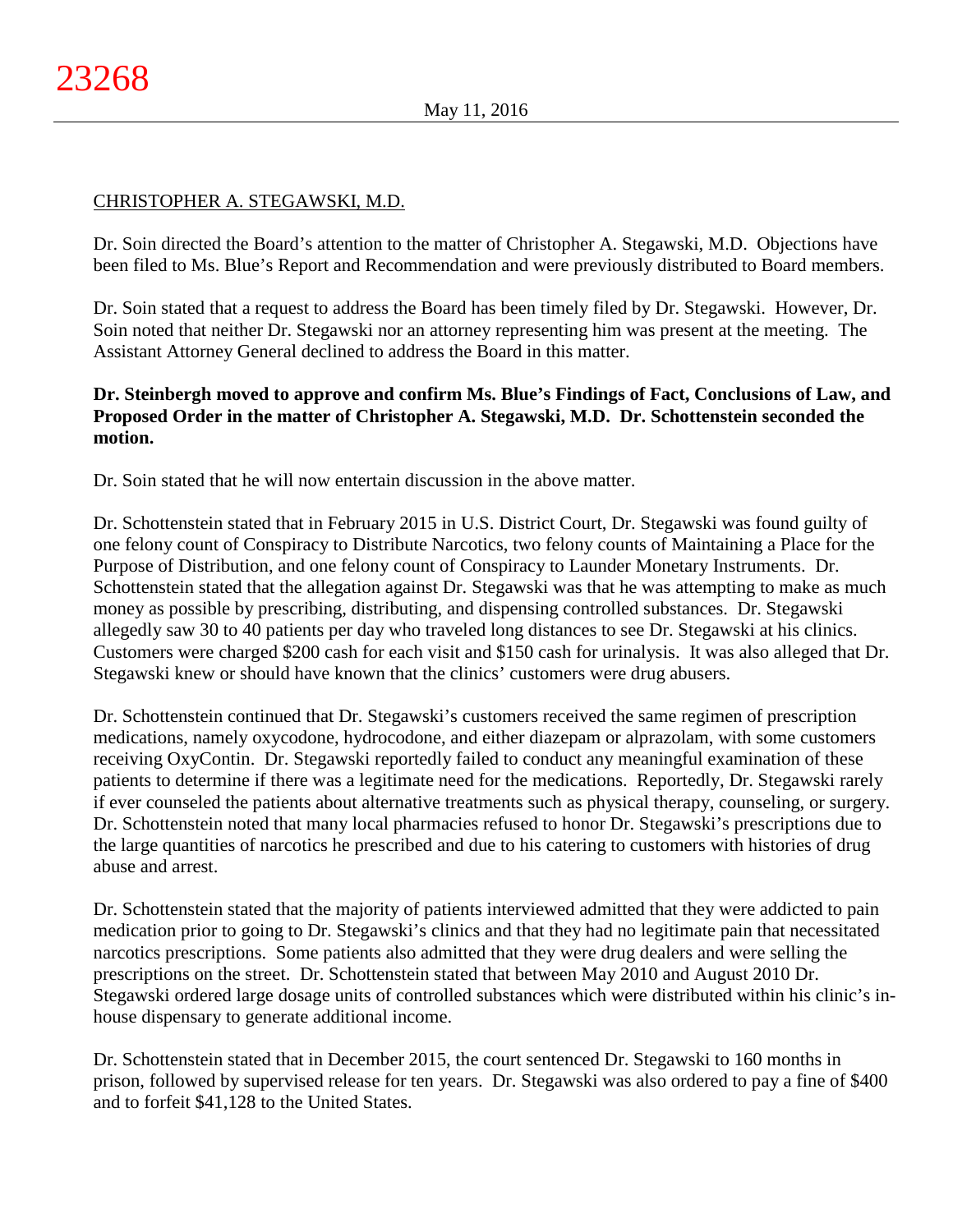Dr. Schottenstein stated that Dr. Stegawski was not physically present at his hearing because of his incarceration, but he did testify by telephone. Dr. Stegawski also sent in documentary evidence that was admitted as exhibits. Dr. Stegawski testified that he had seen approximately 25 patients per day and that patients presented to him on some pre-existing combination of Soma, Oxycodone, and Xanax. Dr. Stegawski testified that prior to the law enforcement raid on his clinic, he had been attempting to wean his patients off Soma and to limit their Oxycodone to 180 mg per day. Dr. Stegawski further testified that his clinic was raided because his business partner was trafficking in cocaine and had filed a complaint against him to divert attention from his criminal activities. Dr. Stegawski indicated that there was a Portsmouthbased drug cartel that encouraged complaints against him in order to remove him from the area because he was operating independently of the cartel.

Dr. Schottenstein stated that Dr. Stegawski spent a substantial amount of his testimony indicating that he had discovered two new pain syndromes that had heretofore been unappreciated by the medical community. Regarding the first syndrome, which he termed "Fibromyalgia Scioto," Dr. Stegawski stated that his patients' symptoms were due to an undiscovered reaction to tick bites that are endemic to the area. Regarding the second syndrome, Dr. Stegawski felt that there is a large population of drug users who have survived motor vehicle accidents and, though they were protected by their airbags, they sustained deceleration injuries to the lower back. Dr. Schottenstein stated that Dr. Stegawski appeared to believe that the pain syndromes were responsible for the opiate epidemic in his local area. Dr. Schottenstein observed that the Assistant Attorney General and the Hearing Examiner endeavored to try to follow Dr. Stegawski's train of thought, but they appeared unable to do so and had to continuously redirect Dr. Stegawski to address the matter at hand.

Dr. Schottenstein did not find Dr. Stegawski's testimony to be mitigating. Rather, Dr. Schottenstein opined that Dr. Stegawski's testimony was disjointed, incohesive, and random. Dr. Schottenstein stated that Dr. Stegawski's exhibits, which consisted of copious notes and handouts, were jumbled and tangential. Dr. Schottenstein stated that Dr. Stegawski expressed no guilt or remorse and that he takes no responsibility for the consequences of his actions. Dr. Schottenstein stated that Dr. Stegawski explained his actions away by justifying them or by portraying himself as a victim of law enforcement that is either too unsophisticated to understand his practice or is overzealous in attempts to prosecute physicians who manage high-risk patients.

Dr. Schottenstein stated that he agrees with the Hearing Examiner's Proposed Order to permanently revoke Dr. Stegawski's Ohio medical license. Dr. Steinbergh agreed with Dr. Schottenstein's comments and reiterated that Dr. Stegawski's comments were incoherent.

A vote was taken on Dr. Steinbergh's motion to approve:

| <b>ROLL CALL:</b> | Dr. Rothermel  | - abstain |
|-------------------|----------------|-----------|
|                   | Dr. Saferin    | - abstain |
|                   | Mr. Giacalone  | - aye     |
|                   | Dr. Steinbergh | - aye     |
|                   | Dr. Soin       | - aye     |
|                   | Mr. Kenney     | - aye     |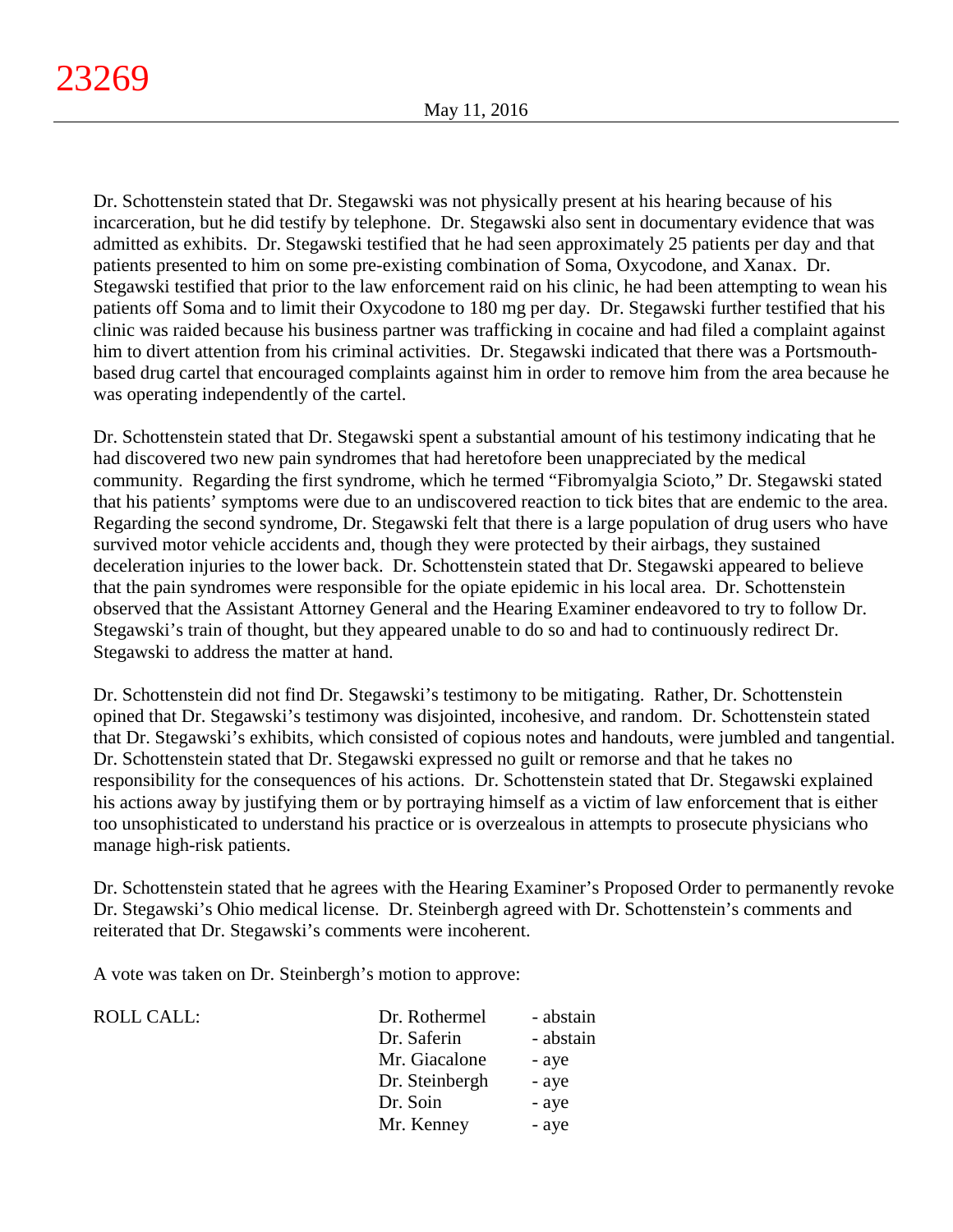| Dr. Schachat      | - aye |
|-------------------|-------|
| Dr. Schottenstein | - aye |

The motion to approve carried.

### PROPOSED FINDINGS AND PROPOSED ORDERS

Dr. Soin stated that in the following matters, the Board issued a Notice of Opportunity for Hearing. No timely requests for hearing were received. The matters were reviewed by a Hearing Examiner, who prepared Proposed Findings and Proposed Orders, and are now before the Board for final disposition. Dr. Soin stated that these matters are disciplinary in nature, and therefore the Secretary and Supervising Member may not vote. In these matters, Dr. Rothermel served as Secretary and Dr. Saferin served as Supervising Member.

### MARC NATHAN ADATO, L.M.T.

**Dr. Steinbergh moved to find that the allegations as set forth in the October 14, 2015 Notice of Opportunity for Hearing in the matter of Mr. Adato have been proven to be true by a preponderance of the evidence and to adopt Ms. Shamansky's Proposed Findings and Proposed Order. Dr. Schachat seconded the motion.**

Dr. Soin stated that he will now entertain discussion in the matter of Mr. Adato.

Dr. Schachat stated that Mr. Adato is alleged to have failed to cooperate with a Board investigation. Dr. Schachat stated that the Board sent interrogatories to Mr. Adato via certified mail to his address of record on two occasions. The Board also placed an advertisement on three separate dates in a local newspaper in the area that the Board understood that Mr. Adato had most recently resided. Despite these efforts, Mr. Adato did not respond to the Board.

Dr. Schachat stated that he agrees with the Hearing Examiner's Proposed Order to revoke Mr. Adato's massage therapy license.

A vote was taken on Dr. Steinbergh's motion to approve:

| Dr. Rothermel     | - abstain |
|-------------------|-----------|
| Dr. Saferin       | - abstain |
| Mr. Giacalone     | - aye     |
| Dr. Steinbergh    | - aye     |
| Dr. Soin          | - aye     |
| Mr. Kenney        | - aye     |
| Dr. Schachat      | - aye     |
| Dr. Schottenstein | - aye     |

The motion to approve carried.

ROLL CALL: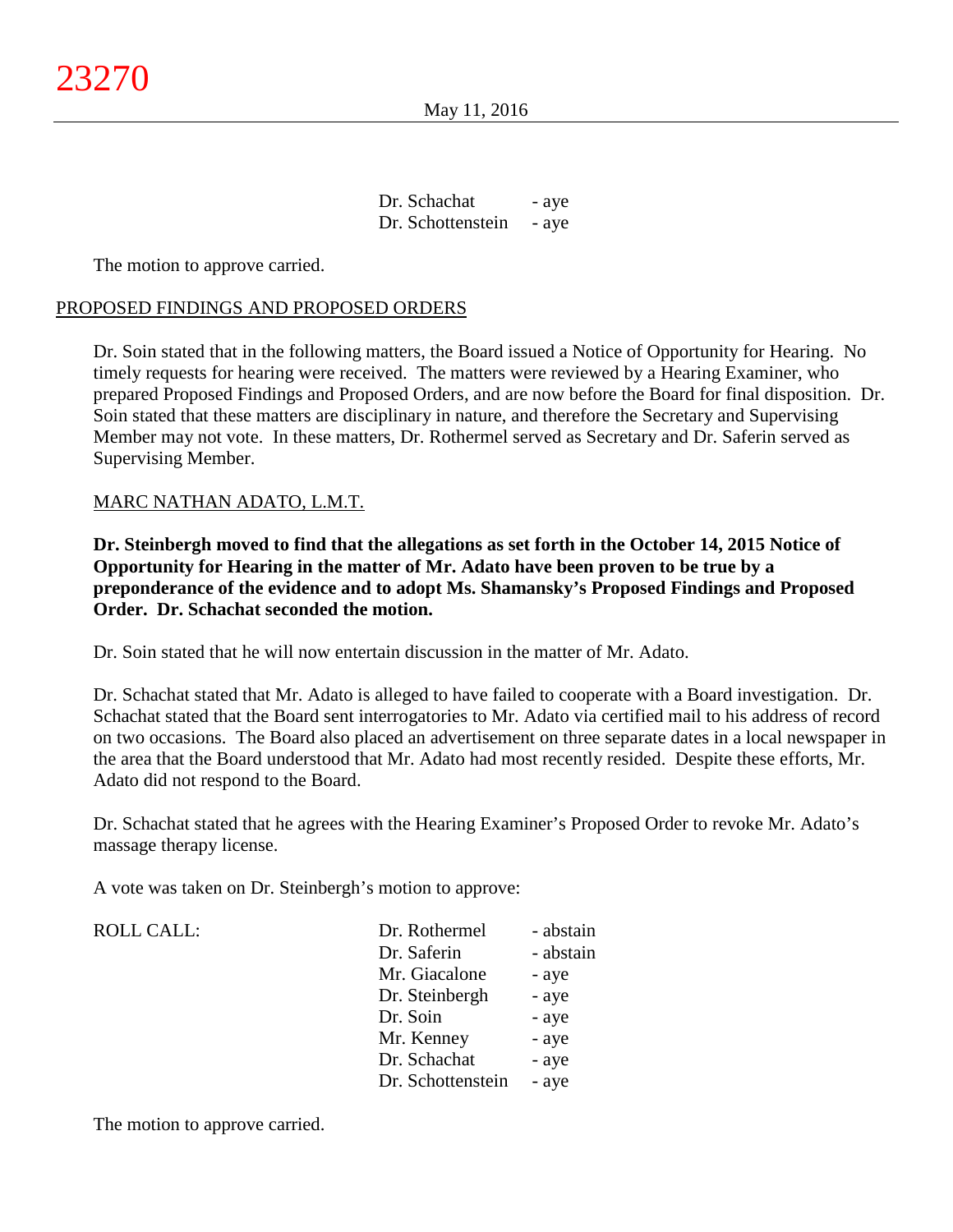### NICOLE M. BREWER, L.M.T.

**Dr. Steinbergh moved to find that the allegations as set forth in the January 14, 2015 Notice of Opportunity for Hearing in the matter of Ms. Brewer have been proven to be true by a preponderance of the evidence and to adopt Ms. Shamansky's Proposed Findings and Proposed Order. Mr. Giacalone seconded the motion.**

Dr. Soin stated that he will now entertain discussion in the matter of Ms. Brewer.

Mr. Giacalone stated that Ms. Brewer was first licensed to practice massage therapy in Ohio in January 2012. In June 2013, Ms. Brewer submitted a license renewal application in which she responded "yes" to Question #1, which asked if she had been found guilty or pled guilty to a misdemeanor or felony. Based on documentation received in conjunction with this matter, it was determined that Ms. Brewer pled guilty to, and was found guilty of, Theft, a first-degree misdemeanor, in March 2013. As a result, Ms. Brewer was sentenced to ten days in jail, with all ten days suspended. Ms. Brewer was also ordered to pay restitution in the amount of \$813, a fine of \$250, and costs of \$1,094.

Mr. Giacalone continued that Ms. Brewer's conviction was based on allegations that she had stolen \$813 in cash from a wallet that had been turned into the "lost and found" of a restaurant where she was employed as a manager. Ms. Brewer admitted that she took the wallet, which contained \$1,500 in cash, and spent the \$813 to pay her cell phone bill.

Mr. Giacalone stated that the Board issued a Notice of Opportunity for Hearing in January 2015. Ms. Brewer answered with a letter stating that she is aware of how her record reflects on her license. Ms. Brewer also stated that she no longer uses her massage therapy license or the title "L.M.T." Ms. Brewer stated that she has realized that massage therapy is not the profession for her and that if her license is revoked, she only asks that she be notified.

Mr. Giacalone stated that he agrees with the Hearing Examiner's Proposed Order of permanent revocation. Mr. Giacalone based his rationale on the fact that though Ms. Brewer was only 20 years old at the time, the theft indicates a serious breach of trust and calls into question whether she can safely and ethically work as a massage therapist, especially since massage therapy clients often leave their personal belongings in the care of the massage therapist while they are undressed for therapy. Mr. Giacalone also stated that it is clear from Ms. Brewer's letter that she has no interest or intention of practicing massage therapy now or in the future.

Dr. Schottenstein stated that he would have been open to the suggestion of a non-permanent revocation of Ms. Brewer's license. However, Dr. Schottenstein observed that Ms. Brewer did not appear before the Board to apologize, express remorse, or to take responsibility for her actions. Dr. Schottenstein stated that Ms. Brewer is not motivated to fight for her license because she has realized that massage therapy is not the right profession for her. Dr. Schottenstein also noted comments made by the Hearing Examiner and Mr. Giacalone that Ms. Brewer having potential access to other's valuables could represent ongoing problems. Dr. Schottenstein stated that he therefore supports the Proposed Order of permanent revocation.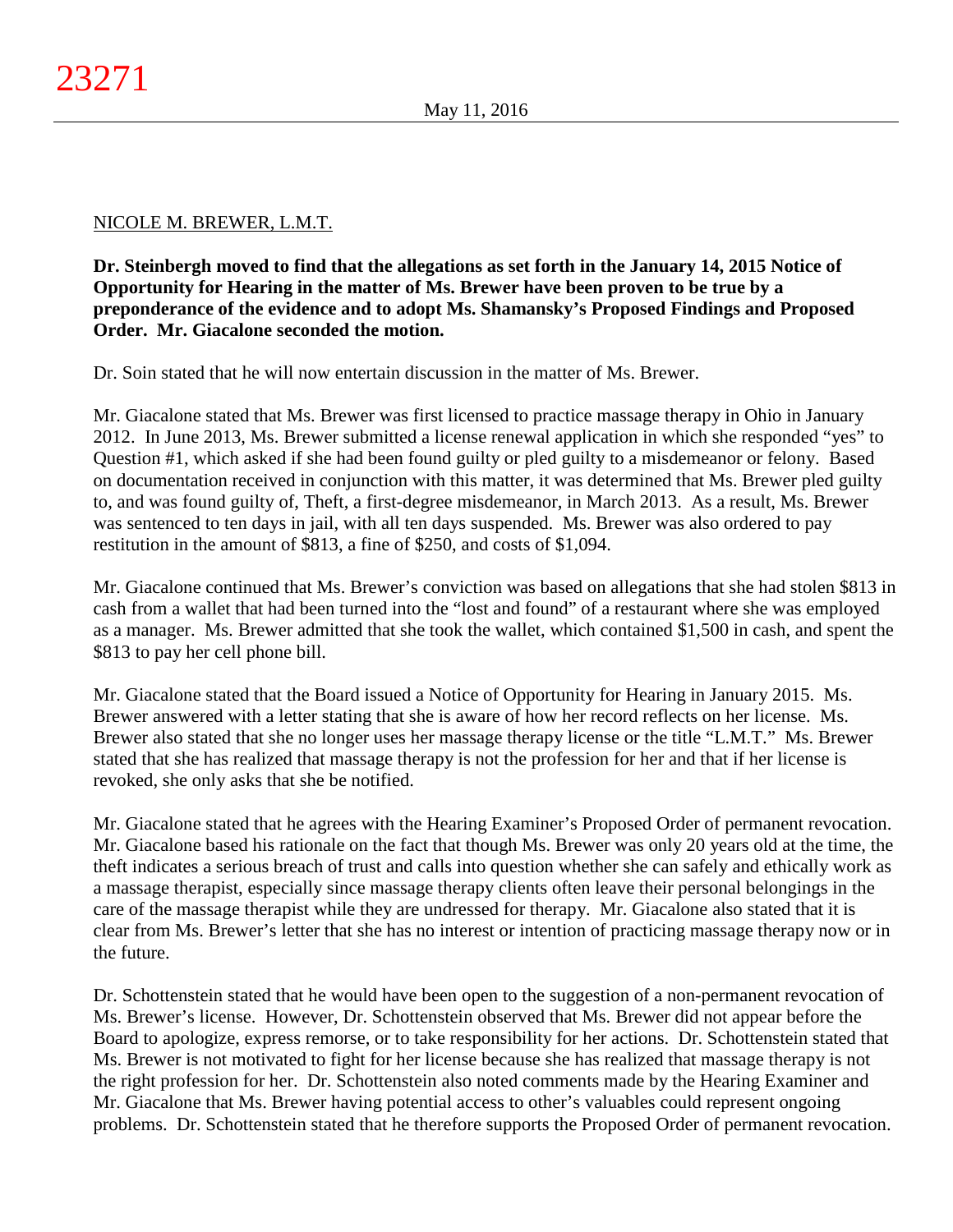A vote was taken on Dr. Steinbergh's motion to approve.

| <b>ROLL CALL:</b> | Dr. Rothermel     | - abstain |
|-------------------|-------------------|-----------|
|                   | Dr. Saferin       | - abstain |
|                   | Mr. Giacalone     | - aye     |
|                   | Dr. Steinbergh    | - aye     |
|                   | Dr. Soin          | - aye     |
|                   | Mr. Kenney        | - aye     |
|                   | Dr. Schachat      | - aye     |
|                   | Dr. Schottenstein | - aye     |
|                   |                   |           |

The motion to approve carried.

The Board took a brief recess at 11:10 a.m. and resumed the meeting at 11:20 a.m. Dr. Rothermel was not present when the meeting resumed.

#### EXECUTIVE SESSION

**Dr. Steinbergh moved to go into Executive Session to confer with the Medical Board's attorneys on matters of pending or imminent court action, and for the purpose of deliberating on proposed consent agreements in the exercise of the Medical Board's quasi-judicial capacity. Dr. Saferin seconded the motion.** A vote was taken:

| <b>ROLL CALL:</b> | Dr. Saferin       | - aye |
|-------------------|-------------------|-------|
|                   | Mr. Giacalone     | - aye |
|                   | Dr. Steinbergh    | - aye |
|                   | Dr. Soin          | - aye |
|                   | Mr. Kenney        | - aye |
|                   | Dr. Schachat      | - aye |
|                   | Dr. Schottenstein | - aye |

The motion carried.

Pursuant to Section 121.22(G)(3), Ohio Revised Code, the Board went into executive session with Mr. Groeber, Ms. Anderson, Mr. Miller, Ms. Loe, Ms. Debolt, Mr. Katko, Mr. Schmidt, Ms. Marshall, the Enforcement Attorneys, the Assistant Attorneys General, Ms. Schwartz, Ms. Murray, Ms. Moore, and Mr. Taylor in attendance.

Dr. Rothermel rejoined the meeting during the Executive Session.

The Board returned to public session.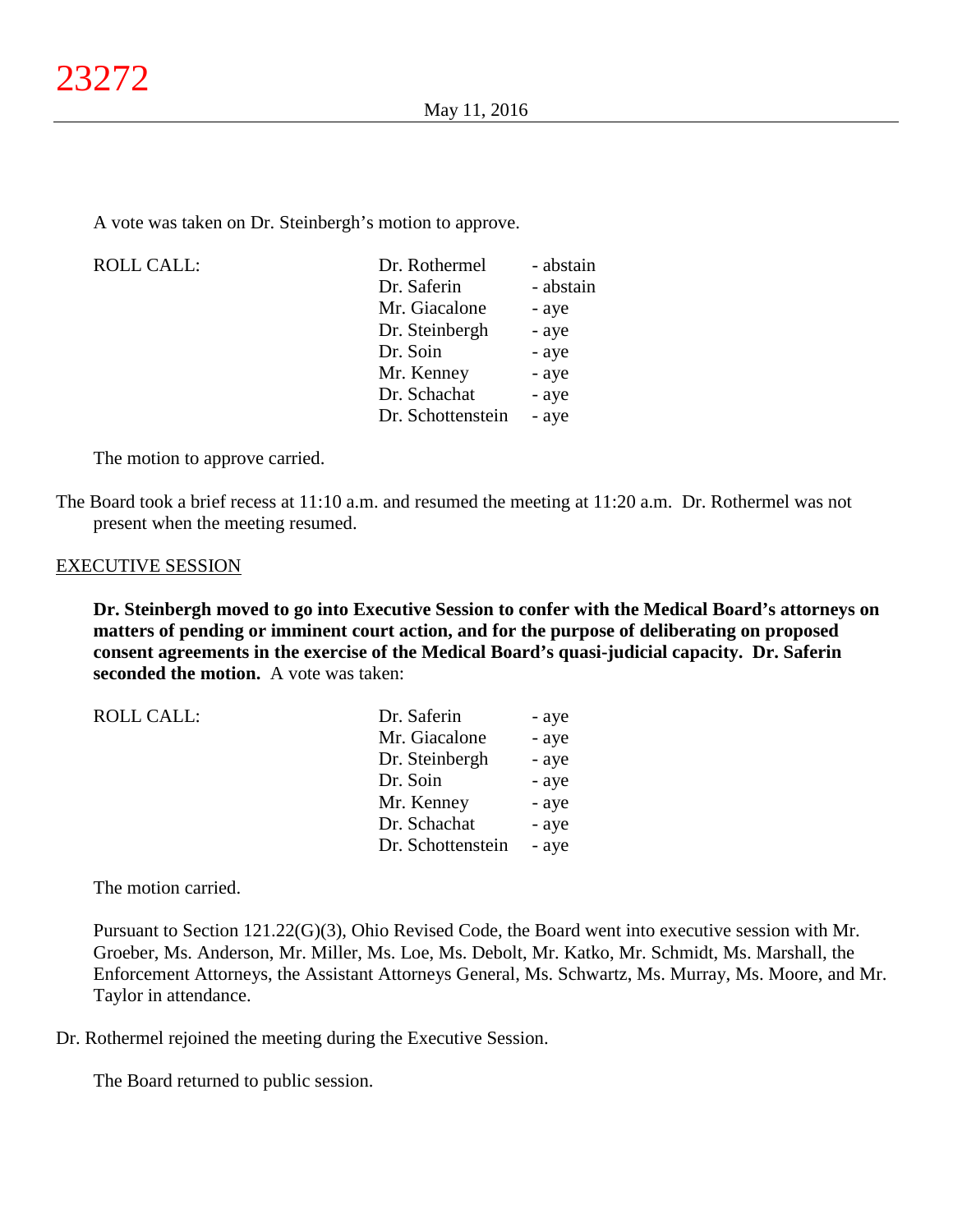### RATIFICATION OF SETTLEMENT AGREEMENTS

### ERIKA CHRISTINE DROSSMAN, L.M.T. – PERMANENT SURRENDER OF CERTIFICATE TO PRACTICE MASSAGE THERAPY

**Dr. Steinbergh moved to ratify the Proposed Permanent Surrender with Ms. Drossman. Dr. Schottenstein seconded the motion.** A vote was taken:

| <b>ROLL CALL:</b> | Dr. Rothermel     | - abstain |
|-------------------|-------------------|-----------|
|                   | Dr. Saferin       | - abstain |
|                   | Mr. Giacalone     | - aye     |
|                   | Dr. Steinbergh    | - aye     |
|                   | Dr. Soin          | - aye     |
|                   | Mr. Kenney        | - aye     |
|                   | Dr. Schachat      | - aye     |
|                   | Dr. Schottenstein | - aye     |
|                   |                   |           |

The motion to ratify carried.

#### EMILY KOCH HELLESEN, L.M.T. – CONSENT AGREEMENT

**Dr. Steinbergh moved to ratify the Proposed Consent Agreement with Ms. Hellesen. Dr. Schottenstein seconded the motion.** A vote was taken:

| <b>ROLL CALL:</b> | Dr. Rothermel     | - abstain |
|-------------------|-------------------|-----------|
|                   | Dr. Saferin       | - abstain |
|                   | Mr. Giacalone     | - aye     |
|                   | Dr. Steinbergh    | - aye     |
|                   | Dr. Soin          | - aye     |
|                   | Mr. Kenney        | - aye     |
|                   | Dr. Schachat      | - aye     |
|                   | Dr. Schottenstein | - aye     |
|                   |                   |           |

The motion to ratify carried.

# CAMRAN GHAFFAR ADLY, M.D. – PERMANENT WITHDRAWAL OF APPLICATION FOR MEDICAL LICENSURE

**Dr. Steinbergh moved to ratify the Proposed Permanent Withdrawal with Dr. Adly. Dr. Schottenstein seconded the motion.** A vote was taken:

| ROLL CALL: | Dr. Rothermel | - abstain |
|------------|---------------|-----------|
|            | Dr. Saferin   | - abstain |
|            | Mr. Giacalone | - ave     |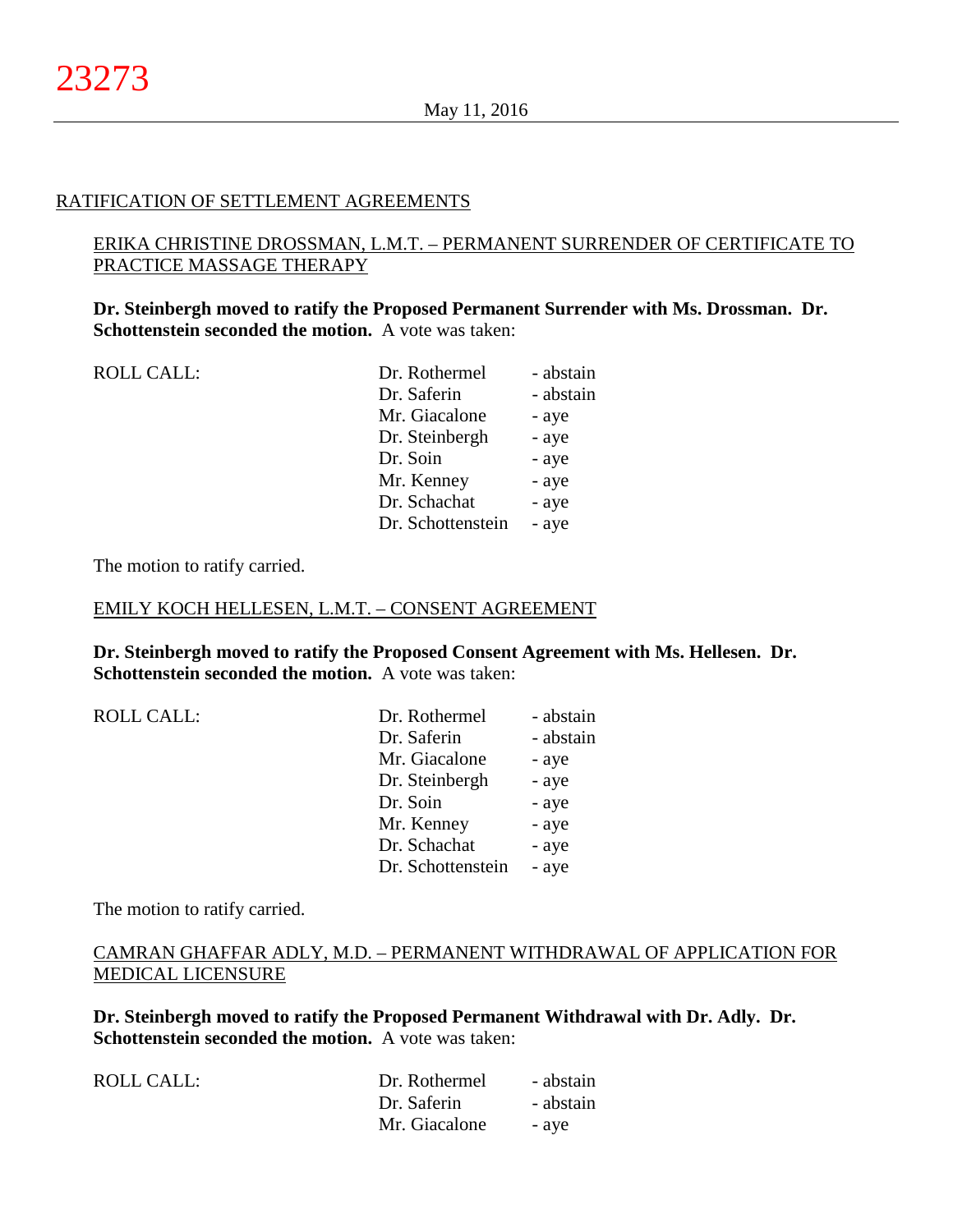| Dr. Steinbergh    | - aye |
|-------------------|-------|
| Dr. Soin          | - aye |
| Mr. Kenney        | - aye |
| Dr. Schachat      | - aye |
| Dr. Schottenstein | - aye |

The motion to ratify carried.

### NITZA MARTINEZ BENNETT, M.D. – PERMANENT SURRENDER/RETIREMENT OF CERTIFICATE TO PRACTICE MEDICINE AND SURGERY

**Dr. Steinbergh moved to ratify the Proposed Permanent Surrender/Retirement with Dr. Bennett. Dr. Schottenstein seconded the motion.** A vote was taken:

| <b>ROLL CALL:</b> | Dr. Rothermel     | - abstain |
|-------------------|-------------------|-----------|
|                   | Dr. Saferin       | - abstain |
|                   | Mr. Giacalone     | - aye     |
|                   | Dr. Steinbergh    | - aye     |
|                   | Dr. Soin          | - aye     |
|                   | Mr. Kenney        | - aye     |
|                   | Dr. Schachat      | - aye     |
|                   | Dr. Schottenstein | - aye     |
|                   |                   |           |

The motion to ratify carried.

### JAMES CAREY ENGLISH, M.D. – CONSENT AGREEMENT

**Dr. Steinbergh moved to ratify the Proposed Consent Agreement with Dr. English. Dr. Schottenstein seconded the motion.** A vote was taken:

| <b>ROLL CALL:</b> | Dr. Rothermel     | - abstain |
|-------------------|-------------------|-----------|
|                   | Dr. Saferin       | - abstain |
|                   | Mr. Giacalone     | - aye     |
|                   | Dr. Steinbergh    | - aye     |
|                   | Dr. Soin          | - aye     |
|                   | Mr. Kenney        | - aye     |
|                   | Dr. Schachat      | - aye     |
|                   | Dr. Schottenstein | - aye     |
|                   |                   |           |

The motion to ratify carried.

### JESSE MICHAEL EWALD, M.D. – STEP II CONSENT AGREEMENT

**Dr. Steinbergh moved to ratify the Proposed Step II Consent Agreement with Dr. Ewald. Dr.**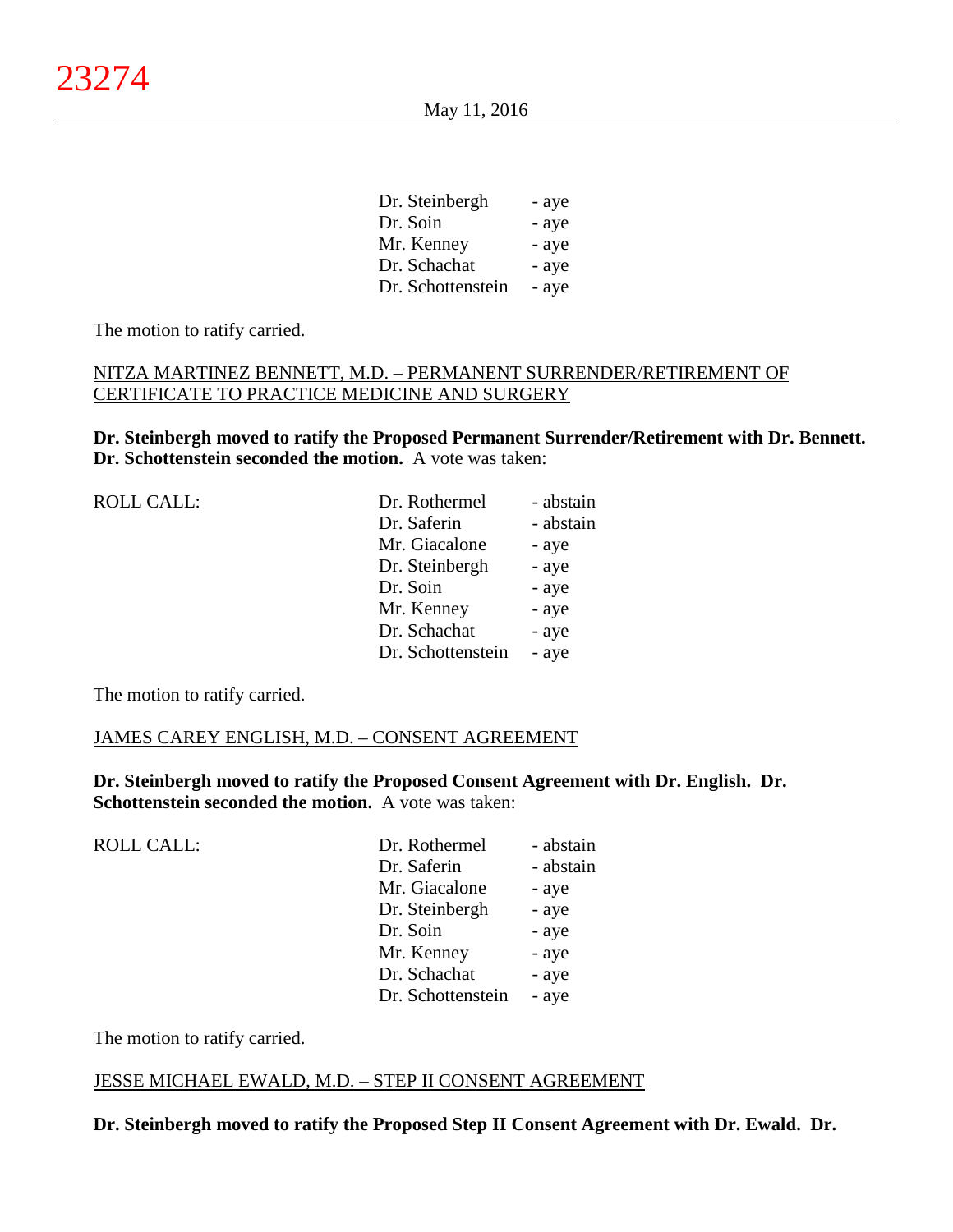### **Schottenstein seconded the motion.** A vote was taken:

| <b>ROLL CALL:</b> |
|-------------------|
|                   |

| <b>ROLL CALL:</b> | Dr. Rothermel     | - abstain |
|-------------------|-------------------|-----------|
|                   | Dr. Saferin       | - abstain |
|                   | Mr. Giacalone     | - aye     |
|                   | Dr. Steinbergh    | - aye     |
|                   | Dr. Soin          | - aye     |
|                   | Mr. Kenney        | - aye     |
|                   | Dr. Schachat      | - aye     |
|                   | Dr. Schottenstein | - aye     |
|                   |                   |           |

The motion to ratify carried.

### JAMES G. LAMPHEAR, M.D. – STEP I CONSENT AGREEMENT

**Dr. Steinbergh moved to ratify the Proposed Step I Consent Agreement with Dr. Lamphear. Dr. Schottenstein seconded the motion.** A vote was taken:

| <b>ROLL CALL:</b> |
|-------------------|
|-------------------|

| <b>ROLL CALL:</b> | Dr. Rothermel     | - abstain |
|-------------------|-------------------|-----------|
|                   | Dr. Saferin       | - abstain |
|                   | Mr. Giacalone     | - aye     |
|                   | Dr. Steinbergh    | - aye     |
|                   | Dr. Soin          | - aye     |
|                   | Mr. Kenney        | - aye     |
|                   | Dr. Schachat      | - aye     |
|                   | Dr. Schottenstein | - aye     |
|                   |                   |           |

The motion to ratify carried.

### WILLIAM STANTON RICHARDSON, M.D. – STEP I CONSENT AGREEMENT

**Dr. Steinbergh moved to ratify the Proposed Step I Consent Agreement with Dr. Richardson. Dr. Schottenstein seconded the motion.** A vote was taken:

ROLL CALL:

| Dr. Rothermel     | - abstain |
|-------------------|-----------|
| Dr. Saferin       | - abstain |
| Mr. Giacalone     | - aye     |
| Dr. Steinbergh    | - aye     |
| Dr. Soin          | - aye     |
| Mr. Kenney        | - aye     |
| Dr. Schachat      | - aye     |
| Dr. Schottenstein | - aye     |

The motion to ratify carried.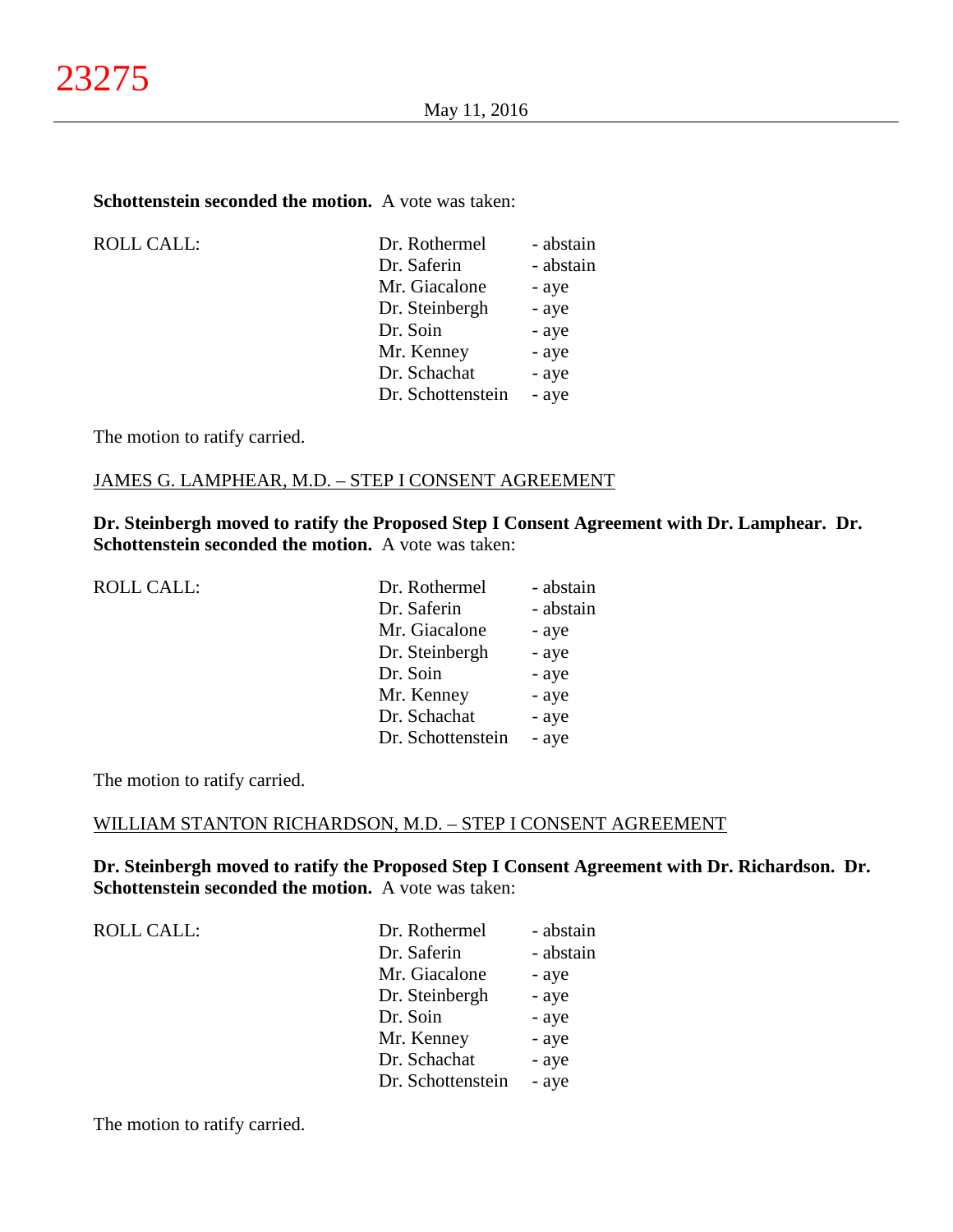### GREGORY GEORGE THEODORE, M.D. – PERMANENT SURRENDER OF CERTIFICATE TO PRACTICE MEDICINE AND SURGERY

### **Dr. Steinbergh moved to ratify the Proposed Permanent Surrender with Dr. Theodore. Dr. Schottenstein seconded the motion.** A vote was taken:

| ROLL CALL: | Dr. Rothermel     | - abstain |
|------------|-------------------|-----------|
|            | Dr. Saferin       | - abstain |
|            | Mr. Giacalone     | - aye     |
|            | Dr. Steinbergh    | - aye     |
|            | Dr. Soin          | - aye     |
|            | Mr. Kenney        | - aye     |
|            | Dr. Schachat      | - aye     |
|            | Dr. Schottenstein | - aye     |
|            |                   |           |

The motion to ratify carried.

### CHRISTOPHER ROBERT WHITE, M.D. – STEP I CONSENT AGREEMENT

**Dr. Steinbergh moved to ratify the Proposed Step I Consent Agreement with Dr. White. Dr. Schottenstein seconded the motion.** A vote was taken:

| <b>ROLL CALL:</b> |  |
|-------------------|--|
|                   |  |

| Dr. Saferin<br>Mr. Giacalone<br>Dr. Steinbergh<br>Dr. Soin<br>Mr. Kenney<br>Dr. Schachat<br>Dr. Schottenstein | <b>ROLL CALL:</b> | Dr. Rothermel | - abstain |
|---------------------------------------------------------------------------------------------------------------|-------------------|---------------|-----------|
|                                                                                                               |                   |               | - abstain |
|                                                                                                               |                   |               | - aye     |
|                                                                                                               |                   |               | - aye     |
|                                                                                                               |                   |               | - aye     |
|                                                                                                               |                   |               | - aye     |
|                                                                                                               |                   |               | - aye     |
|                                                                                                               |                   |               | - aye     |

The motion to ratify carried.

# BERNARD DESILVA, M.D. – PERMANENT SURRENDER/RETIREMENT OF CERTIFICATE TO PRACTICE MEDICINE AND SURGERY

**Dr. Steinbergh moved to ratify the Proposed Permanent Surrender/Retirement with Dr. DeSilva. Dr. Schottenstein seconded the motion.** A vote was taken:

| <b>ROLL CALL:</b> | Dr. Rothermel  | - abstain |
|-------------------|----------------|-----------|
|                   | Dr. Saferin    | - abstain |
|                   | Mr. Giacalone  | - ave     |
|                   | Dr. Steinbergh | - ave     |
|                   |                |           |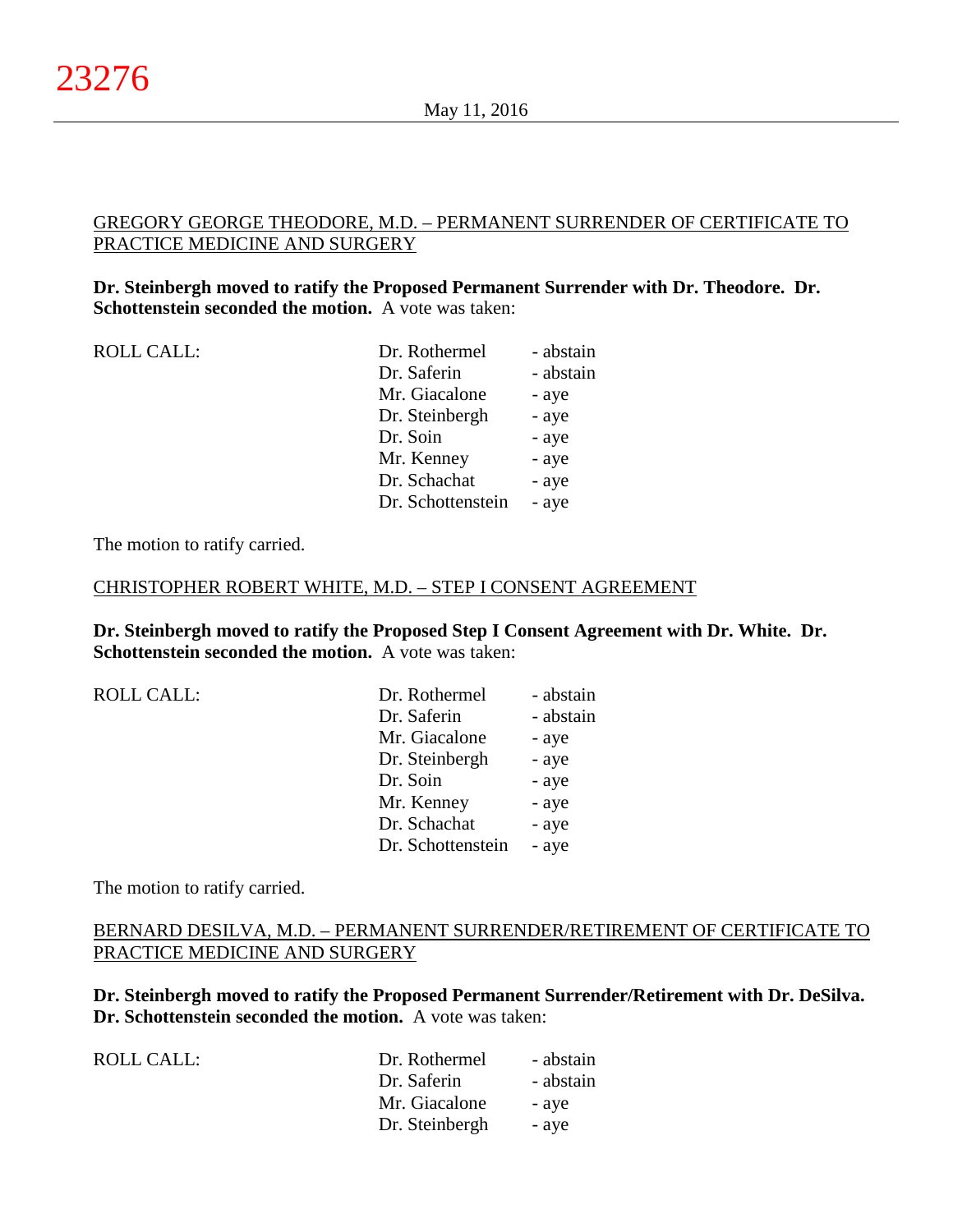Dr. Soin - aye Mr. Kenney - aye Dr. Schachat - aye Dr. Schottenstein - aye

The motion to ratify carried.

### DEVENDER KUMAR BATRA, M.D. – CONSENT AGREEMENT

**Dr. Steinbergh moved to ratify the Proposed Consent Agreement with Dr. Batra. Dr. Schottenstein seconded the motion.** A vote was taken:

| <b>ROLL CALL:</b> | Dr. Rothermel     | - abstain |
|-------------------|-------------------|-----------|
|                   | Dr. Saferin       | - abstain |
|                   | Mr. Giacalone     | - aye     |
|                   | Dr. Steinbergh    | - aye     |
|                   | Dr. Soin          | - aye     |
|                   | Mr. Kenney        | - aye     |
|                   | Dr. Schachat      | - aye     |
|                   | Dr. Schottenstein | - aye     |
|                   |                   |           |

The motion to ratify carried.

### RAHUL SHETH, D.O. – PERMANENT SURRENDER OF CERTIFICATE TO PRACTICE OSTEOPATHIC MEDICINE AND SURGERY

**Dr. Steinbergh moved to ratify the Proposed Permanent Surrender with Dr. Sheth. Dr. Schottenstein seconded the motion.** A vote was taken:

| ROLL CALL: | Dr. Rothermel     | - abstain |
|------------|-------------------|-----------|
|            | Dr. Saferin       | - abstain |
|            | Mr. Giacalone     | - aye     |
|            | Dr. Steinbergh    | - aye     |
|            | Dr. Soin          | - aye     |
|            | Mr. Kenney        | - aye     |
|            | Dr. Schachat      | - aye     |
|            | Dr. Schottenstein | - aye     |
|            |                   |           |

The motion to ratify carried.

#### MICHAEL T. TATRO, M.D. – STEP I CONSENT AGREEMENT

**Dr. Steinbergh moved to ratify the Proposed Step I Consent Agreement with Dr. Tatro. Dr. Schottenstein seconded the motion.** A vote was taken: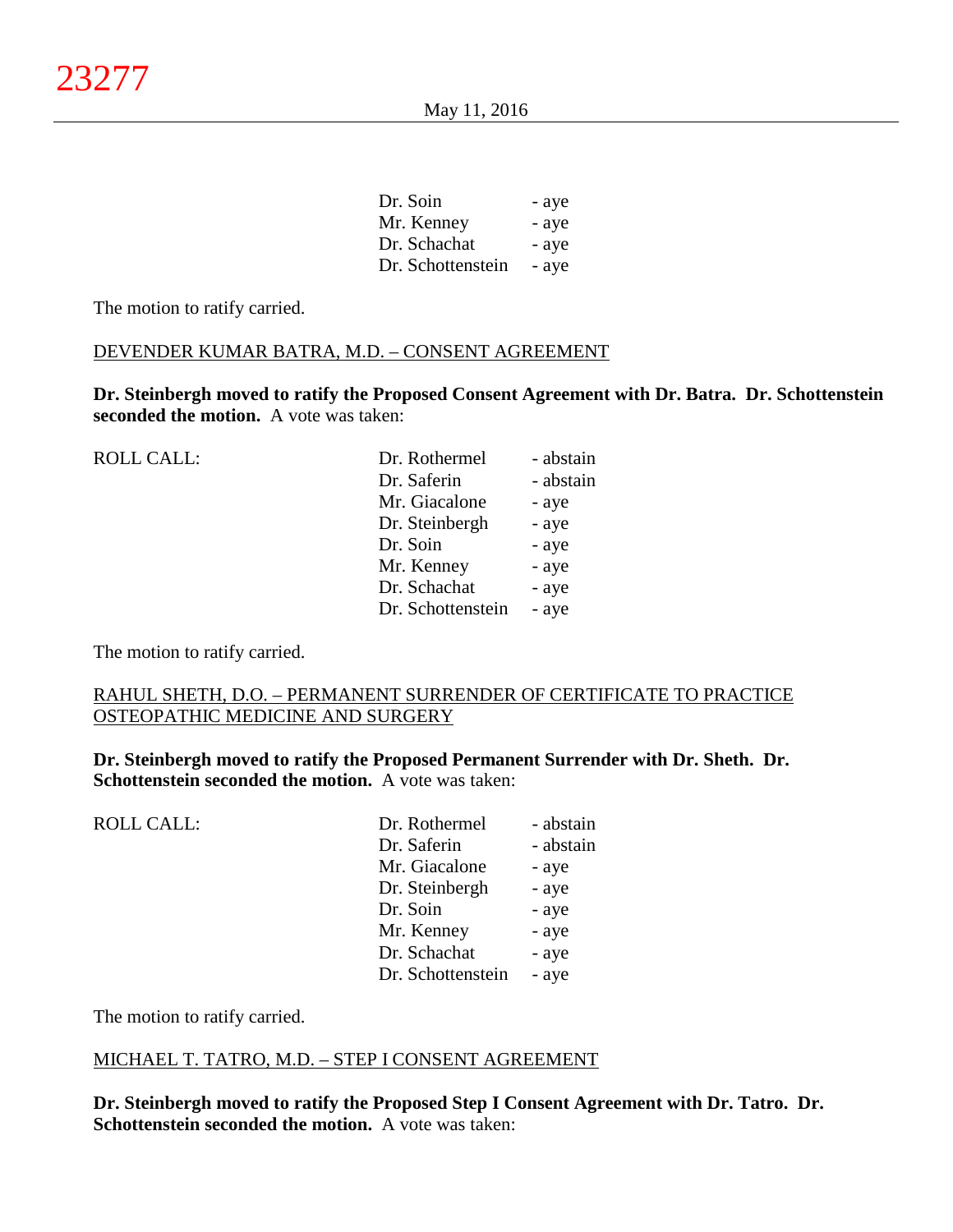| <b>ROLL CALL:</b> | Dr. Rothermel     | - abstain |
|-------------------|-------------------|-----------|
|                   | Dr. Saferin       | - abstain |
|                   | Mr. Giacalone     | - aye     |
|                   | Dr. Steinbergh    | - aye     |
|                   | Dr. Soin          | - aye     |
|                   | Mr. Kenney        | - aye     |
|                   | Dr. Schachat      | - aye     |
|                   | Dr. Schottenstein | - aye     |
|                   |                   |           |

The motion to ratify carried.

#### JOSE ALBERTO CRESPO, M.D. – NON-DISCIPLINARY CONSENT AGREEMENT

**Dr. Steinbergh moved to ratify the Proposed Non-Disciplinary Consent Agreement with Dr. Crespo. Dr. Schottenstein seconded the motion.** A vote was taken:

ROLL CALL:

| Dr. Rothermel     | - aye |
|-------------------|-------|
| Dr. Saferin       | - aye |
| Mr. Giacalone     | - aye |
| Dr. Steinbergh    | - aye |
| Dr. Soin          | - aye |
| Mr. Kenney        | - aye |
| Dr. Schachat      | - aye |
| Dr. Schottenstein | - aye |

The motion to ratify carried.

### CITATIONS AND ORDERS OF SUMMARY SUSPENSION, IMMEDIATE SUSPENSION, AND AUTOMATIC SUSPENSION

**Dr. Steinbergh moved to send the Notice of Immediate Suspension and Opportunity for Hearing to John Pease Moore, III, M.D. Mr. Giacalone seconded the motion.** A vote was taken:

ROLL CALL:

| - abstain |
|-----------|
| - abstain |
| - aye     |
| - aye     |
| - aye     |
| - aye     |
| - aye     |
| - aye     |
|           |

The motion carried.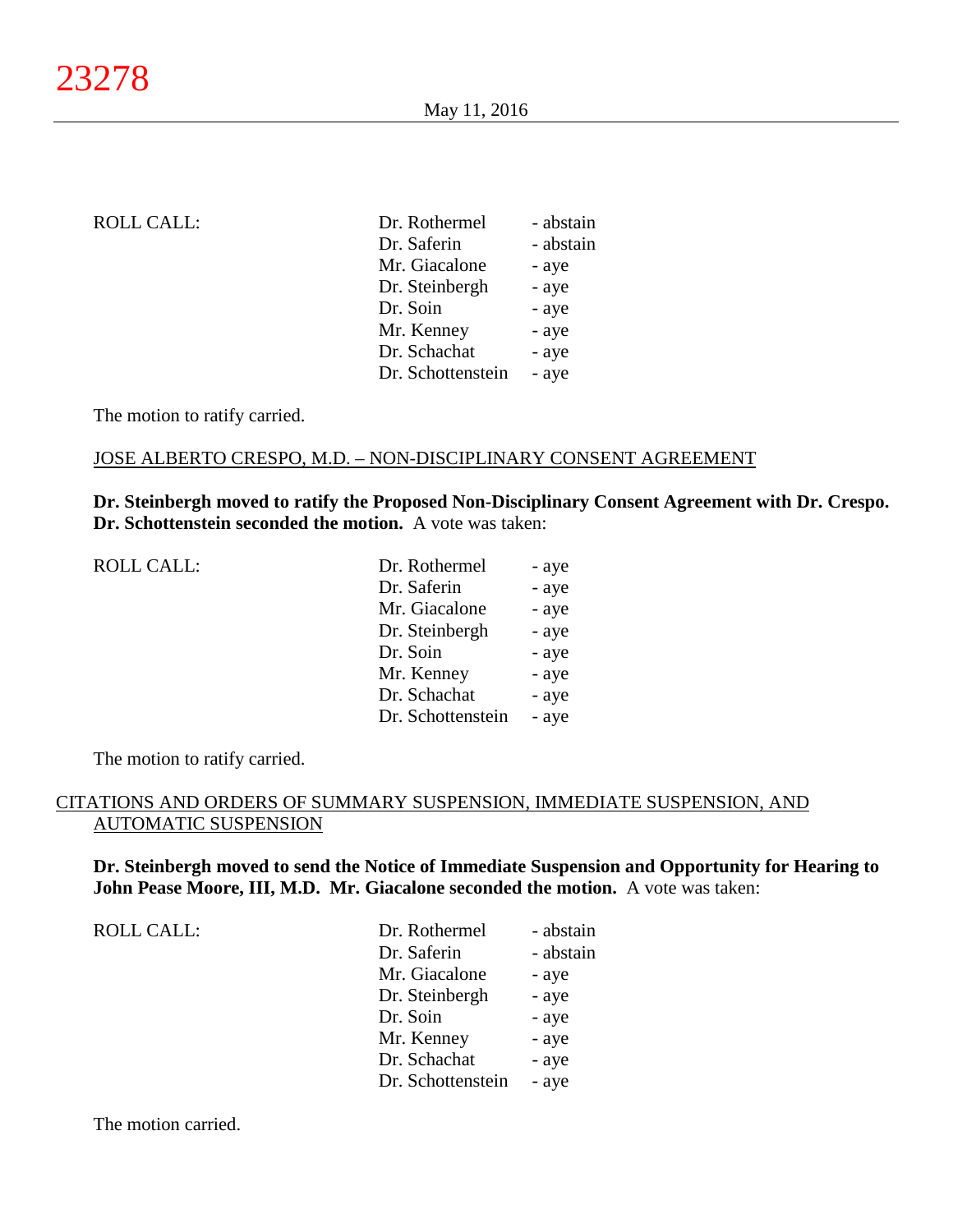**Dr. Steinbergh moved to enter an Order of Summary Suspension in the matter of Ryan S. Fryman, D.O., in accordance with Section 4731.22(G), Ohio Revised Code, and to issue the Notice of Summary Suspension and Opportunity for Hearing. Dr. Schottenstein seconded the motion**. A vote was taken:

| <b>ROLL CALL:</b> | Dr. Rothermel     | - abstain |
|-------------------|-------------------|-----------|
|                   | Dr. Saferin       | - abstain |
|                   | Mr. Giacalone     | - aye     |
|                   | Dr. Steinbergh    | - aye     |
|                   | Dr. Soin          | - aye     |
|                   | Mr. Kenney        | - aye     |
|                   | Dr. Schachat      | - aye     |
|                   | Dr. Schottenstein | - aye     |

The motion carried.

**Dr. Steinbergh moved to send the Notices of Opportunity for Hearing to the following: Arun Aggarwal, M.D.; Surinder K. Bansal, M.D.; Iraj Derakhshan, M.D.; Jake Paul Heiney, M.D.; Gerry Victor Hsu, P.A.; Christina M. Lietzke, M.D.; Robert Thomas Mitrione, M.D.; M. Salim Ratnani, M.D.; Dallas Aaron Smith, M.D.; and John W. Tedrow, P.A. Dr. Schottenstein seconded the motion.** A vote was taken:

| Dr. Rothermel     | - abstain |
|-------------------|-----------|
| Dr. Saferin       | - abstain |
| Mr. Giacalone     | - aye     |
| Dr. Steinbergh    | - aye     |
| Dr. Soin          | - aye     |
| Mr. Kenney        | - aye     |
| Dr. Schachat      | - aye     |
| Dr. Schottenstein | - aye     |
|                   |           |

The motion to send carried.

# DISMISSAL OF NOTICE OF OPPORTUNITY FOR HEARING

# RONALD J. CELESTE, M.D.

Dr. Soin stated that on June 10, 2015, the Board issued a Notice of Opportunity for Hearing to Ronald J. Celeste, M.D. regarding his alleged failure to cooperate in an investigation. Dr. Celeste did not request a hearing and a Proposed Findings Proposed Order was filed on February 25, 2016. Thereafter, Dr. Celeste executed a voluntary permanent surrender of his license with consent to permanent revocation, which was ratified by the Board at its meeting on April 13, 2016. Since Dr. Celeste no longer has a license with this Board, the Notice of Opportunity for Hearing should be dismissed as moot.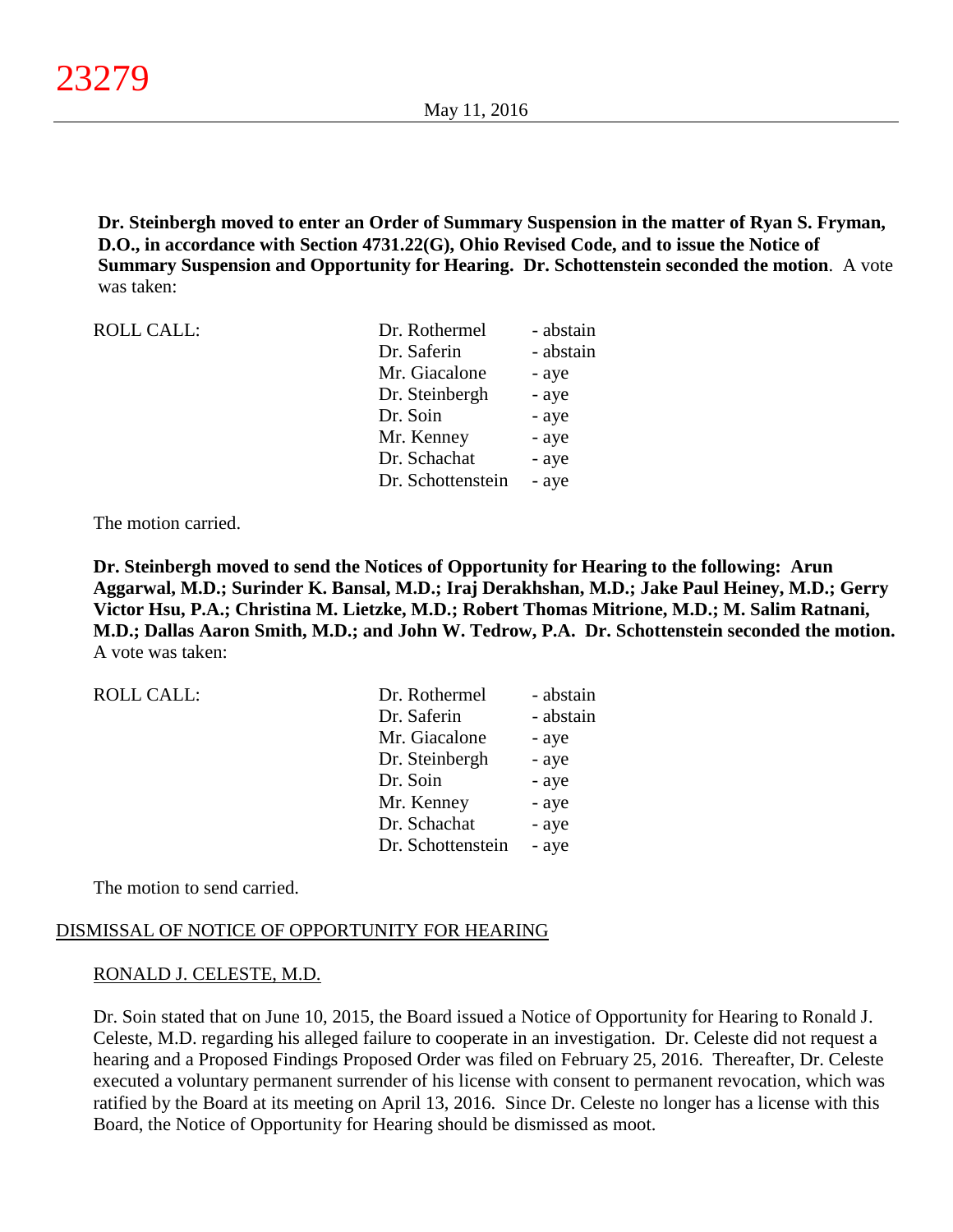**Dr. Steinbergh moved to approve the Dismissal Without Prejudice of the June 10, 2015 Notice of Opportunity for Hearing in the matter of Dr. Celeste. Dr. Schottenstein seconded the motion.** A vote was taken:

| <b>ROLL CALL:</b> | Dr. Rothermel     | - abstain |
|-------------------|-------------------|-----------|
|                   | Dr. Saferin       | - abstain |
|                   | Mr. Giacalone     | - aye     |
|                   | Dr. Steinbergh    | - aye     |
|                   | Dr. Soin          | - aye     |
|                   | Mr. Kenney        | - aye     |
|                   | Dr. Schachat      | - aye     |
|                   | Dr. Schottenstein | - aye     |

The motion carried.

The Board took a recess at 12:00 p.m. The meeting resumed at 1:05 p.m.

#### RULES & POLICIES

**Dr. Steinbergh moved to approve the proposed rescinded and new Rules 4731-1-12 and amended Rules 4731-1-12 and 4731-1-16 be filed with the Joint Commission on Agency Rule Review. Dr. Schachat seconded the motion.** A vote was taken:

| <b>ROLL CALL:</b> | Dr. Rothermel     | - aye |
|-------------------|-------------------|-------|
|                   | Dr. Saferin       | - aye |
|                   | Mr. Giacalone     | - aye |
|                   | Dr. Steinbergh    | - aye |
|                   | Dr. Soin          | - aye |
|                   | Mr. Kenney        | - aye |
|                   | Dr. Schachat      | - aye |
|                   | Dr. Schottenstein | - aye |

The motion carried.

**Dr. Saferin moved to approve that Rule 4731-11-08, the rules in Chapter 4731-17, and the rules in Chapter 4731-19, as discussed, be filed with the Joint Commission on Agency Rule Review. Dr. Steinbergh seconded the motion.** A vote was taken:

| ROLL CALL: | Dr. Rothermel  | - aye |
|------------|----------------|-------|
|            | Dr. Saferin    | - aye |
|            | Mr. Giacalone  | - aye |
|            | Dr. Steinbergh | - aye |
|            | Dr. Soin       | - aye |
|            |                |       |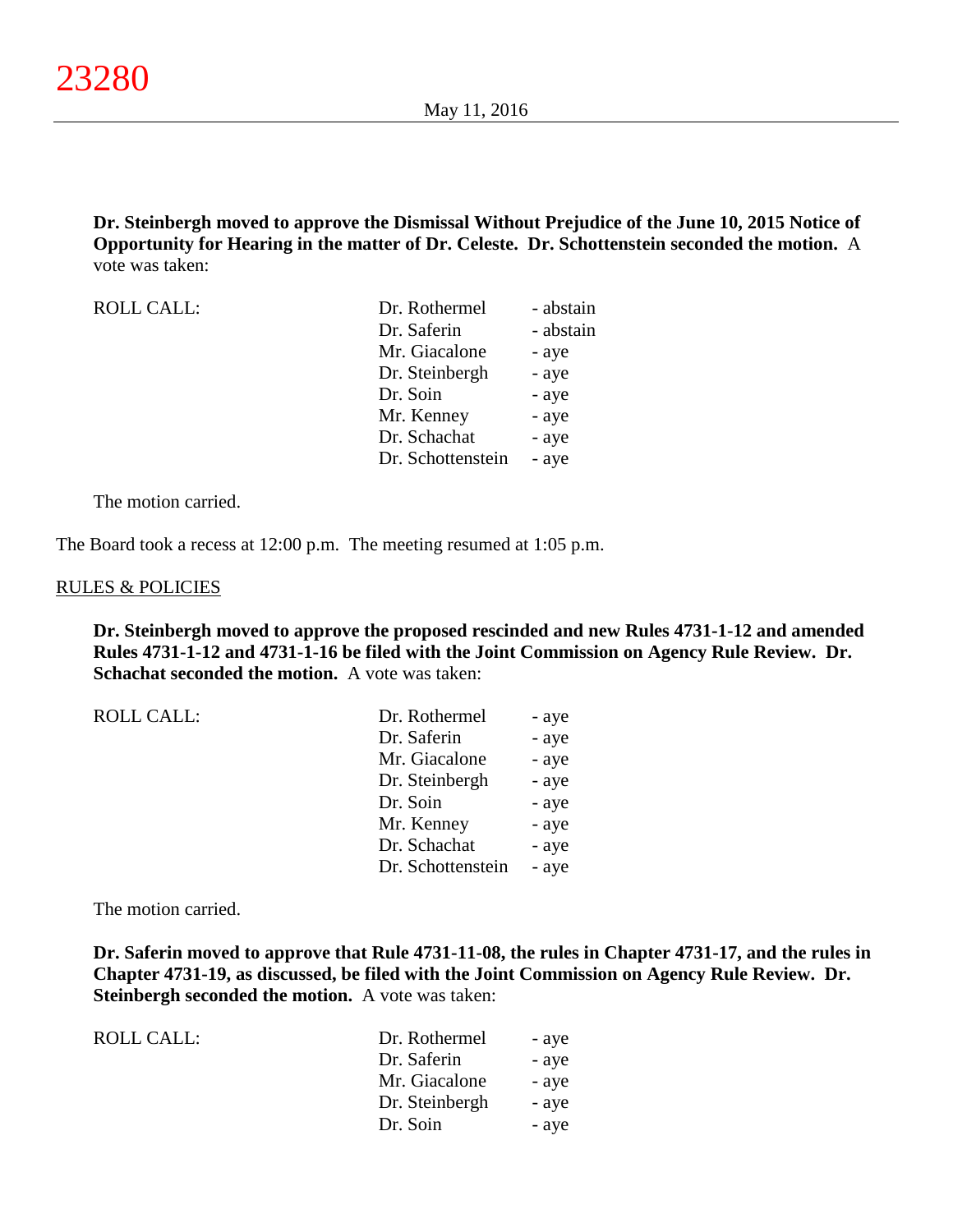| Mr. Kenney        | - aye |
|-------------------|-------|
| Dr. Schachat      | - aye |
| Dr. Schottenstein | - aye |

The motion carried.

**Dr. Steinbergh moved to approve that the rules in Chapter 4731-23, Ohio Administrative Code, as discussed, be filed with the Joint Commission on Agency Rule Review. Dr. Saferin seconded the motion.** A vote was taken:

| <b>ROLL CALL:</b> | Dr. Rothermel     | - aye |
|-------------------|-------------------|-------|
|                   | Dr. Saferin       | - aye |
|                   | Mr. Giacalone     | - aye |
|                   | Dr. Steinbergh    | - aye |
|                   | Dr. Soin          | - aye |
|                   | Mr. Kenney        | - aye |
|                   | Dr. Schachat      | - aye |
|                   | Dr. Schottenstein | - aye |
|                   |                   |       |

The motion carried.

**Dr. Saferin moved to approve the rules in Chapters 4774-1 and 4774-2, Ohio Administrative Code, as discussed, for filing with the Joint Committee in Agency Rule Review. Dr. Steinbergh seconded the motion.** A vote was taken:

| Dr. Rothermel     | - aye |
|-------------------|-------|
| Dr. Saferin       | - aye |
| Mr. Giacalone     | - aye |
| Dr. Steinbergh    | - aye |
| Dr. Soin          | - aye |
| Mr. Kenney        | - aye |
| Dr. Schachat      | - aye |
| Dr. Schottenstein | - aye |
|                   |       |

The motion carried.

#### OPERATIONS REPORT

**Human Resources:** Mr. Groeber stated that applications are being reviewed to fill investigator and nurse reviewer positions, as well as the position of Deputy Director 3 which will oversee the Board's communications section. Mr. Groeber also stated that Julie Williams, the Board's new Public Information Officer, will begin work on Monday, May 16.

**Budget:** Mr. Groeber stated that the Board's cash balance was over \$5,000,000 as of the end of March.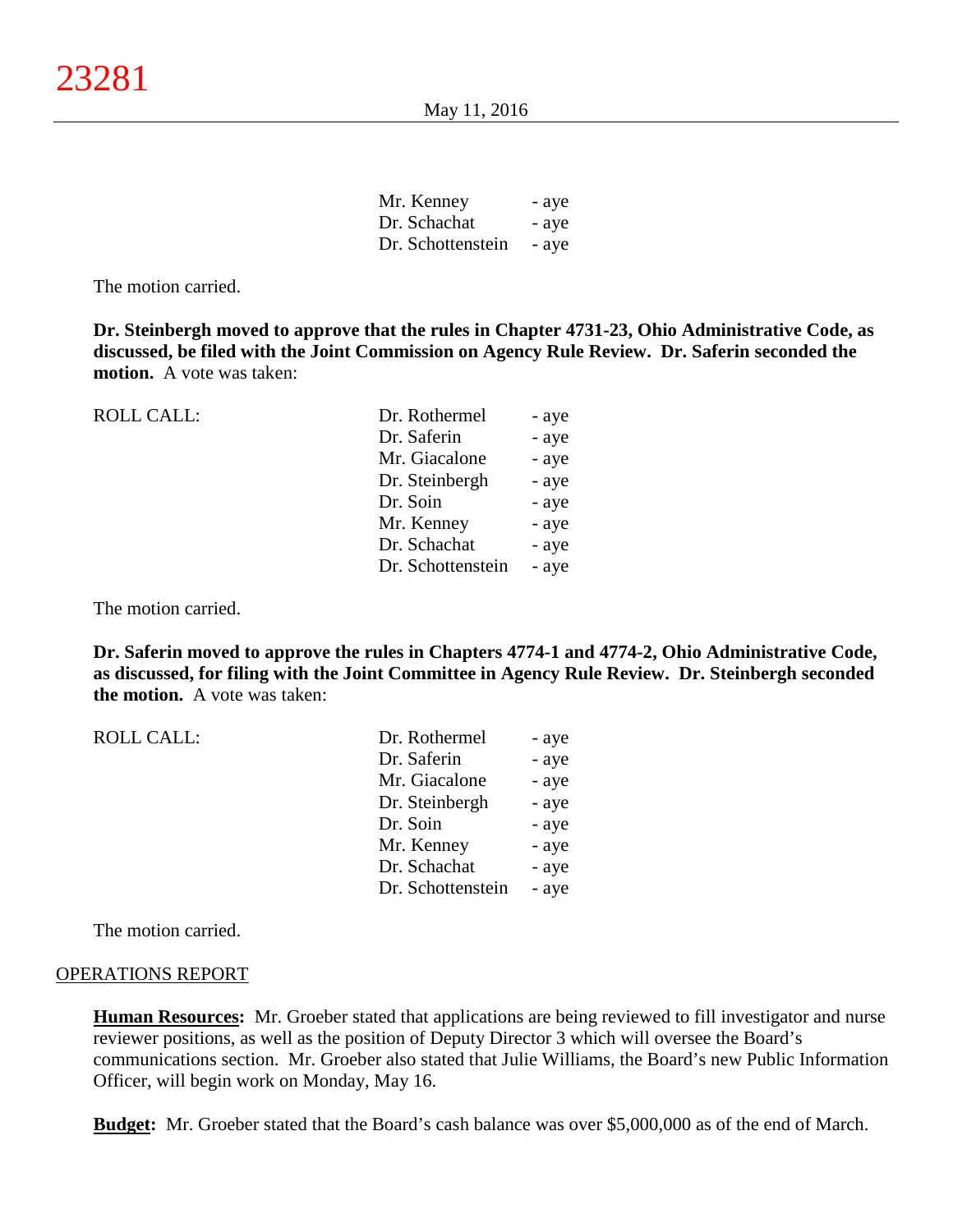**Information Technology:** Mr. Groeber stated that the E-License project is continuing as expected. Mr. Groeber stated that with Mr. Miller's increased role in the overall E-Licensure project, Mr. Nealis will act as the Medical Board's E-License point of contact. Mr. Groeber stated that in the future other platforms such as the Ohio Automated Rx Reporting System (OARRS) will be migrated into the E-License system.

Mr. Groeber stated that the first iteration of a SharePoint site has been developed for Board members' agenda materials, which Mr. Giacalone has been testing for the prior month. Mr. Giacalone stated that the SharePoint site works very well and opined that it is much better than the current methods of distributing agenda items to Board members. Mr. Giacalone added that the SharePoint site is also compatible with i-Pads. Mr. Groeber stated that this pilot project will be expanded to some other Board members for their feedback.

**Communications and Outreach:** Mr. Groeber stated that he and Mr. Miller will meet with Dr. Sussman of the Ohio Council of Medical School Deans to discuss how the Medical Board and Ohio's medical schools can engage on a more frequent basis and a deeper level.

In response to concerns that have been expressed by some Board members, Mr. Groeber clarified the Board's media policy. Mr. Groeber stated that the Board requests questions from the media be put into writing, and the response is also in writing so that the answers are easy to understand. Regarding Board members' conversations with the media, Mr. Groeber stated that Board members always have the individual right to speak with whomever they wish. Mr. Groeber asked that the Board staff be kept informed whenever a Board member anticipates speaking with the media concerning Board matters.

**Agency Operations:** Mr. Groeber stated that the overall number of open complaints is approximately 1,700, a 5% drop from the previous month. Mr. Groeber stated that the only area of significant concern about complaints is the Standards Review and Intervention Unit, which currently has a shortage of staff members. Mr. Groeber stated that aggressive efforts continue to hire individuals into that unit, but there is difficulty finding candidate who can meet the standard of work that is required.

Mr. Groeber stated that in the Licensure Section the number of new allopathic and osteopathic licenses increased by 37% and were issued an average of four days faster. Mr. Groeber also noted that the number of podiatric medical licenses issued this year to date has almost doubled from the same time last year. Mr. Groeber stated that the number of allied medical licenses is dropping back into a normal range. Overall, 29% licenses were issued in April 2016 than in April 2015.

Mr. Groeber stated that after nine consecutive months of improvement, the number of complaints in Enforcement went up by approximately 40.

Mr. Groeber stated that Armada, a company that was contracted to produce a risk assessment of the Board's firearms policy, issued its report yesterday. The Armada report supported the Board's investigator firearms policy and made suggestion on how to secure the firearms. Mr. Groeber stated that the Board's policy on wearing bulletproof vests will be discussed next month and he invited the Board members' input on that subject.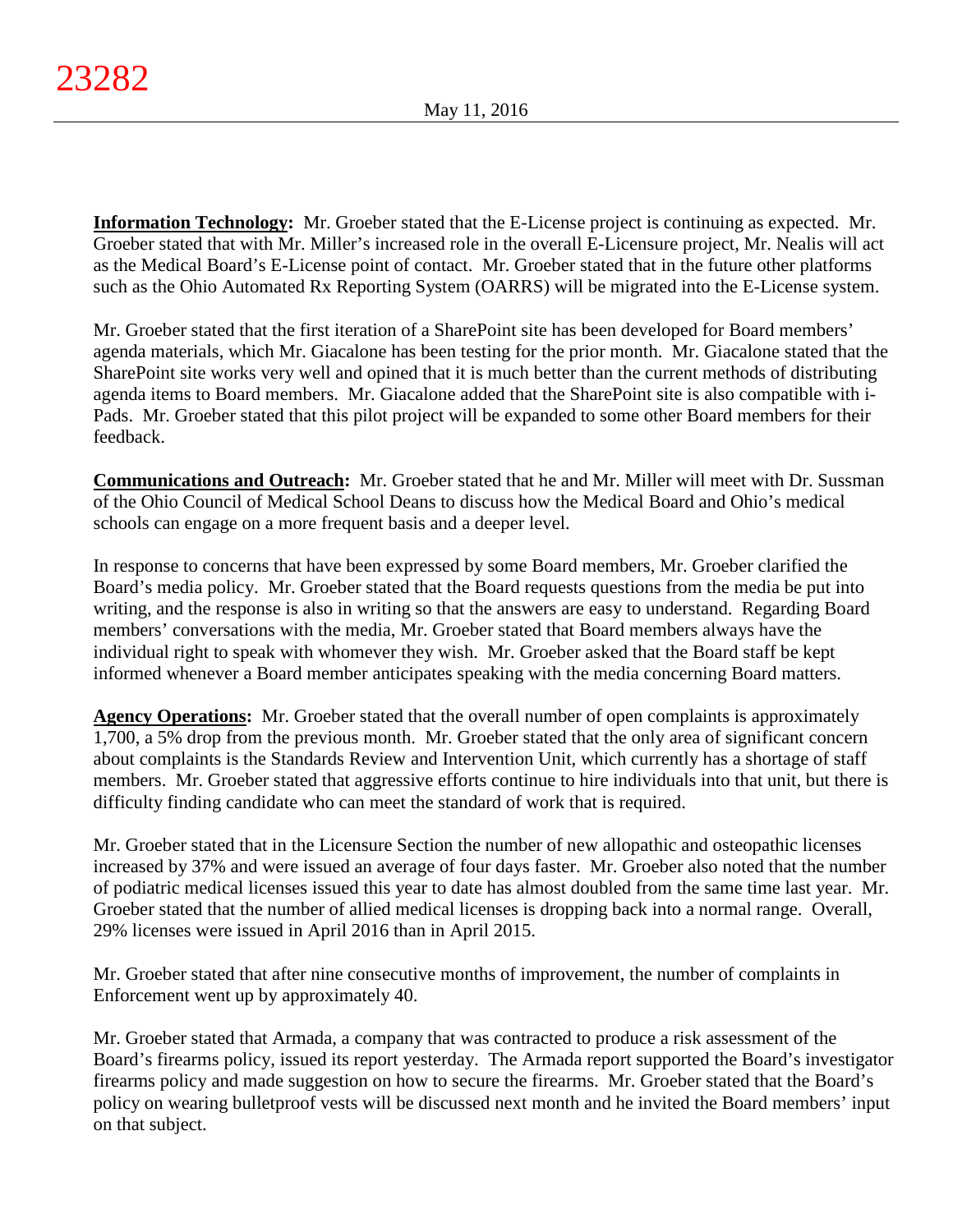**Other Items:** Mr. Groeber reminded the Board members that Financial Disclosure Forms are due at the Ohio Ethics Commission on May 16.

Mr. Groeber stated that last month Dr. Saferin was elected President of the Federation of Podiatric Medical Boards. The Board members and staff congratulated Dr. Saferin.

Mr. Groeber stated that the Governor's Cabinet Opiate Action Team (GCOAT) will soon release an 11 minute video to help prescribers understand the new acute prescribing guidelines. Prescribers will receive an email with a link to the video, which will confirm that the prescriber viewed the video and finished the questions at the end. Mr. Groeber stated that the Medical Board helped GCOAT produce the video.

Mr. Groeber stated that a licensee who was released from the terms of his probation last month had indicated to the Board that he would be willing to mentor other licensees who are going through the compliance program. At Mr. Groeber's direction, Ms. Murray contacted similarly-situated licensees who also expressed interest in such a mentoring program. Mr. Groeber stated that the staff will continue to explore the possibility of creating a support network for licensees who go through the Compliance process.

# APPOINTMENTS TO THE COMMITTEE ON PRESCRIPTIVE GOVERNANCE

**Dr. Steinbergh moved to appoint Richard Edgin, M.D., to serve on the Committee on Prescriptive Governance for a term beginning on June 20, 2016 and ending on June 19, 2019. Dr. Saferin seconded the motion.** A vote was taken:

 $ROLL CALL$ :

| Dr. Rothermel     | - aye |
|-------------------|-------|
| Dr. Saferin       | - aye |
| Mr. Giacalone     | - aye |
| Dr. Steinbergh    | - aye |
| Dr. Soin          | - aye |
| Mr. Kenney        | - aye |
| Dr. Schachat      | - aye |
| Dr. Schottenstein | - aye |
|                   |       |

The motion carried

# REPORTS BY ASSIGNED COMMITTEES

# FINANCE COMMITTEE

# BUDGET

Ms. Loe reiterated Mr. Groeber's previous statement that the Board's cash fund is over \$5,000,000. Ms. Loe stated that March 2016 was a significant revenue month, bringing in over \$1,000,000. Ms. Loe stated that with the end of Fiscal Year 2016 coming on June 30, there will be a small increase in spending as the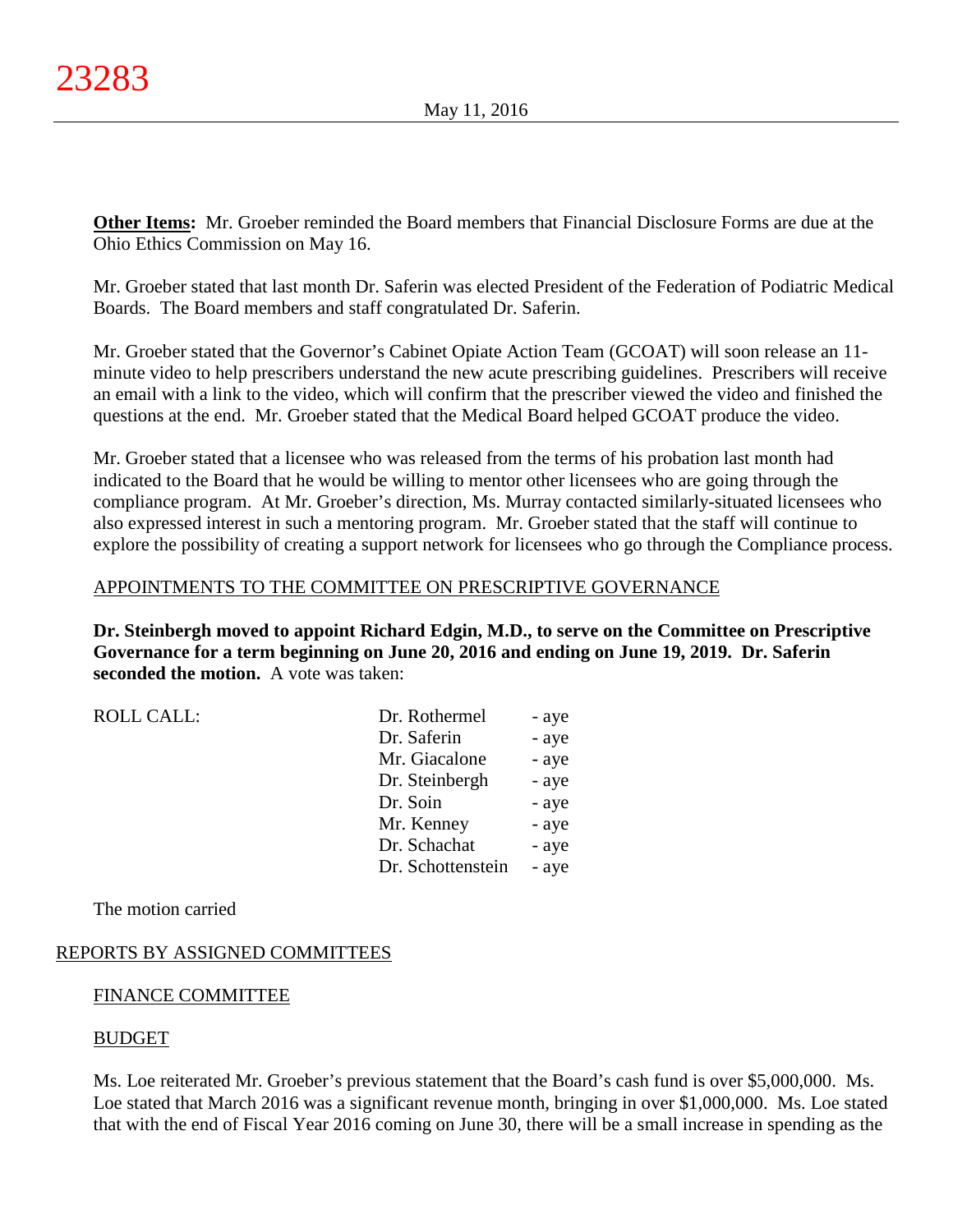Board ensures all bills are paid and necessary purchases are made.

At Dr. Steinbergh's request, Ms. Loe briefly reviewed the process of travel expense reimbursement for those Board members who traveled to the 2016 Annual Meeting of the Federation of State Medical Boards.

### INVESTIGATOR VEHICLES

Mr. Kenney stated that the Finance Committee voted to lease vehicles for all of the Board's investigators.

### POLICY COMMITTEE

### 4731-25, OFFICE-BASED SURGERY RULES

Ms. Anderson stated that the Policy Committee reviewed the draft rules of Chapter 4731-25, including Rule 4731-25-02 which prohibits physicians from performing special services or surgeries in the office on more than one patient simultaneously using conscious sedation or anesthesia services. The draft of Rule 4731-25-02 included definitions of surgical start and stop times. Following a robust discussion, the Committee voted to remove the definitions of surgical start and stop times. The rules of Chapter 4731-25 were also updated in terms of more modern language and terminology.

**Dr. Steinbergh moved to file the rules in Chapter 4731-25 with the Common Sense Initiative office. Dr. Saferin seconded the motion.** A vote was taken:

| <b>ROLL CALL:</b> | Dr. Rothermel     | - aye |
|-------------------|-------------------|-------|
|                   | Dr. Saferin       | - aye |
|                   | Mr. Giacalone     | - aye |
|                   | Dr. Steinbergh    | - aye |
|                   | Dr. Soin          | - aye |
|                   | Mr. Kenney        | - aye |
|                   | Dr. Schachat      | - aye |
|                   | Dr. Schottenstein | - aye |
|                   |                   |       |

The motion carried.

### LEGISLATIVE UPDATE

**House Bill 523:** Mr. LaCross stated that a draft of this legislation concerning medical marijuana should be available next week. Mr. LaCross stated that he would be happy to discuss the draft with any Board member once it is available.

**Licensure Legislation:** Mr. LaCross stated that language for new legislation on licensure has been sent to the Legislative Services Commission (LSC) to be drafted. Mr. LaCross stated that this legislation will reduce the initial licensure fee for physicians from \$335 to \$305, incorporate the preliminary education requirements into the licensure eligibility requirements, shift the focus of statute from certificate to license,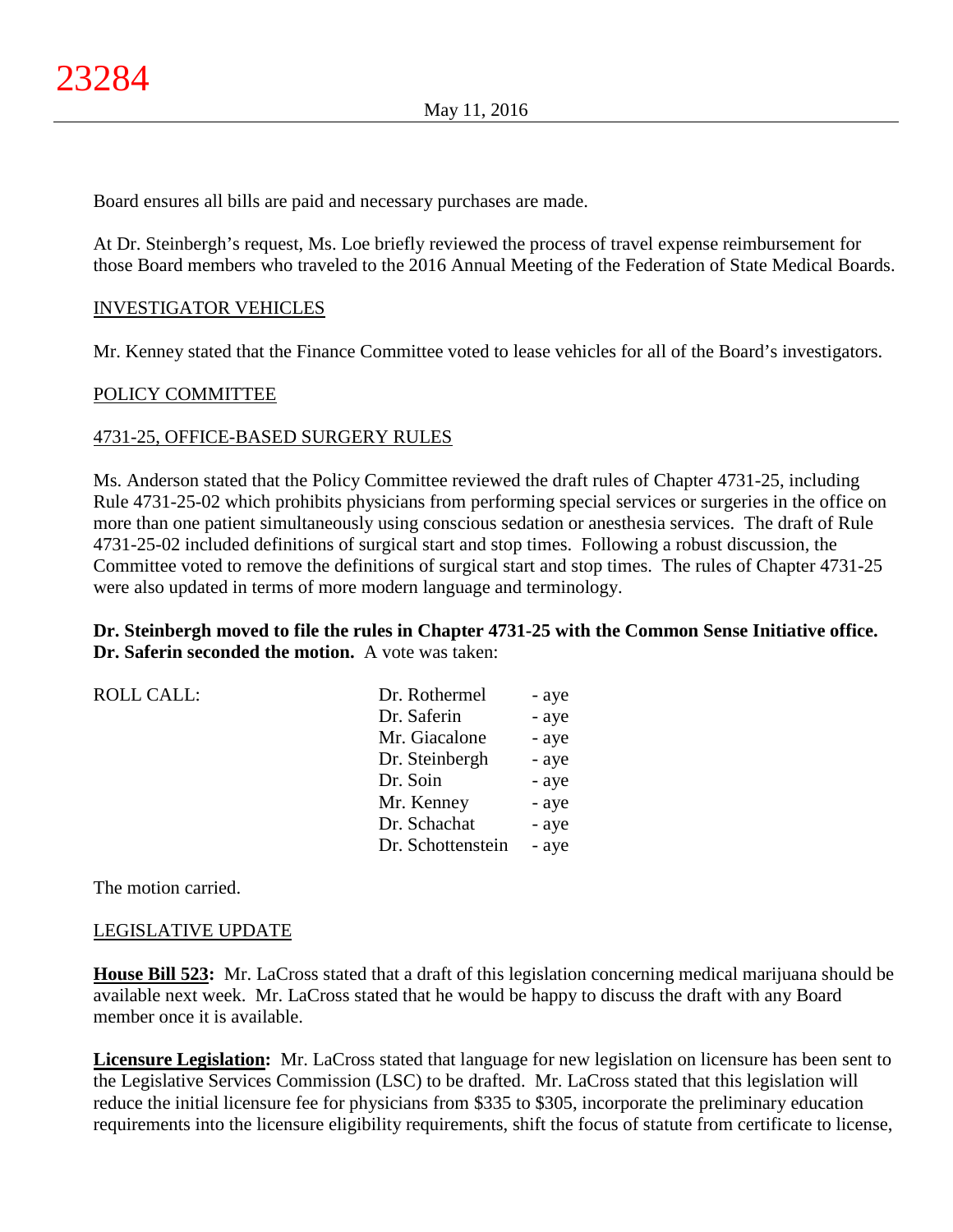incorporate licensure reciprocity requirements, and repeal seven sections of statutory code to streamline and simplify the statutes. Mr. LaCross anticipated having the draft from LSC in time to present to the Board at its June meeting for approval.

**Senate Bill 319:** Mr. LaCross stated that Senate Bill 319, commonly known as the Opiate Mid-biennium Budget Review (MBR), would authorize the Board of Pharmacy to register pharmacy technicians, require a Terminal Distributor of Dangerous Drugs (TDDD) license for any location engaged in the sale of dangerous drugs, require licensure for Suboxone clinics with 30 or more patients, place a 90-day limit on opiate prescriptions, expand the availability of naloxone, and enable methadone clinics to be licensed in Ohio if they have been operating outside Ohio for more than two years. Mr. LaCross stated that Mr. Groeber has a letter in support of the Opiate MBR that he will propose to the Board. Mr. LaCross stated that these actions are in conjunction with the Governor's efforts to combat heroin overdoses and the continuing opiate problem.

Dr. Saferin expressed concern that the proposed requirements for TDDD licensure would eliminate solo practitioners from this area of practice. Mr. Groeber stated that there are currently 1,035 unlicensed entities that will be affected by this requirement; of these entities, 428 are dentists, 411 are veterinarians, and 196 are physicians. Mr. Groeber noted that physicians are already covered by the rule at a higher ratio than other prescribers, though he recognized that some physicians will be adversely affected. According to the legislative summary, the new legislation will enable the Board of Pharmacy to conduct background interviews and prevent unfettered access to controlled substances by individuals with drug convictions, individuals currently under investigation, and individuals who have been sanctioned by their licensing board. The legislative summary also states that inspection will provide an opportunity to educate prescribers on how to safely store and dispose of dangerous drugs.

Mr. LaCross acknowledged that podiatrists will be more likely than other physicians to be affected by this legislation because podiatrists are more likely to be solo practitioners. Mr. LaCross stated that the Medical Board can have further conversations with the Board of Pharmacy regarding podiatrists.

In response to a question from Dr. Soin, Mr. LaCross stated that the 90-day limit places a cap on the total supply for opiate analgesics. Mr. LaCross also stated that there is a provision to invalidate opiate prescriptions that are not issued within 30 days in order to prevent individuals from obtaining opiates they no longer need or from filling another person's prescription. Mr. LaCross stated that this restriction only applies to Ohio patients and does not impact mail-order pharmacy shipping outside Ohio. Dr. Soin stated that he generally agrees with these provisions.

**House Bill 548:** Dr. Steinbergh asked about the pending legislation regarding certified registered nurse anesthetists (CRNA). Mr. LaCross stated that the CRNA legislation was introduced into committee just today with proponent testimony. Mr. LaCross stated that this legislation would grant CRNA's authority to administer drugs on their own cognizance, which constitutes prescribing and therefore would alter the scope of practice of CRNA's. Mr. LaCross stated that CRNA's are pursuing this authority because it is already something that CRNA's are doing.

Dr. Steinbergh expressed concern with one section of the CRNA legislation, as follows: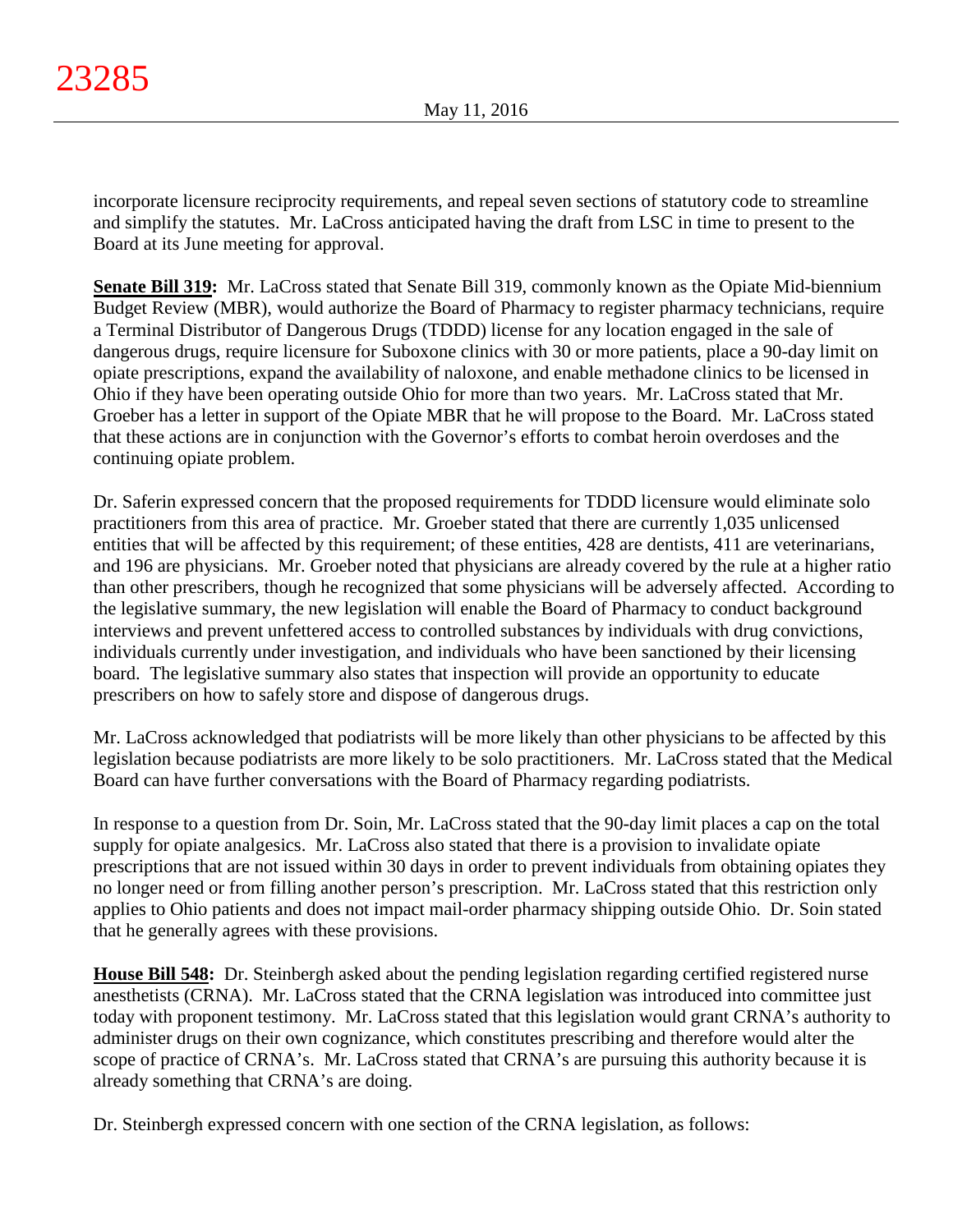A supervising physician, podiatrist or dentist is not liable in damages to any person or government entity in a civil action for injury, death, or loss to person or property that arises from an action or omission of a supervised certified registered nurse anesthetist (CRNA) unless the supervising physician, podiatrist or dentist exercised control over, or participated in the action or omission of the supervised CRNA.

Dr. Steinbergh stated that when a medical problem arises the natural response of physicians is to intervene, thus exposing them to liability. Dr. Steinbergh questioned if any physician would want to participate in a collaborative agreement with a CRNA under these conditions. Dr. Steinbergh also opined that discouraging physicians from becoming involved puts patients at risk. Mr. LaCross agreed and added that it removes the collaborative atmosphere from the physician/CRNA relationship.

Dr. Soin noted that the physicians expose themselves to liability any time they intervene in any situation. Dr. Steinbergh stated that she agrees with a collaborative relationship and a team approach, which the physician obviously takes responsibility for. Dr. Steinbergh stated that that is distinct from a situation in which someone is practicing on their own accord and a physician is asked to become involved at some point. Dr. Steinbergh stated that the physician in such a scenario would not know what they are getting involved in or what the liability would be.

Mr. LaCross stated that anesthesiologists are opposed to this legislation. Mr. LaCross stated that he will circulate the legislation to Board members for their comments.

# PHYSICIAN ASSISTANT/SCOPE OF PRACTICE COMMITTEE

# PHYSICIAN ASSISTANT FORMULARY REVIEW

**Dr. Steinbergh moved to accept the recommendations of the Physician Assistant Policy Committee and the Physician Assistant/Scope of Practice Committee regarding the physician assistant formulary. Dr. Saferin seconded the motion.** All members voted aye. The motion carried.

# DRAFT PHYSICIAN ASSISTANT RULES

Ms. Debolt stated that draft Rule 4730-1-05 regarding the requirement for a physician assistant quality assurance system was tabled by the Physician Assistant Policy Committee (PAPC). Ms. Debolt stated that the PAPC supports the draft Rule, but it wants to review the many comments that have been received from interested parties.

Dr. Schottenstein opined that the language in draft Rule 4731-28-01 should be clarified, particularly in light of two disciplinary cases the Board recently considered regarding the rule. Dr. Schottenstein stated that since the draft Rule is currently tabled in committee, the Board can discuss this matter at another time.

Ms. Debolt stated that the PAPC and the Physician Assistant/Scope of Practice Committee recommend approval of all other draft physician assistant rules.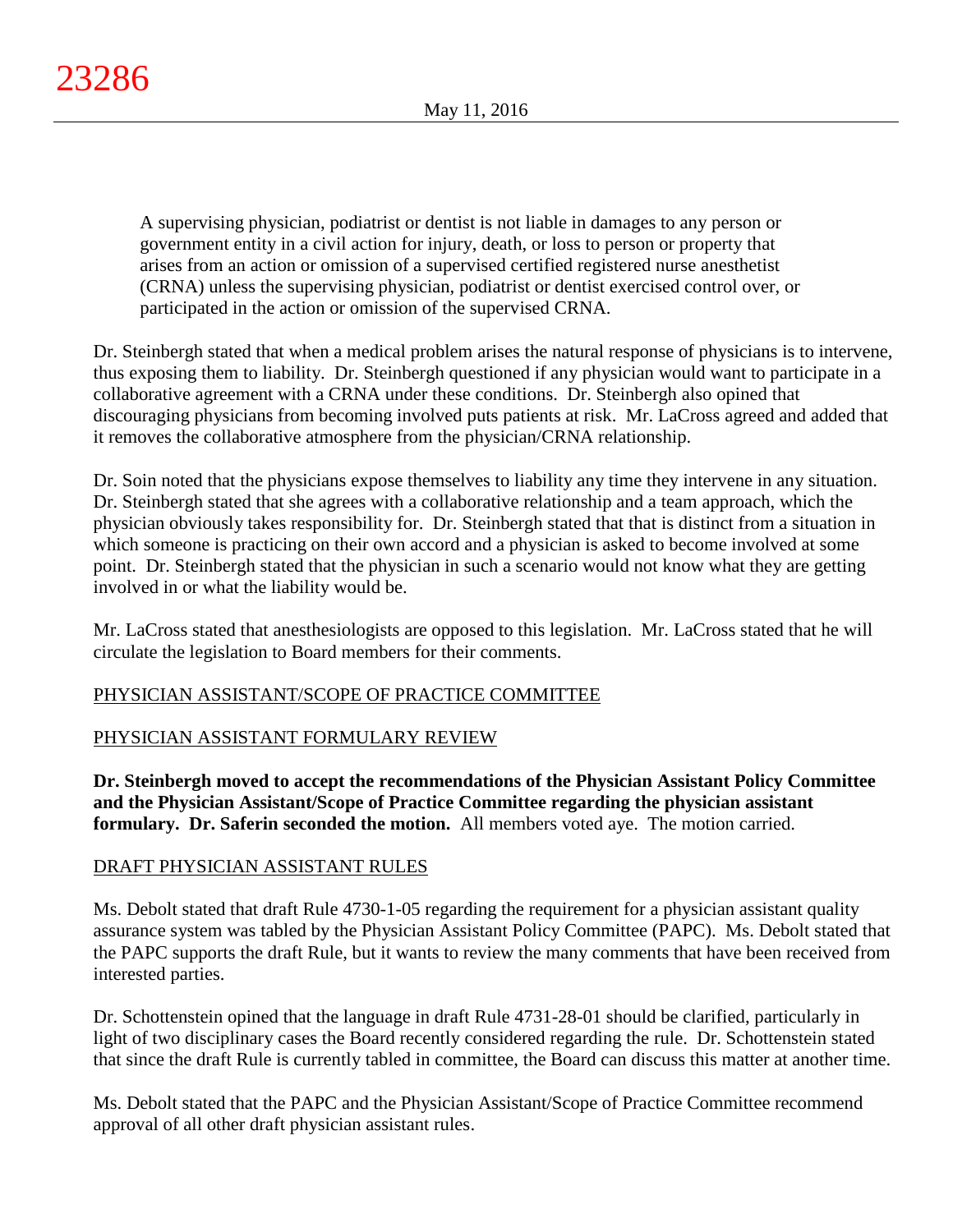**Dr. Steinbergh moved to file draft Rules 4730-1-01, 4730-2-02, and 4730-2-10 with the Common Sense Initiative office. Dr. Saferin seconded the motion.** All members voted aye. The motion carried.

Ms. Debolt stated that draft Rules 4730-2-04 and 4730-2-05 have been tabled in committee, but the other draft rules in Chapter 4730-2 have been recommended for circulation to interested parties.

**Dr. Steinbergh moved to approve draft Rules 4730-2-01, 4730-2-07, 4730-2-08, and 4730-2-09 for circulation to interested parties for comment. Dr. Rothermel seconded the motion.** All members voted aye. The motion carried.

# CHAPTER 4731-20, SURGERY PRIVILEGES OF PODIATRISTS

Ms. Debolt stated that the proposed changed to Chapter 4730-20 updates the language into modern terminology and slightly reformats the rules.

**Dr. Steinbergh moved that the proposal to rescind current Rule 4731-20-01, adopt new Rule 4731- 20-01, and amend Rules 4731-20-02 be approved for filing with the Common Sense Initiative office. Dr. Saferin seconded the motion.** All members voted aye. The motion carried.

### LICENSURE COMMITTEE

# RULES FOR INITIAL REVIEW

Ms. Anderson stated that the Licensure Committee voted to send the draft rules in Chapter 4731-5, regarding examination, and Chapter 4731-6, regarding medical or osteopathic licensure, to interested parties for comment. Ms. Anderson stated that the rules on examinations is still needed because the Board still administers the cosmetic therapy examination.

# 4731-1-24, MASSAGE THERAPY RENEWAL AND CONTINUING EDUCATION

Ms. Anderson stated that a number of public comments were received regarding Rule 4731-1-24 and those comments have been incorporated into the draft rule. Ms. Anderson noted that recent legislation mandates continuing massage therapy education (CMTE) requirements. Ms. Anderson briefly reviewed the CMTE requirements in the draft rule, which is reflective of the public comments received.

# **Dr. Saferin moved to file draft Rule 4731-1-24 with the Common Sense Initiative office. Dr. Steinbergh seconded the motion.** All members voted aye. The motion carried.

# APPLICATION QUESTIONS REGARDING MENTAL & PHYSICAL HEALTH

Ms. Anderson stated that the Licensure Committee discussed proposed changes to the Board's mental and physical health questions on applications. The Committee determined that instead of listing examples of conditions which the applicant should disclose, the question should ask the applicant to disclose any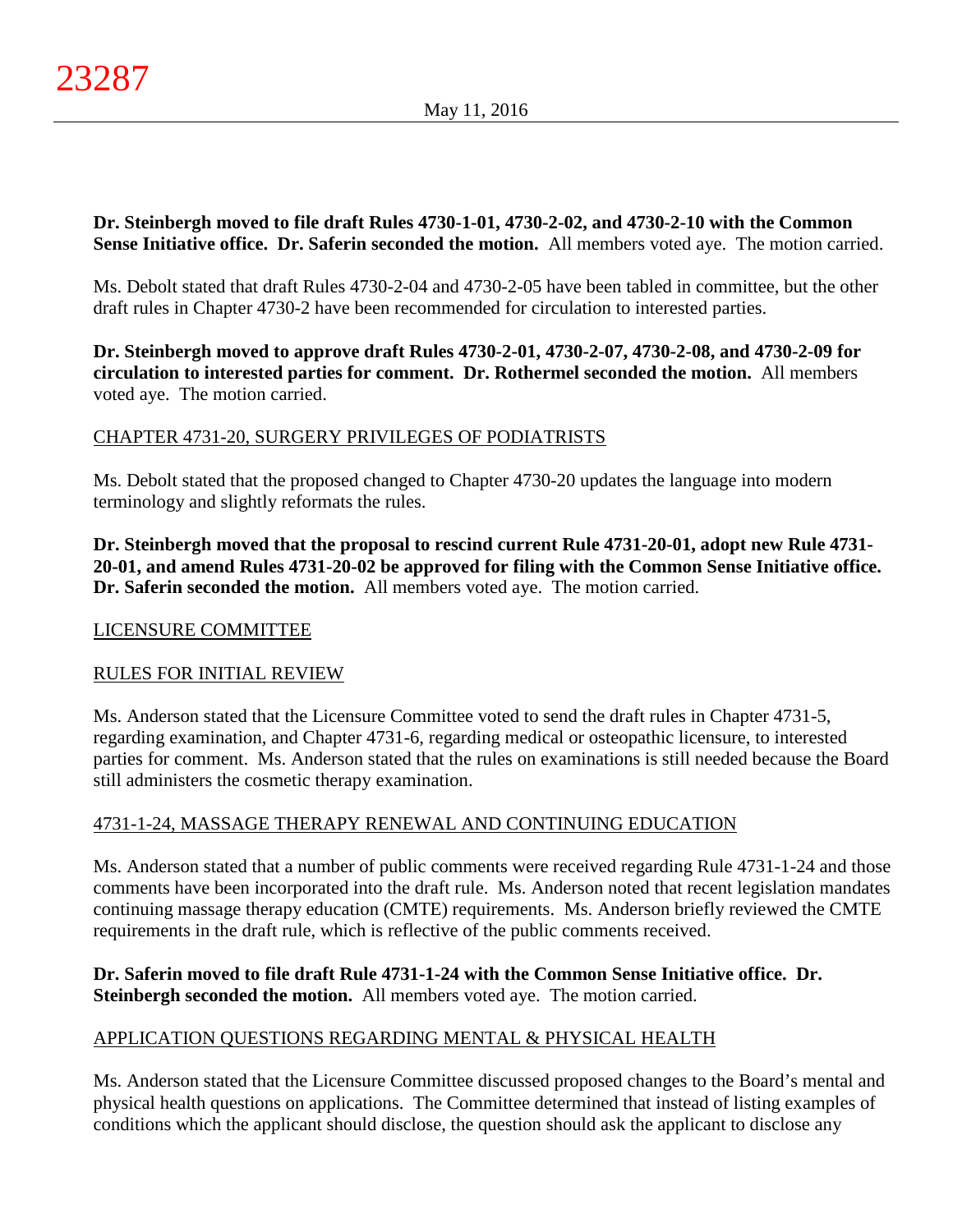illnesses, injuries, or conditions, mental or physical, which would affect the ability to practice medicine.

Dr. Steinbergh noted that Paragraph (a) of Question #23, regarding the Board's assessment of any ongoing treatment or monitoring program, ends with the phrase, "…. so as to determine whether an unrestricted license should be issued, whether conditions should be imposed, or whether you are not eligible for licensure." Dr. Steinbergh recommended that this ending phrase be removed unless it is legally required. Ms. Anderson stated that the phrase could be removed. The Board members agreed with Dr. Steinbergh's suggestion.

Mr. Giacalone opined that not listing some conditions as examples creates ambiguity. Mr. Giacalone felt that with the proposed wording some applicants would list irrelevant conditions such as diabetes or nearsightedness, while other applicants could rationalize that they do not need to disclose more significant conditions such as bipolar disorder. Mr. Giacalone opined that a brief list of conditions should be included with the phrase "including, but not limited to ...."

The Board discussed this matter thoroughly and generally agreed with Mr. Giacalone that a brief list of examples of conditions to be disclosed would be the appropriate way forward on this matter. Dr. Steinbergh stated that the most important things are the applicants' ability to practice medicine, cognitive awareness, and capability of communicating and making decisions.

Dr. Steinbergh commented that the Board should modernize in terms of understanding mental health. Dr. Steinbergh stated that applicants should be able to disclose a mental illness and have it appropriately addressed by the Board without a disruptive disciplinary process. Ms. Anderson stated this would require a statutory change to Section 4731.22(B)(19), Ohio Revised Code. Ms. Anderson noted that while applicants' "yes" answers will continue to be a matter of public record, the related documentation of a condition will be protected from public scrutiny by the Board's investigatory umbrella.

Ms. Anderson thanked the Board members for their input. Ms. Anderson stated that the question will be drafted based on the Board's comments.

# PODIATRIC MEDICINE & SURGERY LICENSURE DRAFT

Dr. Saferin stated that this draft language makes a series of revisions to the existing podiatric licensure statutes. These changes include: reducing the current licensure fee from \$335 to \$305 by removing the preliminary education certificate fee; incorporating the preliminary education requirement into the core eligibility for licensure requirements; incorporating a licensure reciprocity requirement into the core eligibility for licensure requirements; no longer requiring applicants to apply to the Board prior to completing their national board exam; and aligning the podiatric medicine and surgery licensure requirements with those of allopathic and osteopathic licensure.

**Dr. Saferin moved to approve the podiatric medicine and surgery licensure draft language. Dr. Steinbergh seconded the motion.** All members voted aye. The motion carried.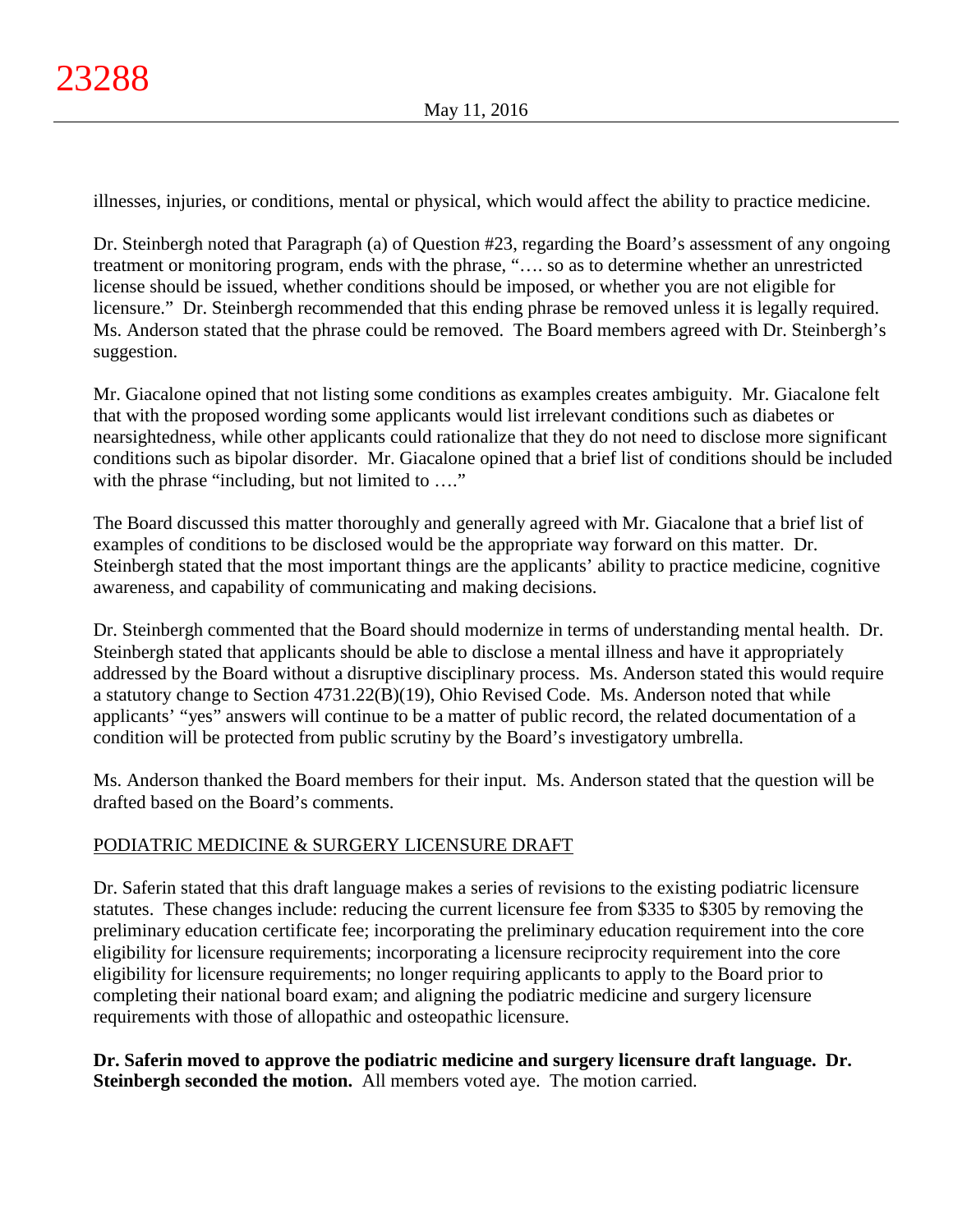### LICENSURE APPLICATION REVIEWS

### TURKER YILMAZ, M.D.

Dr. Saferin stated that Dr. Yilmaz is requesting a waiver of the Board's United States Medical Licensing Examination (USMLE) ten-year rule. Dr. Yilmaz completed his medical degree in Turkey. Dr. Yilmaz successfully passed Step 1 of the USMLE in 1997 and Step 2 (CK) in 1998. Dr. Yilmaz successfully completed a master's degree in audiology and speech pathology in Turkey in 2006. Subsequently, Dr. Yilmaz passed Step 2 (CS) of the USMLE in 2011 on his second attempt and Step 3 in 2013 on his first attempt. Dr. Yilmaz successfully completed a one-year pediatric otolaryngology fellowship in Michigan in 2014 and a one-year rhinology/otolaryngology fellowship in Massachusetts in 2015.

The Licensure Committee has recommended approval of Dr. Yilmaz's request.

## **Dr. Saferin moved to approve Dr. Yilmaz's request for a good cause exemption of the 10-year rule as outlined in 4731-6-14(C)(3)(b)(ii), Ohio Administrative Code, and accepting Dr. Yilmaz's examination sequence in order to grant him a license. Dr. Rothermel seconded the motion.**

In response to a question from Dr. Steinbergh, Dr. Saferin stated that both of Dr. Yilmaz's fellowship were approved by the Accreditation Council for Graduate Medical Education (ACGME).

A vote was taken on Dr. Saferin's motion to approve:

| <b>ROLL CALL:</b> | Dr. Rothermel     | - aye |
|-------------------|-------------------|-------|
|                   | Dr. Saferin       | - aye |
|                   | Mr. Giacalone     | - aye |
|                   | Dr. Steinbergh    | - aye |
|                   | Dr. Soin          | - aye |
|                   | Mr. Kenney        | - aye |
|                   | Dr. Schachat      | - aye |
|                   | Dr. Schottenstein | - aye |
|                   |                   |       |

The motion carried.

### ANDREW MICHAEL CREAN, M.D.

Dr. Saferin stated that Dr. Crean graduated from the University of Southampton School of Medicine in 1992 and has a total of 16 years of recorded graduate medical education (GME) in the United Kingdom from 1992 to 2008. Dr. Crean also successfully completed a one-year post-graduate program in radiology cardiac imaging at Toronto General Hospital in 2005. Since 2008 Dr. Crean has served as a staff physician in cardiology and cardiac imaging at Toronto General Hospital. Dr. Saferin noted that Dr. Crean passed all steps of the United States Medical Licensing Examination (USMLE) sequence on the first attempts within a one-year period in 2013.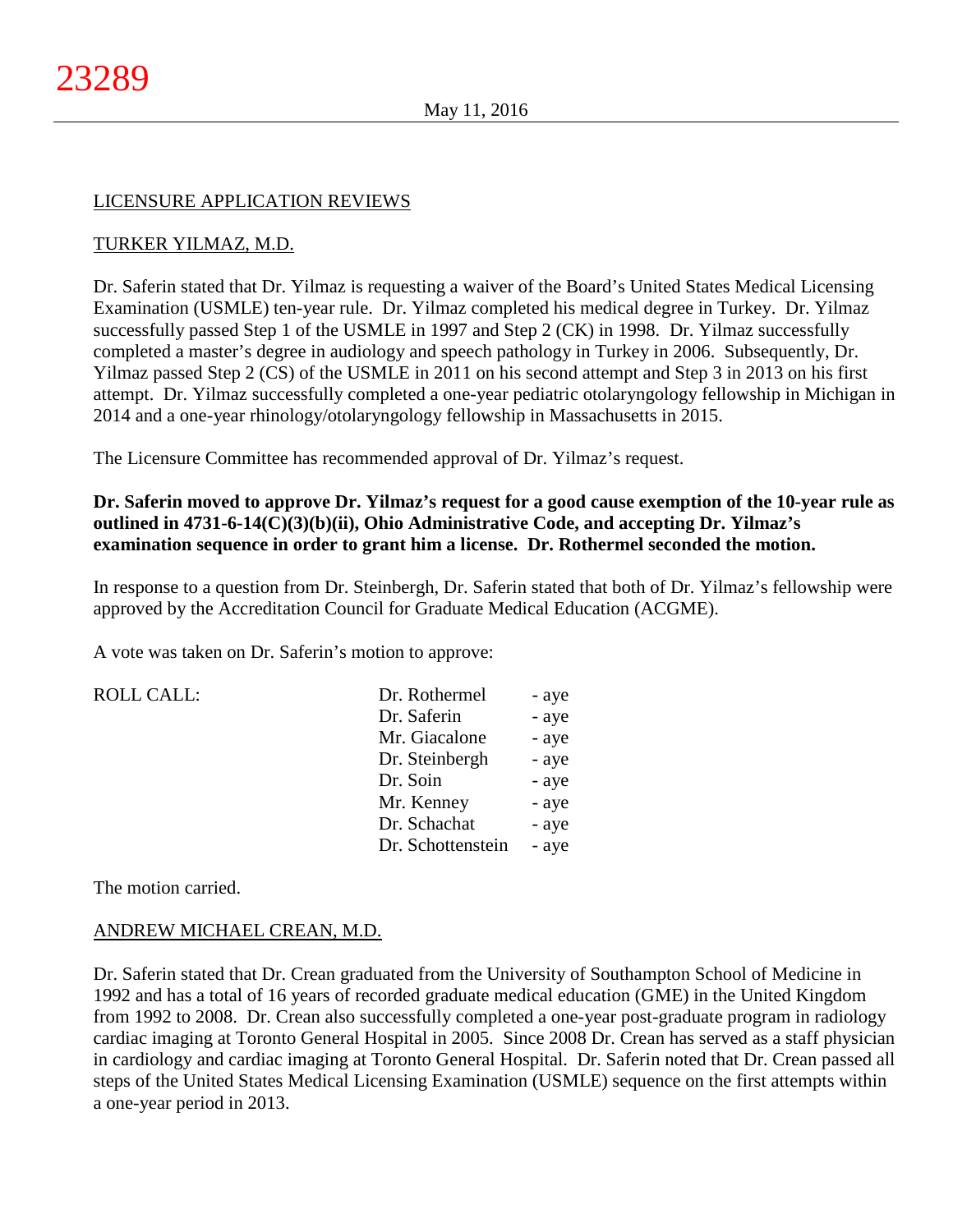Dr. Saferin stated that Dr. Crean is requesting that the Board determine that his GME training is equivalent to two years of post-graduate training through the second-year level so that he may be granted a license. The Licensure Committee recommends approval of Dr. Crean's request.

**Dr. Saferin moved to approve Dr. Crean's training and experience in the United Kingdom and one year of post-graduate training in Canada to be equivalent to the 24 months of graduate medical education through the second-year level of graduate medical education, in order to grant him a medical license in Ohio. Dr. Steinbergh seconded the motion.** A vote was taken:

| <b>ROLL CALL:</b> | Dr. Rothermel     | - aye |
|-------------------|-------------------|-------|
|                   | Dr. Saferin       | - aye |
|                   | Mr. Giacalone     | - aye |
|                   | Dr. Steinbergh    | - aye |
|                   | Dr. Soin          | - aye |
|                   | Mr. Kenney        | - aye |
|                   | Dr. Schachat      | - aye |
|                   | Dr. Schottenstein | - aye |
|                   |                   |       |

The motion carried.

### GME-TO-FULL MEDICAL LICENSE BRIDGE PILOT

Dr. Saferin stated that this pilot project is part of an effort to partner with trainees and post-graduate training programs in Ohio to make the process of moving from training to full medical licensure as simple and efficient as possible. Dr. Saferin stated that the goal of the project is to help keep Ohio medical trainees in Ohio and to emphasize the value of having an Ohio medical license for trainees who choose to move elsewhere. Dr. Saferin stated that the Board wants to be a bridge, not a barrier, to keeping and attracting physicians for licensure in Ohio. Dr. Saferin stated that the Licensure staff is currently discussing this project with representatives of the Ohio State University College of Medicine.

Dr. Saferin exited the meeting at this time.

### COMPLIANCE COMMITTEE

Dr. Steinbergh stated that on April 13, 2016, the Compliance Committee met with Gregory Stuart Grant, D.O.; and Armand L. Minotti, D.O., and moved to continue them under the terms of their respective Board actions. The Compliance Committee accepted Compliance staff's report of conferences on March 7 & 8, 2016.

Dr. Steinbergh stated that the Compliance Committee further recommended that the application for a Certificate of Good Standing from Lake Geauga Recovery Centers be approved.

**Dr. Steinbergh moved to approve the Application for Certificate of Good Standing as a Treatment Provider for Impaired Practitioners from Lake Geauga Recovery Centers, in accordance with**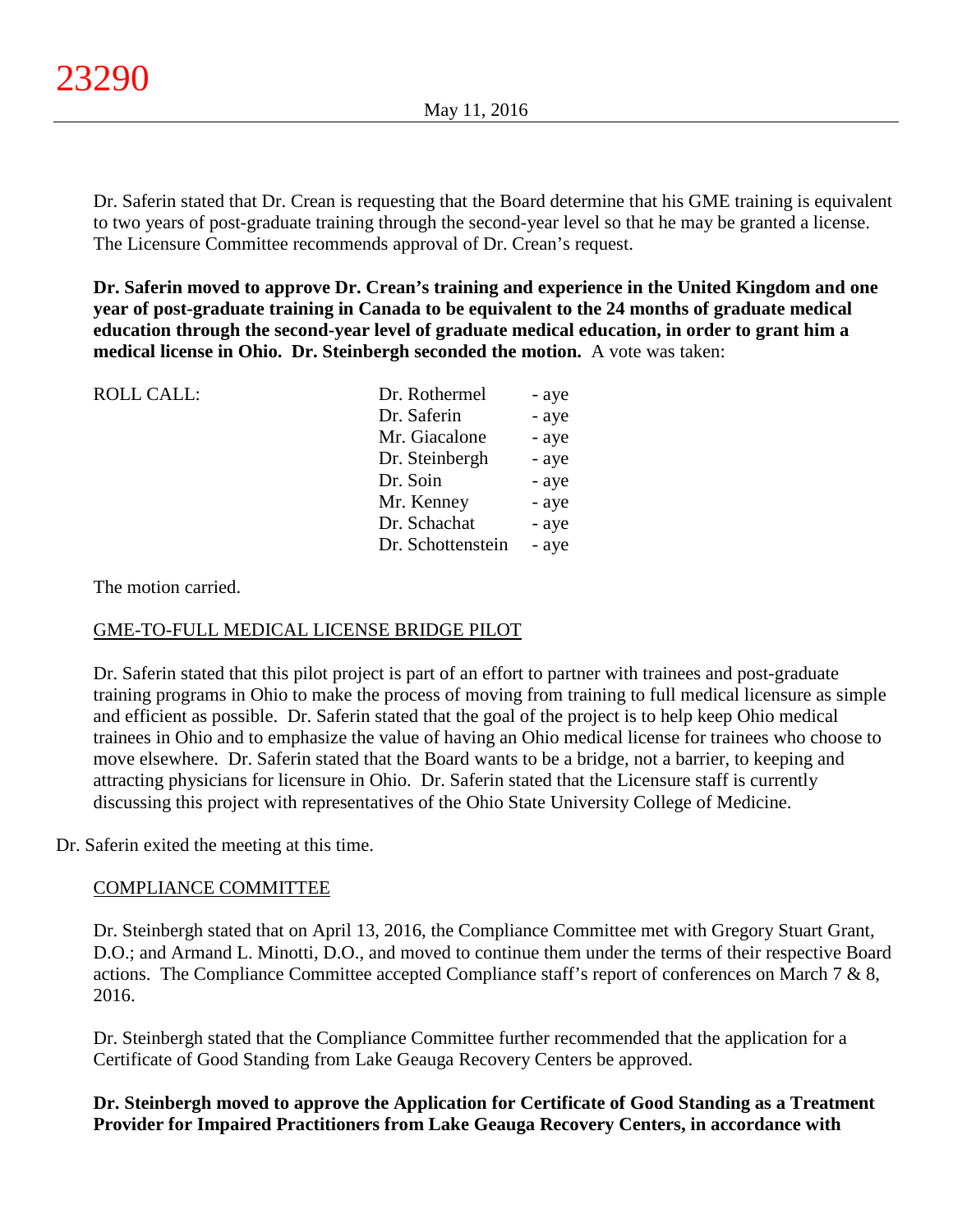# **Section 4731.25, Ohio Revised Code, and Chapter 4731-16, Ohio Administrative Code. Dr. Schachat seconded the motion.** A vote was taken:

ROLL CALL:

| Dr. Rothermel     | - aye |
|-------------------|-------|
| Mr. Giacalone     | - aye |
| Dr. Steinbergh    | - aye |
| Dr. Soin          | - aye |
| Mr. Kenney        | - aye |
| Dr. Schachat      | - aye |
| Dr. Schottenstein | - aye |
|                   |       |

The motion carried.

### PROBATIONARY REQUESTS

Dr. Soin advised that at this time he would like the Board to consider the probationary requests on today's consent agenda. Dr. Soin asked if any Board member wished to discuss a probationary request separately. No Board member wished to discuss a request separately.

**Dr. Steinbergh moved to accept the Compliance staff's Reports of Conferences and the Secretary and Supervising Member's recommendations as follows:**

• **To grant Kevin Gordon Baldie, M.D.'s request for approval of Lori A. Pittinger, M.D., to serve as the new treating psychiatrist;**

• **To grant Allan Belcher, D.O.'s request for reduction in drug screens to a minimum of two random screens per month; and reduction in the 12-step meeting requirement to two meetings per week with a minimum of ten meetings per month;**

• **To grant Anthony V. Dallas, Jr., M.D.'s, request for approval of** *PBI Prescribing Course: Opioids, Pain Management and Addictions***, offered by Professional Boundaries, Inc., to fulfill the controlled substance prescribing course requirement;**

- **To grant Franklin D. Demint, D.O.'s request for approval of the submitted practice plan;**
- **To grant Mary Jo-Ellen Erickson, M.D.'s request for approval of Heidi Spiegel, L.I.S.W.-S., to serve as the treating counselor to conduct the monthly psychotherapy sessions;**
- **To grant John S. Henry, M.D.'s request for reduction in required weekly 12-step recovery meetings to two meetings per week with a minimum of ten meetings per month;**
- **To grant David Miller Heydt, M.D.'s request for reduction in personal appearances to every six months;**
- **To grant Mark E. Hostettler, M.D.'s request for approval of** *Intensive Course in Medical Ethics,*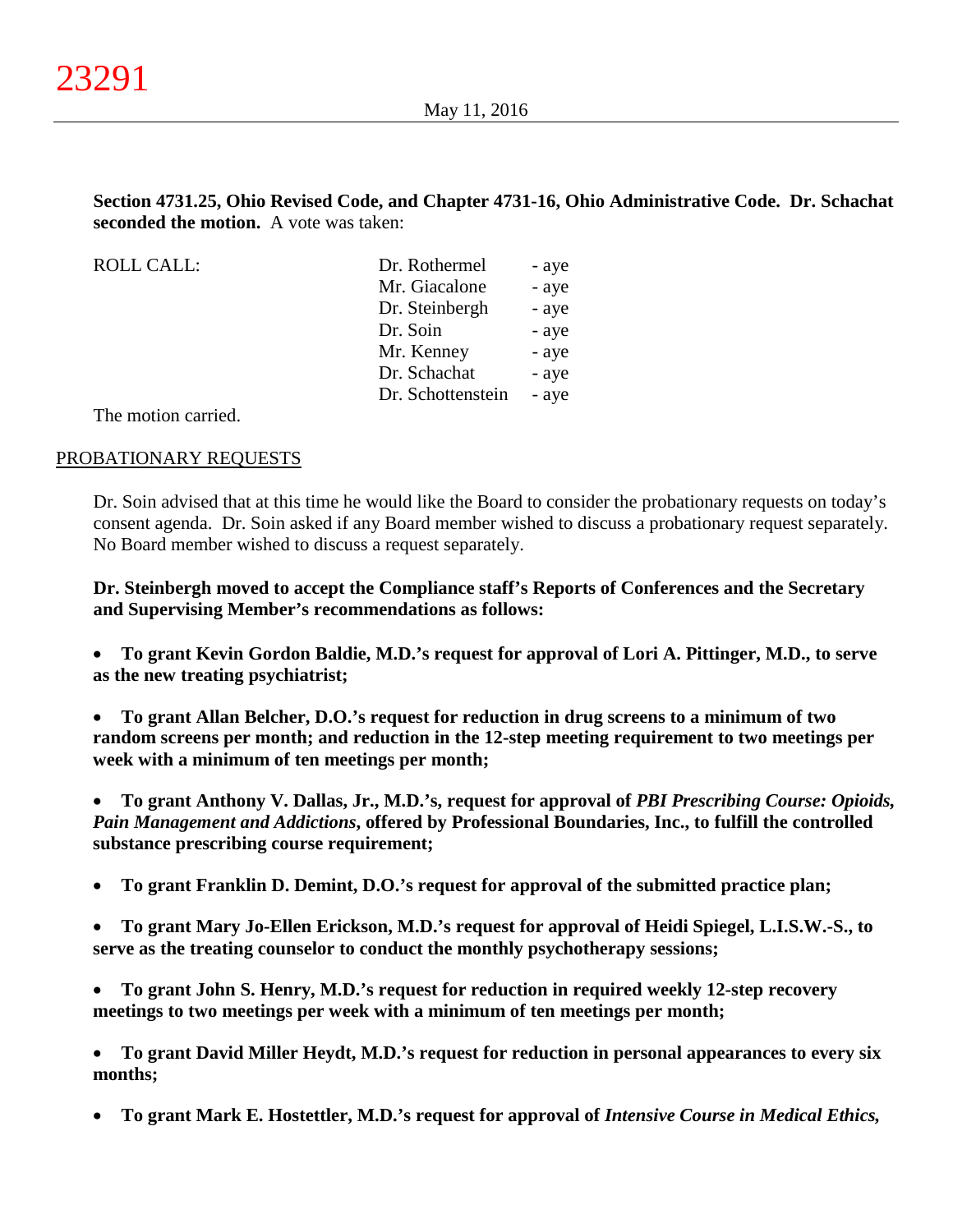*Boundaries and Professionalism***, offered by Case Western Reserve University, to complete the requirement for the personal/professional ethics course and the physician/patient boundaries course required prior to reinstatement;**

• **To grant Kavita A. Kang, D.O.'s request for approval of Peirce W. Johnston, M.D., to serve as the new treating psychiatrist;**

• **To grant Bruce J. Merkin, M.D.'s request for reduction in psychiatric treatment sessions to once every three months;**

• **To grant Kimberly M. Nemeth, D.O.'s request for discontinuance of the controlled substance log requirement; and discontinuance of the chart review requirement;**

• **To grant Michael J. Palma, M.D.'s request for approval of personal appearances via internet meeting source;**

• **To grant Siraj A. Siddiqui, M.D.'s request for approval of Ariane S. Neyou, M.D., to serve as the monitoring physician; and determination of the frequency and number of charts to be reviewed at ten charts per week;**

• **To grant Denise J. Signs, M.D.'s request for approval of Bruce W. Arthur, M.D., to serve as the new monitoring physician;**

• **To grant Matthew R. Steiner, M.D.'s request for approval of** *Professional Boundaries & Boundary Violations: A Primer***, administered by the University of California, Irvine School of Medicine, to fulfill the personal/professional ethics course required for reinstatement;**

• **To grant Shannon Lee Swanson, D.O.'s request for approval of Jason A. Rupeka, D.O., to serve as the new monitoring physician; and reduction in the chart review requirement to ten charts per month; and**

• **To grant Jilian A. Waite, M.D.'s request for approval of** *Prescribing Controlled Drugs***, administered by Vanderbilt University School of Medicine, to fulfill the controlled substance prescribing course requirement.**

**Dr. Schottenstein seconded the motion.** A vote was taken:

ROLL CALL:

| Dr. Rothermel     | - abstain |
|-------------------|-----------|
| Dr. Saferin       | - abstain |
| Mr. Giacalone     | - aye     |
| Dr. Steinbergh    | - aye     |
| Dr. Soin          | - aye     |
| Mr. Kenney        | - aye     |
| Dr. Schachat      | - aye     |
| Dr. Schottenstein | - aye     |
|                   |           |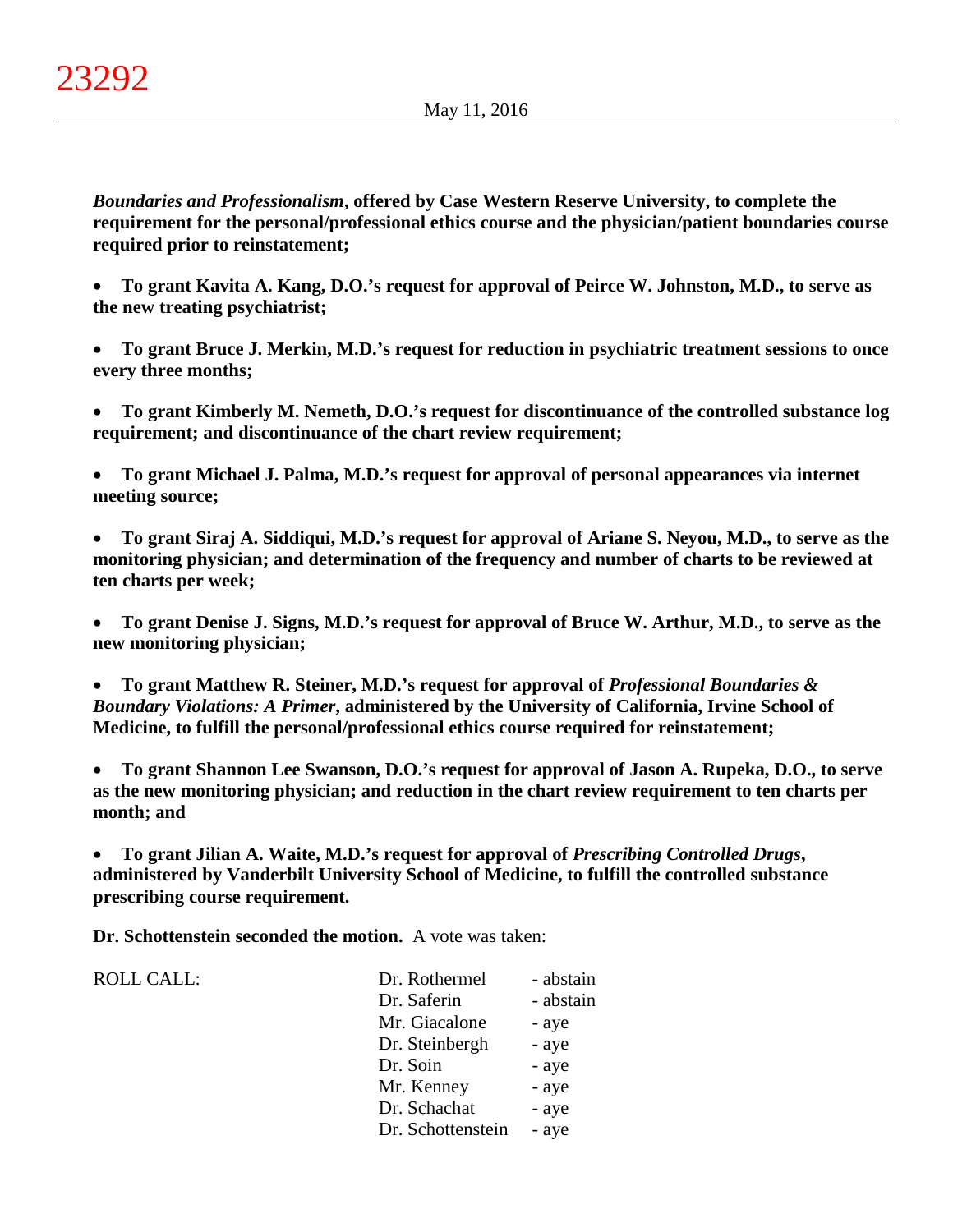The motion carried.

The Board took a brief recess at 2:40 p.m. and returned at 2:55 p.m. Dr. Saferin was present when the meeting reconvened.

### REINSTATEMENT REQUEST

### ERICA L. FORNEY, M.T.

**Dr. Steinbergh moved that the request for the reinstatement of the license of Erica L. Forney, M.T., be approved, effective immediately, subject to the probationary terms and conditions as outlined in the September 12, 2013 Order for a minimum of two years. Mr. Giacalone seconded the motion**. A vote was taken:

| <b>ROLL CALL:</b> | Dr. Rothermel     | - abstain |
|-------------------|-------------------|-----------|
|                   | Dr. Saferin       | - abstain |
|                   | Mr. Giacalone     | - aye     |
|                   | Dr. Steinbergh    | - aye     |
|                   | Dr. Soin          | - aye     |
|                   | Mr. Kenney        | - aye     |
|                   | Dr. Schachat      | - aye     |
|                   | Dr. Schottenstein | - aye     |
|                   |                   |           |

The motion carried.

### FINAL PROBATIONARY APPEARANCE

#### JANET E. DESPOT, M.D.

Dr. Despot had planned to appear before the Board pursuant to her request for release from the terms of the Board's Order of May 11, 2011. Dr. Soin reviewed Dr. Despot's history with the Board.

Mr. Groeber stated that Dr. Despot had planned to appear before the Board today by electronic means. Mr. Groeber stated that although the tests with Dr. Despot's system worked yesterday, there seems to be a technical connection issue today. Ms. Murray stated that Dr. Despot was to have appeared via Skype because she currently resides in Washington state. Ms. Murray noted that in accordance with Dr. Despot's Board Order, the Board can choose to release Dr. despot without an appearance. Dr. Steinbergh opined that Dr. Despot should appear before the Board prior to her release.

### **Dr. Steinbergh moved to table that matter of Dr. Despot's release until the June 8, 2016 Board meeting. Mr. Giacalone seconded the motion.**

Mr. Giacalone asked if a simple telephone call can be arranged so that the Board can converse with Dr.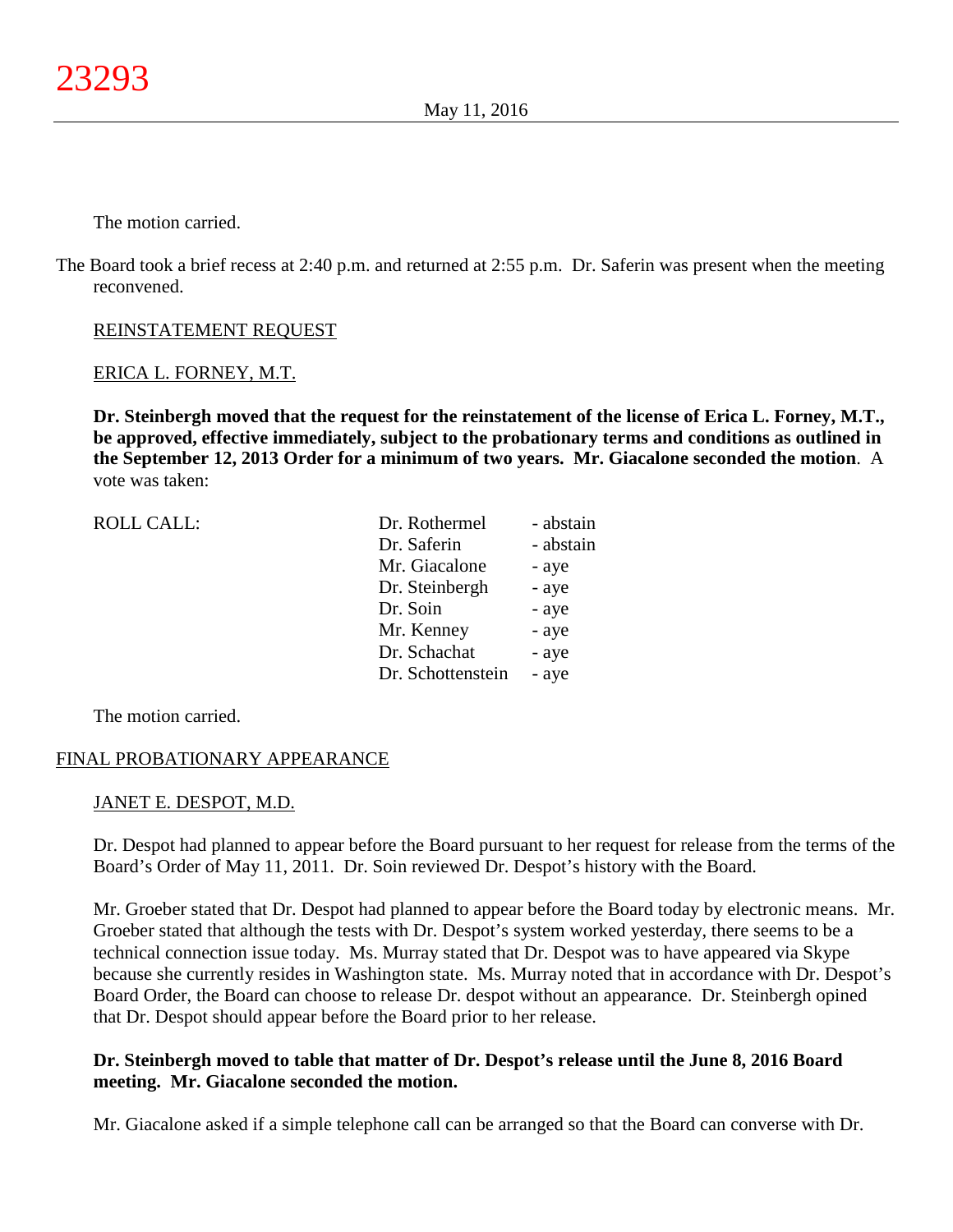Despot. Ms. Murray stated that she will try to arrange a telephone call with Dr. Despot. Dr. Soin stated that the Board will continue with the rest of the agenda while the telephone call is arranged.

### RICHARD W. HERTLE, M.D.

Dr. Hertle was appearing before the Board pursuant to his request for release from the terms of his December 9, 2010 Consent Agreement. Dr. Soin reviewed Dr. Hertle's history with the Board.

In response to questions from Dr. Steinbergh, Dr. Hertle stated that the most important change in his life has been his participation in a recovery program, especially Alcoholics Anonymous (AA). Dr. Hertle stated that AA will be part of his life for as long as he is alive. Dr. Hertle also planned to continue with monitoring by the Ohio Physician's Health Program (OPHP), which protects him and his hospital. Dr. Steinbergh commented that it is very astute of Dr. Hertle to continue monitoring by OPHP.

Mr. Giacalone noted that Dr. Hertle had three separate events of tolling due to non-compliance during his probation. Dr. Hertle stated that he failed call in to FirstLab on nine days out of the 2,737 days he was on probation, which he calculated amounted to 99.78% compliance. Dr. Hertle stated that he had had trouble calling in for various reasons, including being on an airplane, being up all night with surgery, and simply forgetting on one occasion due to a change in his routine. Dr. Hertle stated that whenever he realized he missed a call-in, he went to the lab and provided a urine screen within 24 hours. Dr. Hertle commented that some of the requirements of the Board's probation are almost humanly impossible, including calling in every day for 2,737 days.

Mr. Giacalone asked, given his addiction to Percocet and history of self-prescribing, if Dr. Hertle thinks the probationary terms are the price he has to pay to make sure the public is protected and that Dr. Hertle had not relapsed. Dr. Hertle asked if he was expected to be perfect. Mr. Giacalone replied that he expected Dr. Hertle to make assurances to the public that he is not a drug addict. Dr. Hertle stated that he is not actively a drug addict. Mr. Giacalone asked Dr. Hertle what will change so that he remains compliant with his recovery program in the future. Dr. Hertle answered that he will continue what he has done for the last five years for the rest of his professional and personal career.

Dr. Steinbergh commented that despite Dr. Hertle's assertion that the Board's probationary terms are almost impossible to comply with, the overwhelming majority of impaired probationers complete five years of probation without any issues. Dr. Steinbergh commended Dr. Hertle for providing a urine sample every time he realized his missed a call-in.

Dr. Schottenstein commented that the best thing for Dr. Hertle is to continue working his recovery program, as he has stated he will do. Dr. Schottenstein noted that Dr. Hertle has also had other mental health problems and asked if his treatment with his psychiatrist and psychologist is going well. Dr. Hertle replied that his treatment is excellent and that his mental health issues had been connected to his addiction. Dr. Hertle commented that his psychiatrist has suggested that he stop medication treatment. Dr. Hertle stated that everything he has done in the last five years has made his life better and he does not want to change anything.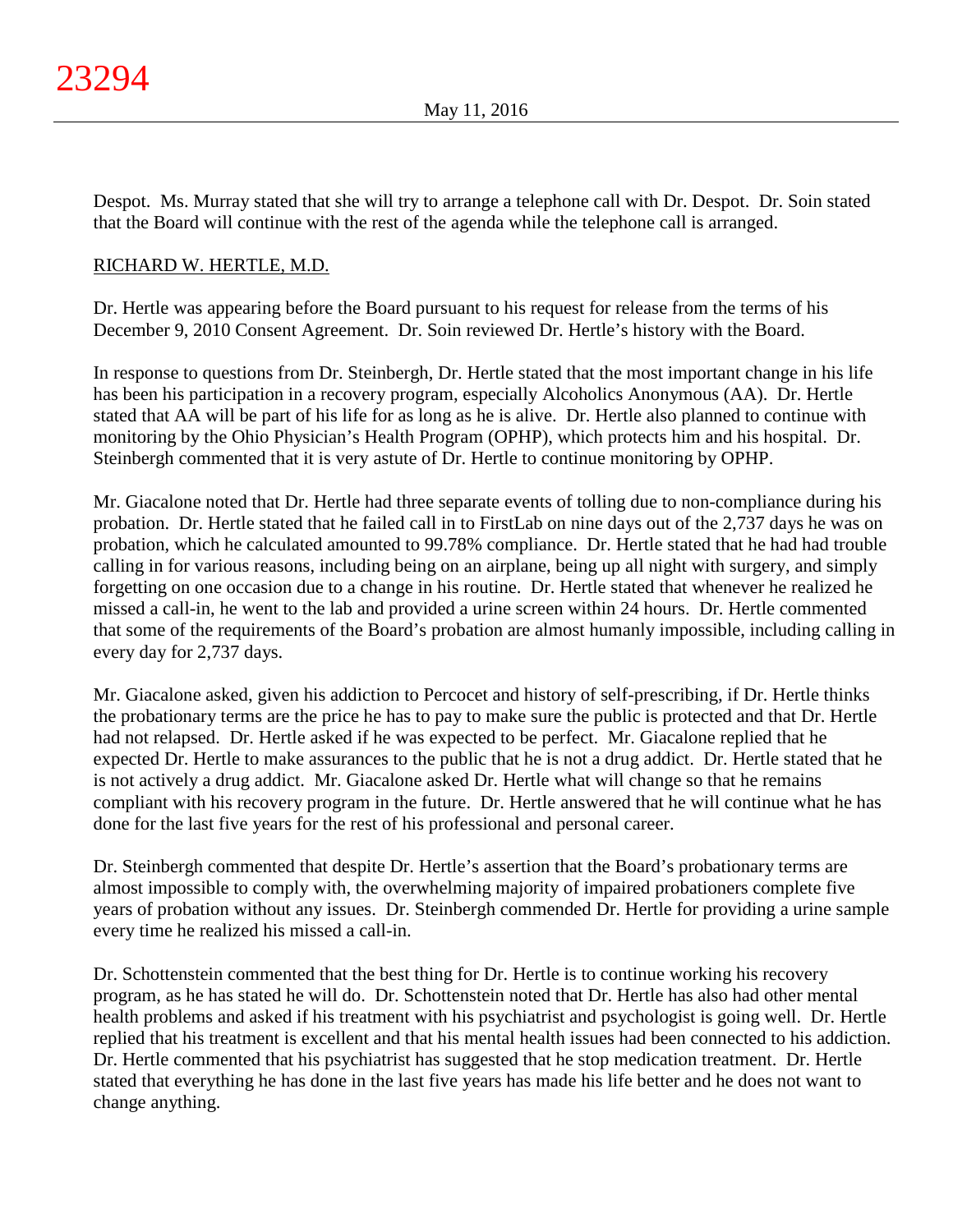Dr. Steinbergh asked about Dr. Hertle's family support. Dr. Hertle stated that his wife accompanied him to today's meeting. Ms. Hertle stated that she has been a staunch member of Al-Anon for 30 years. In response to further questions from Dr. Steinbergh, Dr. Hertle stated that AA is part of his family dynamics and that he and his son go to meetings together.

# **Dr. Steinbergh moved to release Dr. Hertle from the terms of his December 9, 2010 Consent Agreement, effective May 28, 2016. Mr. Giacalone seconded the motion.** All members voted aye. The motion carried.

Dr. Hertle thanked Ms. Jones, Ms. Moore, and Ms. Bickers for contributing a great deal to his compliance over the last five years.

# KRZYSZTOF J. KUBICKI, M.D.

Dr. Kubicki was appearing before the Board pursuant to his request for release from the terms of his February 9, 2011 Consent Agreement. Dr. Soin reviewed Dr. Kubicki's history with the Board.

Mr. Giacalone asked if Dr. Kubicki would address the medical students in attendance about how he came to the Board's attention and what he has learned from the process. Dr. Kubicki agreed.

Dr. Kubicki told the medical students that he is an alcoholic. Dr. Kubicki stated that he had been a very busy physician, accepted in society, and he thought that he was better than others. Dr. Kubicki did not realize that he had a problem until he entered a rehabilitation program. Dr. Kubicki stated that when his friends first confronted Dr. Kubicki in an intervention he thought they were crazy. Dr. Kubicki stated that he would never have stopped drinking if not for his friends, particularly one persistent friend who was also a physician.

Dr. Soin asked how this has impacted Dr. Kubicki's career. Dr. Kubicki stated that he was surprised that he was able to practice as long as he did without consequences. Dr. Kubicki stated that despite his success, he reached a point in his alcoholism where he was ready to die. Dr. Kubicki stated that although he never went to work while intoxicated, he had put his patients at risk because he was impaired.

In response to questions from Mr. Giacalone, Dr. Kubicki stated that he is currently in private practice as an internist and he covers for other physicians as a hospitalist. Dr. Kubicki stated that he now has peace of mind. Dr. Kubicki stated that as long as he knows who is his, namely an addict and an alcoholic, he will know what to do to protect himself. Dr. Kubicki stated that he protects himself by abstaining from alcohol, attending Alcoholics Anonymous meetings, and engaging in other recovery activities. Dr. Kubicki stated that he has an AA sponsor and he is a sponsor to other people.

Mr. Giacalone asked if anything will change after the Board releases him from his probationary terms. Dr. Kubicki replied that he will continue doing the same things and participating in recovery. Dr. Kubicki stated that he will continue to be monitored by the West Virginia Medical Professionals Health Program. Dr. Kubicki stated that being monitored probably saved him.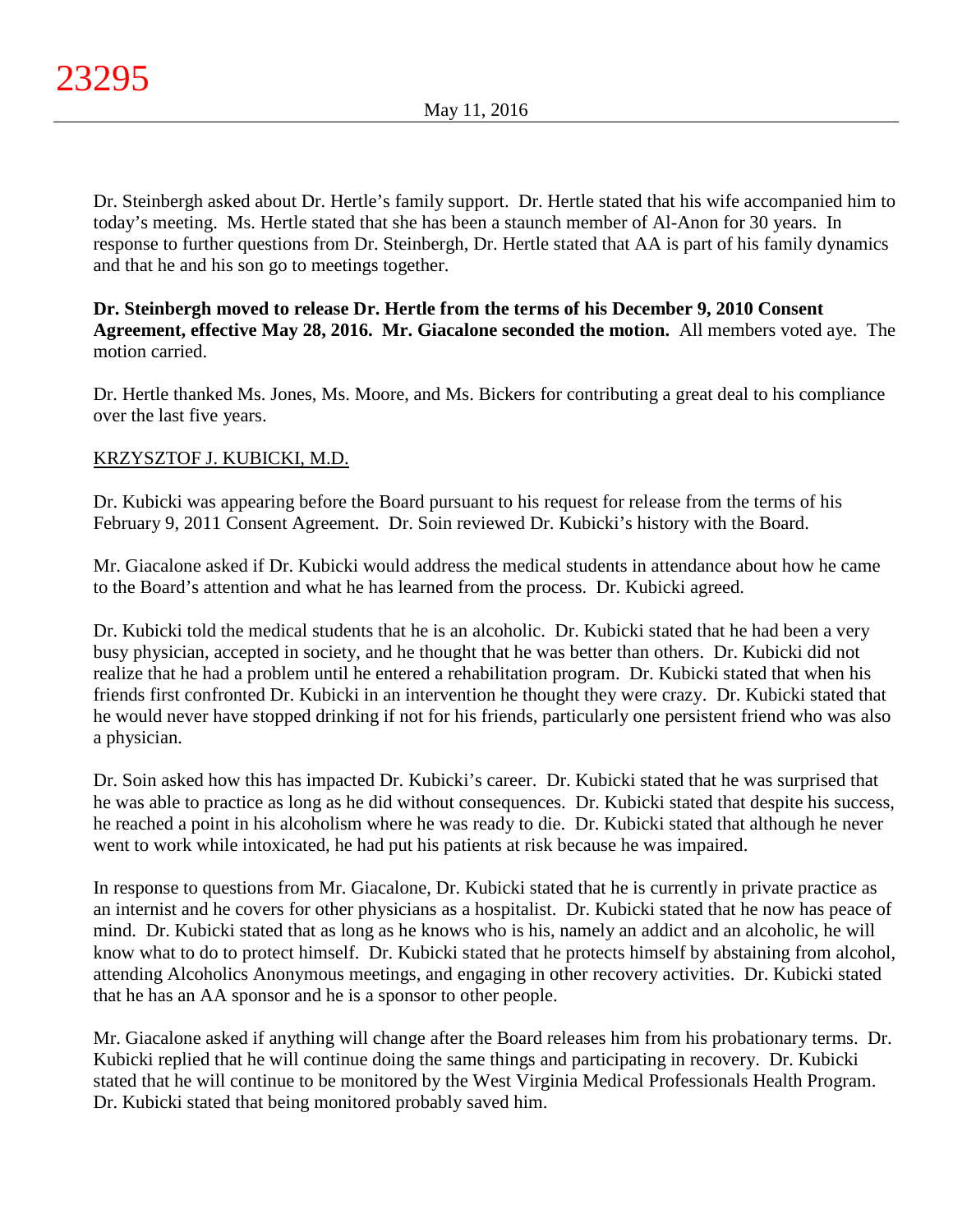Dr. Schottenstein asked if Dr. Kubicki feels emotionally healthy and stable at this time. Dr. Kubicki replied that his emotions feel healthy and he has no issues with anxiety or depression.

**Dr. Steinbergh moved to release Dr. Kubicki from the terms of his February 9, 2011 Consent Agreement, effective immediately. Mr. Giacalone seconded the motion.** All members voted aye. The motion carried.

# POORANAND PALAPARTY, M.D.

Dr. Palaparty was appearing before the Board pursuant to his request for release from the terms of the Board's Order of May 13, 2015. Dr. Soin reviewed Dr. Palaparty's history with the Board.

Dr. Steinbergh noted that Dr. Palaparty is one of several physicians who were cited at about the same time for a similar issue. Dr. Steinbergh asked if Dr. Palaparty would address the medical students in attendance regarding his situation. Dr. Palaparty agreed.

Dr. Palaparty stated that in his prior practice as a medical oncologist he had purchased oncology medications to be used on his patients. Dr. Palaparty stated that he was approached by a representative from a Canadian company which offered the same medications for a lower price. Dr. Palaparty was assured that the practice was legal and that the medications were exactly the same and produced by the same manufacturer. Dr. Palaparty agreed and began to purchase medication from this company.

Dr. Palaparty continued that the Food and Drug Administration (FDA) sent him notices stating that the medications he was purchasing were not FDA-approved and did not meet the criteria for FDA labeling. Dr. Palaparty stated that he should have consulted with an attorney at that time. Instead, Dr. Palaparty called the company and was told that the FDA notices were routine and were not a cause for worry. Dr. Palaparty stated that he continued this practice for four to five years.

Dr. Steinbergh advised the students that they will be involved in a variety of ethical decisions in their careers and Dr. Palaparty's situation is an example of that. Dr. Palaparty imparted advice that he had received as he graduated medical school: Do not purchase million-dollar homes and expensive cars, because you will be working for them instead of for your patients.

Dr. Soin advised the students that they will encounter many representatives from companies and that they should be careful. Dr. Soin stated that physicians should not take a sales representative's word that something is FDA-approved. Dr. Soin also advised the students to be careful of entering into agreements that are kickback schemes. Dr. Soin stated that it is the physician's responsibility to properly vet their business practices. Dr. Soin stated that being disciplined by the Medical Board affects a physician's insurance credentialing, contracting, and other aspects of their careers.

Dr. Schottenstein stated that he recalled Dr. Palaparty's last appearance before the Board because of the extreme regret he had expressed. Dr. Schottenstein advised the students about the importance of educating oneself about the Board's rules, stating that many physicians commit infractions without realizing it.